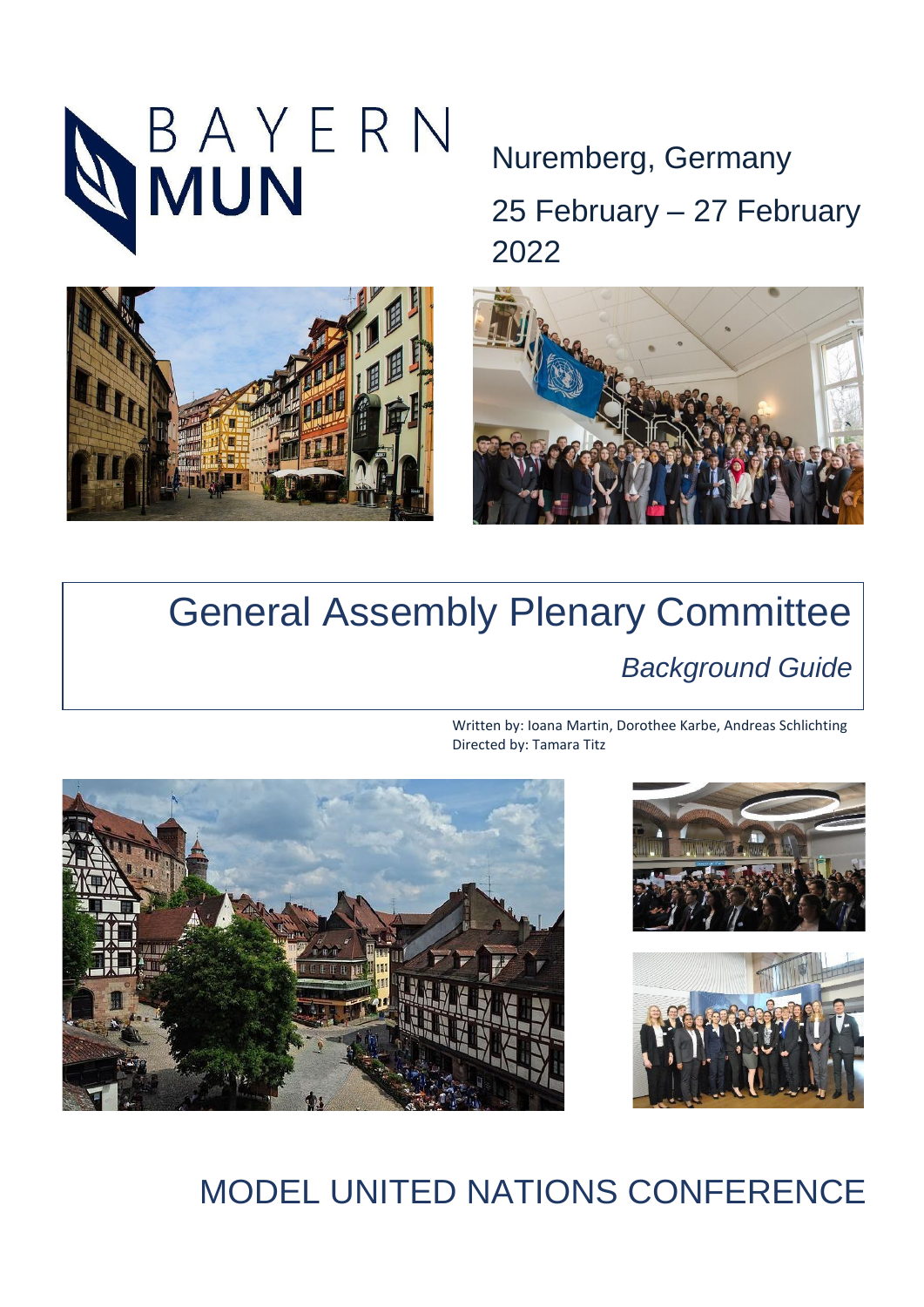## BAYFRNMUN



Dear Delegates,

Welcome to the 2022 Bayern Model United Nations! This year's topics under discussion for the General Assembly are:

- 1. Elimination Human Trafficking of Women, Girls, and Sexual and Gender Minorities
- 2. Measures to Strengthen International Counter-Terrorism Efforts
- 3. Leveraging Climate Action for Sustainable Development

The BayernMUN General Assembly serves this year as the core forum for discussions on Security, Development and Human Rights topics affecting Member States. The international community has faced a number of dynamic changes over the past years; we hope to see the resolutions in this committee reflect an understanding of those changes.

The background guide will serve as an introduction to the topics listed. Accordingly, it is not meant to be used as an all-inclusive analysis for research, but rather the groundwork for your own analysis and research. The references listed for each topic will provide you with the resources you need to start your own research. Each delegation is requested to submit a position paper, which reflects your research on the topics. Please take note of our BayernMUN policies on the website and in the delegates guide. This background guide was part of the 2022 National Model United Nations and has been updated with some changes by BayernMUN staff members.

If you have any questions regarding your preparation for the committee and the conference itself, please feel free to contact any of the substantive staff of the 2022 BayernMUN.

We wish you all the best in your preparation for the conference and look forward to seeing you in February!

Sincerely,

*Your BayernMUN staff!*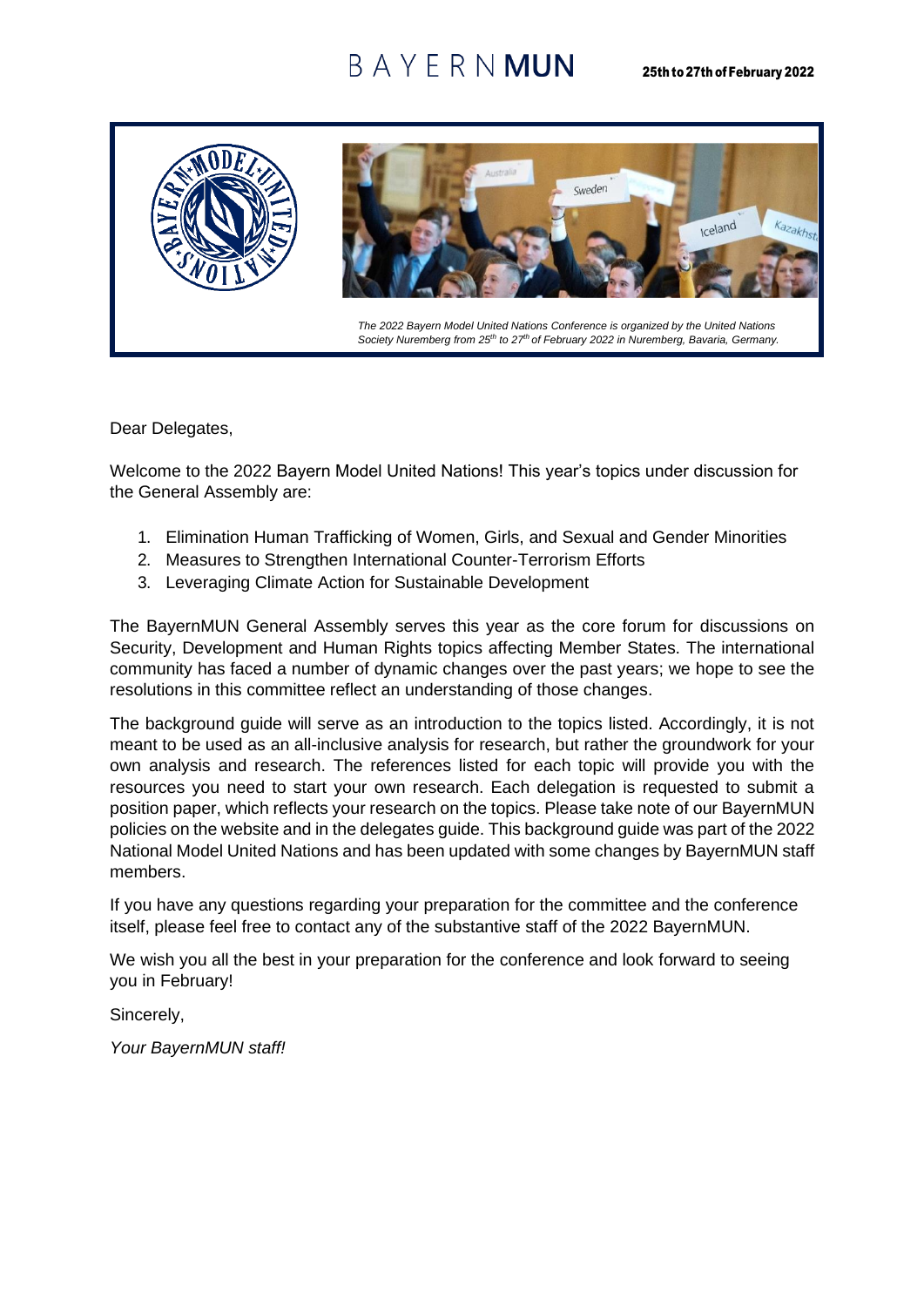# $BA Y E R N **MUN** 25th to 27th of February 2022$

## **Table of Content**

| I. Elimination Human Trafficking of Women, Girls, and Sexual and Gender Minorities3 |  |
|-------------------------------------------------------------------------------------|--|
|                                                                                     |  |
|                                                                                     |  |
|                                                                                     |  |
|                                                                                     |  |
|                                                                                     |  |
|                                                                                     |  |
|                                                                                     |  |
| II. Measures to Strengthen International Counter-Terrorism Efforts 13               |  |
|                                                                                     |  |
|                                                                                     |  |
|                                                                                     |  |
|                                                                                     |  |
|                                                                                     |  |
|                                                                                     |  |
|                                                                                     |  |
|                                                                                     |  |
|                                                                                     |  |
|                                                                                     |  |
|                                                                                     |  |
|                                                                                     |  |
|                                                                                     |  |
|                                                                                     |  |
|                                                                                     |  |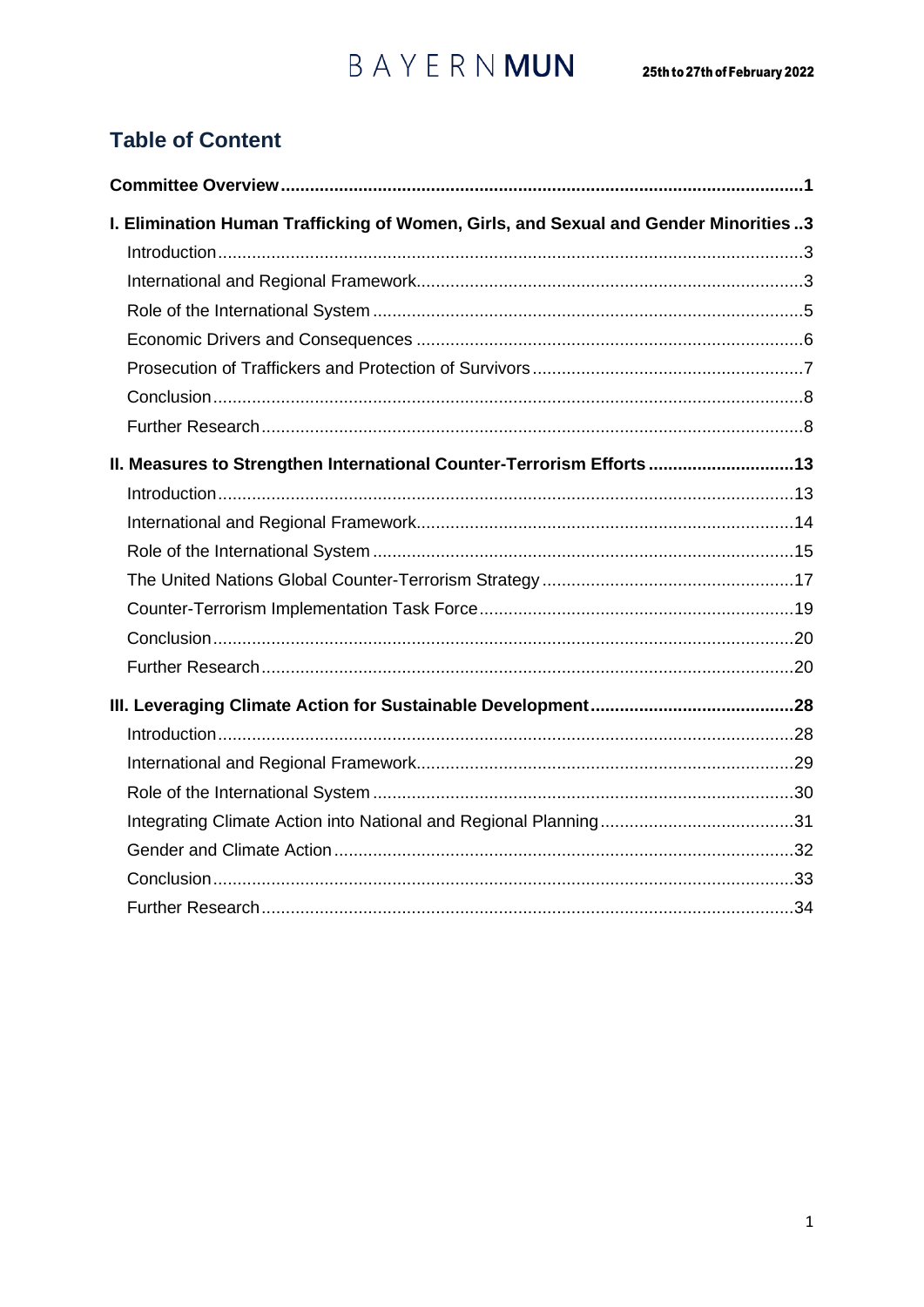### <span id="page-3-0"></span>**Committee Overview**

#### *Introduction*

The United Nations (UN) General Assembly has existed since the creation of the UN and is one of the six principal organs of the UN established by the Charter of the United Nations  $(1945)^{1}$ . The General Assembly is divided into six Main Committees<sup>2</sup>. Each of the Main Committees has a specific focus and reports on its work to the General Assembly Plenary<sup>3</sup>. As the only main body with universal membership, the General Assembly is a unique forum for discussion within the UN system<sup>4</sup>. As such, it represents the normative center of the UN and its main role can be summarized in three principal aspects: a generator of ideas, a place of international debate, and the nucleus of new concepts and practices<sup>5</sup>. In the following, you will find a brief explanation of the governance, structure, and membership of the General Assembly, followed by an explanation of its mandate, functions, and powers.

### *Governance, Structure, and Membership*

As outlined in the Charter, the General Assembly is comprised of all 193 UN Member States $6$ . However, Observer status can also be granted to intergovernmental organizations such as the African Union and states without full UN membership; currently the Holy See and the State of Palestine are the only two non-Member States with permanent Observer status<sup>7</sup>. In the General Assembly, each Member State has one equal vote<sup>8</sup>.

Since its 44th session in 1989, the General Assembly is considered in session the entire year, but the most important time is the General Debate, which takes place from mid- September to the end of December and is called the "main part of the General Assembly<sup>9</sup>." The remainder of the year is called the "resumed part of the General Assembly;" during this time working group meetings take place and thematic debates are held<sup>10</sup>. Except for decisions on important matters, votes in the General Assembly require a simple majority and the majority of resolutions are adopted without a vote, illustrating the consensual nature of the General Assembly<sup>11</sup>.

The General Committee is comprised of the President of the General Assembly and the 21 Vice-Presidents of the General Assembly as well as the Chairpersons of all the six General Assembly Main Committees<sup>12</sup>. The General Committee's main duty, besides making recommendations on organizational issues, is to deal with the agenda of the General Assembly Plenary and its six Main Committees<sup>13</sup>. After receiving a preliminary list of agenda items from the UN Secretariat, the General Committee allocates the different items to each Main Committee<sup>14</sup>.

<sup>&</sup>lt;sup>1</sup> Charter of the United Nations, 1945, Art. 7.

<sup>2</sup>New Zealand, United Nations Handbook 2016-2017, 2016, p. 23.

<sup>3</sup>Charter of the United Nations, 1945, Art. 98.

<sup>4</sup>UN General Assembly, Functions and Powers of the General Assembly, 2014.

<sup>5</sup>Thakur, The United Nations, Peace and Security, 2006, pp. 91, 162.

<sup>6</sup>Charter of the United Nations, 1945, Art. 9.

<sup>7</sup>UN DPI, About Permanent Observers, 2016; UN DPI, Non-member States, 2016.

<sup>8</sup>Charter of the United Nations, 1945, Art. 18.

<sup>9</sup>Switzerland, The PGA Handbook: A practical guide to the United Nations General Assembly, 2011, p. 14.  $10$  Ibid.

 $11$  Ibid.

<sup>&</sup>lt;sup>12</sup> UN General Assembly, Proposed Programme Budget for the biennium 2016-2017 (A/708/6 (Sect. 4)), 2015, p. 3.

 $13$  Ibid.

<sup>14</sup> Ibid, p. 36.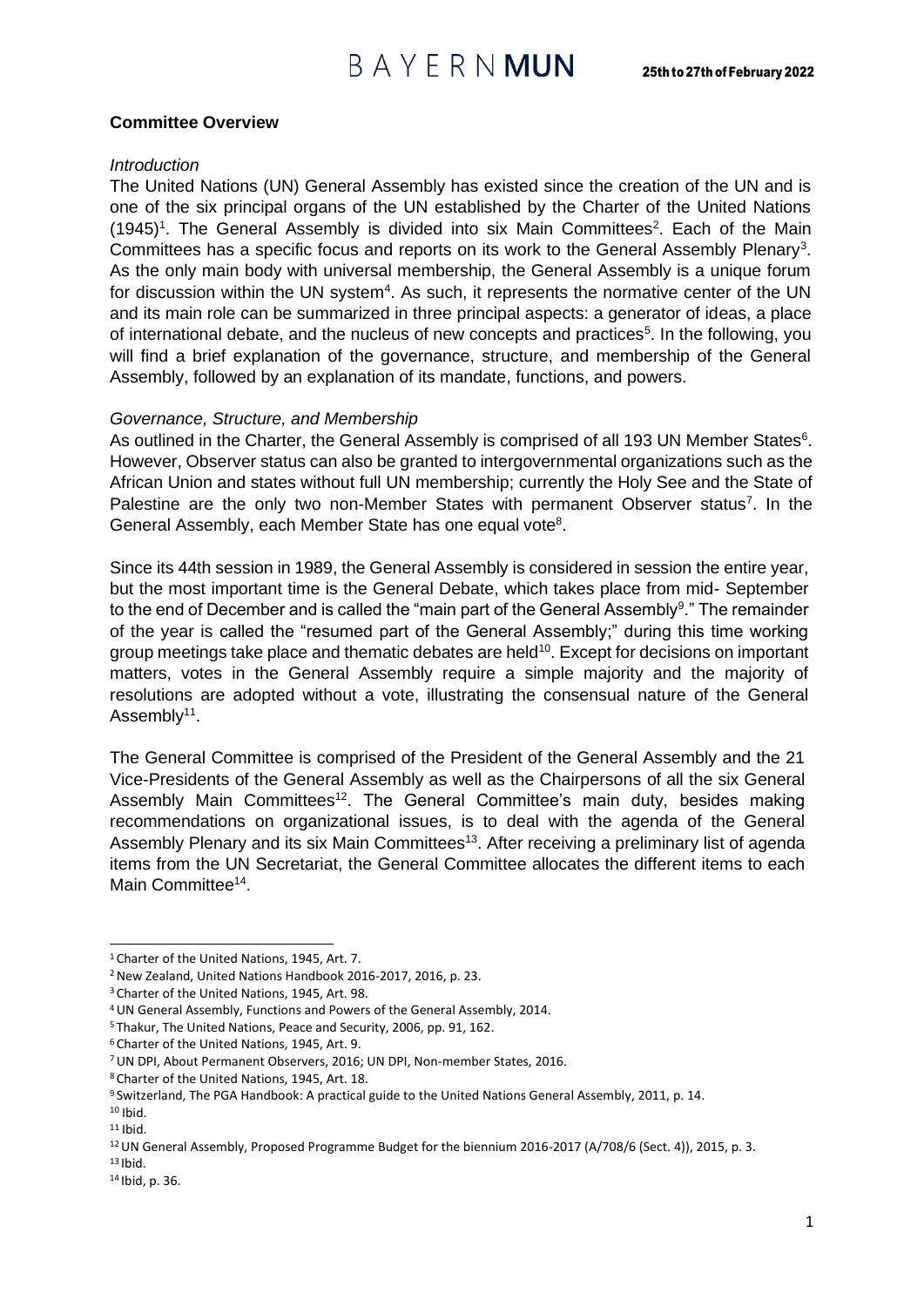## BAYERNMUN

#### *Mandate, Functions, and Powers*

The General Assembly and its six Main Committees are the center of the UN System and represent its main deliberative, policymaking, and representative organs; their outcomes thus define new norms that can become treaties or conventions among UN Member States<sup>15</sup>. The General Assembly is tasked with initiating studies and making recommendations to promote international cooperation in the political field; encouraging the development of international law; promoting the implementation of cultural, social, and human rights; and promoting fundamental freedoms free from discrimination<sup>16</sup>. The body "receives and considers reports" issued by "the other principal organs established under the Charter of the United Nations as well as reports issued by its own subsidiary bodies<sup>17</sup>." The General Assembly Plenary receives recommendations from the six Main Committees<sup>18</sup>. Once the recommendations are sent to the Plenary Committee, the Plenary then votes on whether to adopt the resolutions as presented<sup>19</sup>. In order to come into effect, a resolution adopted by a Main Committee must also be adopted by the General Assembly Plenary<sup>20</sup>. Although decisions reached by the General Assembly are non-binding, they often serve to develop customary international law and serve as a good indicator of key international policy norms $^{21}$ . Moreover, the consensus reached in the GA often leads to more concrete initiatives at the UN<sup>22</sup>. Additionally, the General Assembly can request the Secretary-General or other UN organs to issue a report to one of the Main Committees on a specified question such as the implementation of recommendations made by the General Assembly<sup>23</sup>.

<sup>&</sup>lt;sup>15</sup> UN General Assembly, Functions and Powers of the General Assembly, 2014.

<sup>&</sup>lt;sup>16</sup> Charter of the United Nations, 1945, Art. 12; UN General Assembly, Functions and Powers of the General Assembly, 2013; UN General Assembly, Statement by the Chairperson of the Fourth Committee (7 May),2013.

<sup>&</sup>lt;sup>17</sup> Charter of the United Nations, 1945, Art. 15; UN General Assembly, Functions and Powers of the General Assembly, 2013; UN General Assembly, Statement by the Chairperson of the Fourth Committee (7 May),2013.

<sup>18</sup> Charter of the United Nations, 1945, Art. 4; UN General Assembly, Functions and Powers of the General Assembly, 2013; UN General Assembly, Statement by the Chairperson of the Fourth Committee (7 May), 2013; UN General Assembly, About the General Assembly, 2016; Switzerland, The PGA Handbook: A practical guide to the United Nations General Assembly, 2011, p. 20.

<sup>19</sup>UN General Assembly, About the General Assembly, 2016.

 $20$  Ibid.

<sup>&</sup>lt;sup>21</sup> UN General Assembly, About the General Assembly, 2016; Switzerland, The PGA Handbook: A practical guide to the United Nations General Assembly, 2011, p. 13.

<sup>22</sup>UN General Assembly, About the General Assembly, 2016.

<sup>&</sup>lt;sup>23</sup> UN General Assembly, About the General Assembly, 2016; Switzerland, The PGA Handbook: A practical guide to the United Nations General Assembly, 2011, p. 36 & 47.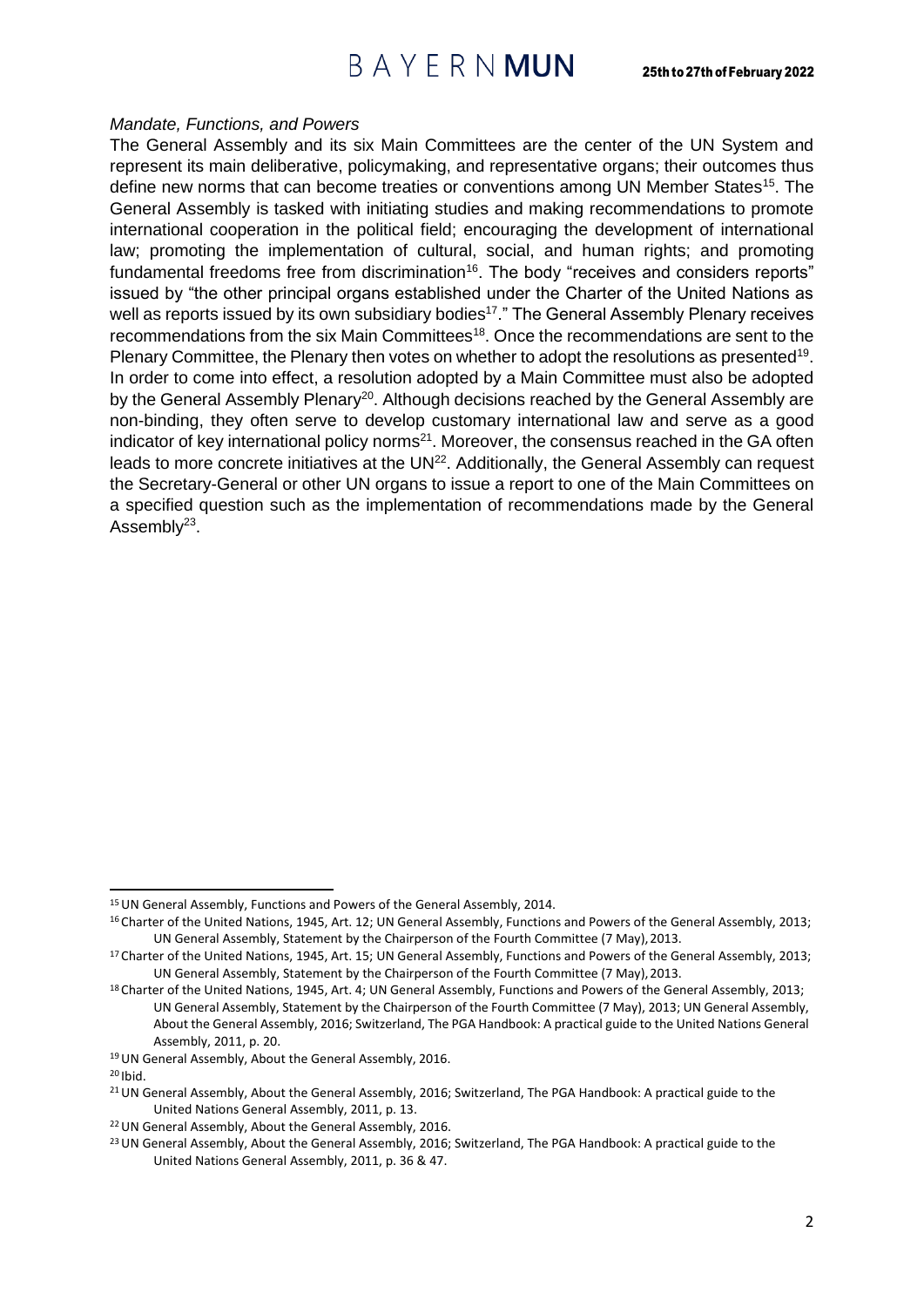### <span id="page-5-0"></span>**I. Eliminating Human Trafficking of Women, Girls, and Sexual and Gender Minorities**

### <span id="page-5-1"></span>*Introduction*

Human trafficking refers to the "recruitment, transportation, transfer, harboring or receipt of persons" through force, coercion, abduction, fraud, deception, or abuse of power.<sup>1</sup> Sexual and gender minorities are lesbian, gay, bisexual, transgender, and queer people among many other identities.<sup>2</sup> According to the Office of the United Nations (UN) High Commissioner for Human Rights (OHCHR), gender identity is an important part of an individual's identity, and their gender identity might or might not be aligned to their sex assignment at birth. $3$  Human trafficking is a form of forced and irregular migration that often leads to forced labor and sexual exploitation, which impacted 25 million people in 2016 with 51% of those victims being women and 20% being girls.<sup>4</sup> Trafficking in persons is a growing issue, as in 2016 40% more victims were detected than in 2011.<sup>5</sup> In 2018, five of ten victims were adult women while two of the ten victims were girls.<sup>6</sup> The victim profile depends on the intended form of trafficking and how the trafficker plans on exploiting the victim.<sup>7</sup> Trafficking starts in origin countries, where the traffickers take possession of the victims.<sup>8</sup> Victims travel then through transition countries, and destination countries are their final location, although they do not need to cross international borders to be trafficked.<sup>9</sup> Human trafficking is a crime that creates a high profit, as according to the International Labor Organization the industry generated \$150 billion U.S. dollars in 2014.<sup>10</sup> The economic inequality and instability faced by women, girls, and sexual and gender minorities increases their risk for trafficking.<sup>11</sup> The UN realizes, that increased vulnerability and risen extreme poverty combined with the COVID-19 pandemic increases the risk for potential trafficking victims.<sup>12</sup>

### <span id="page-5-2"></span>*International and Regional Framework*

The international community has applied a gender lens to human trafficking since the *Convention on the Elimination of All Forms of Discrimination Against Women* (CEDAW) (1979) and the *Beijing Declaration and Platform for Action* (1995) by highlighting the disproportionate impact of human trafficking on women.<sup>13</sup> CEDAW focuses on gender equality along with ending discrimination against women and ending trafficking and exploitation of women.<sup>14</sup> The *Beijing Declaration and Platform for Action* recognized the role that poverty has in the exploitation of

- <sup>8</sup> Britannica, *Human Trafficking*, 2021.
- <sup>9</sup> Ibid.

<sup>1</sup> UN General Assembly*, United Nations Convention against Transnational Organized Crime: Protocol to Prevent, Suppress and Punish Trafficking in Persons, Especially Women and Children (A/RES/55/25)*, 2000.

<sup>2</sup> Oxford Handbooks Online, *Sexual and Gender Minorities, Public Health and Ethics,* 2019; O'Malley, J. & Holzinger, A.*, The Sustainable Development Goals Sexual and Gender Minorities,* 2018, p. 27

<sup>3</sup> OHCHR, *Born Free and Equal: Sexual Orientation, Gender Identity and Sex Characteristics in International Human Rights Law*, 2019 p. 5.

<sup>4</sup> OHCHR, *Human rights and trafficking in persons – overview; African Union, Khartoum Declaration on AU-Horn of Africa Initiative on Human Trafficking and Smuggling of Migrants*, 2014, p. 1.

<sup>5</sup> UNODC, *Global Report on Trafficking in Persons*, 2018, p. 23.

<sup>6</sup> UNODC, *Global Report on Trafficking in Persons*, 2020, p. 9.

<sup>7</sup> Ibid, p.12. UNODC, *Global Report on Trafficking in Persons*, 2018, p. 28.

<sup>10</sup> UN General Assembly, *Trafficking in women and girls – Report of the Secretary-General (A/75/289), 2020, p. 1; ILO, ILO says forced labour generates annual profits of US\$ 150 billion*, 2014.

<sup>11</sup> UN General Assembly, *Trafficking in women and girls – Report of the Secretary-General (A/75/289), 2020, p. 2; UN Women, Recommendations for addressing women's human rights in the global compact for safe, orderly and regular migration*, 2017, p. 7; O'Malley, J. & Holzinger, A., *The Sustainable Development Goals Sexual and Gender Minorities*, 2018, p. 27.

<sup>12</sup> UNODC, *Global Report on Trafficking in Persons*, 2020, p. 4.

<sup>13</sup> UN Fourth World Conference on Women, *Beijing Declaration and Platform for Action*, 1995, p. 49; UN General Assembly, *Convention on the Elimination of All Forms of Discrimination of All Forms of Discrimination against Women (A/RES/34/180)*, 1979.

<sup>14</sup> UN General Assembly, *Convention on the Elimination of All Forms of Discrimination against Women*  (A/RES/34/180), 1979.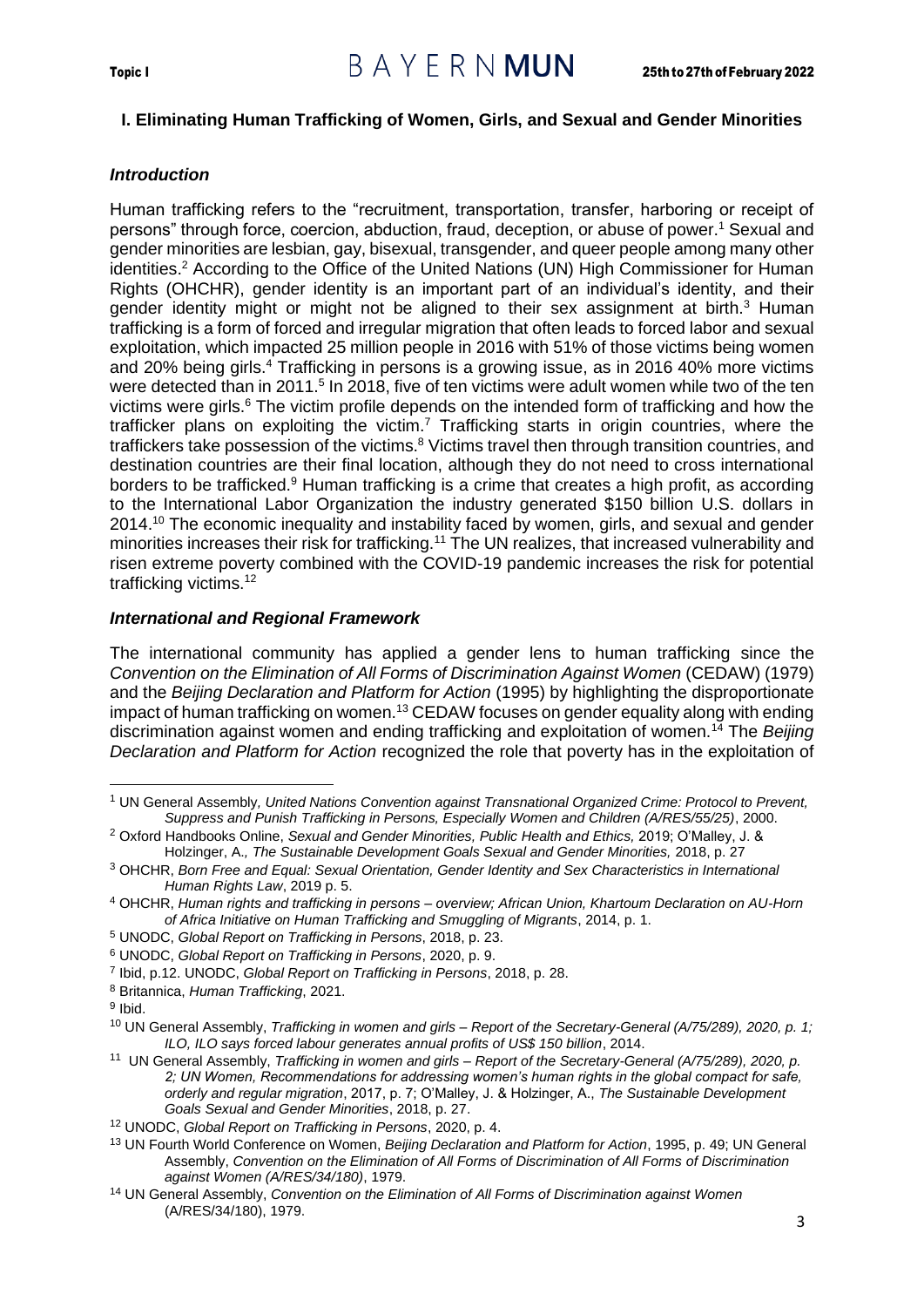## Topic I 25th to 27th of February 2022

women, and includes human trafficking of women and girls as violence against women.<sup>15</sup> Further, the General Assembly adopted the *Convention against Transnational Organized Crime: Protocol to Prevent, Suppress and Punish Trafficking in Persons, Especially Women and Children* (2000), or the Palermo Protocol, which is the basis for modern efforts to combat human trafficking including ensuring survivors are protected and assisted in recovery.<sup>16</sup> Survivors are the focus with assistance and protection, and the conventions' protocol advocates for the criminalization of human trafficking.<sup>17</sup> In 2018, the UN General Assembly adopted resolution 73/146 on Trafficking in Women and Girls, calling on Member States to create policies and undertake preventive actions that are sensitive to gender and age.<sup>18</sup> Also in 2018, the UN adopted the Global Compact for Migration, the first global agreement to take a human rights and gender-based approach to issues of migration, including human trafficking, to mitigate the risks and vulnerabilities in migration.<sup>19</sup>

The General Assembly included human trafficking in the 2030 Agenda for Sustainable Development, or Sustainable Development Goals (SDGs).<sup>20</sup> Target 8.7 of the SDGs is to end human trafficking, along with forced labor and slavery.<sup>21</sup> Target 16.2 is eradicating the exploitation and trafficking of children.<sup>22</sup> The SDGs focus on inclusivity of marginalized and excluded communities, although sexual and gender minorities are not explicitly included. $^{23}$ OHCHR has, however, published reports on sexual and gender minorities, and the Human Rights Council (HRC) has adopted several resolutions focusing on the human rights of sexual and gender minorities, as well as protecting them from violence and discrimination.<sup>24</sup> In 2016, the HRC adopted resolution 32/2 which focuses on protection against violence and discrimination based on sexual orientation and gender identity.<sup>25</sup> The 2020 report from the Special Rapporteurs on trafficking in persons, especially women and children focused on action going beyond the Palermo Protocol and focusing on a human rights approach to ending human trafficking.<sup>26</sup>

At a regional level, the African Union adopted the Khartoum Declaration in 2014, which includes technology-sharing and capacity-building.<sup>27</sup> The Regional Conference to Address Human Trafficking and Smuggling in the Horn of Africa was organized by the African Union, the UN High Commissioner for Refugees (UNHCR), the International Organization for Migration (IOM), and the Government of Sudan to facilitate the creation of a common approach

<sup>15</sup> UN Fourth World Conference on Women, *Beijing Declaration and Platform for Action*, 1995, pp. 2-3, 50.

<sup>16</sup> UN General Assembly, *United Nations Convention against Transnational Organized Crime: Protocol to Prevent, Suppress and Punish Trafficking in Persons, Especially Women and Children (A/RES/55/25)*, 2000; UN General Assembly*, Trafficking in Women and Girls (A/RES/73/146)*, 2018.

<sup>17</sup> UN General Assembly, *United Nations Convention against Transnational Organized Crime: Protocol to Prevent, Suppress and Punish Trafficking in Persons, Especially Women and Children (A/RES/55/25)*, 2000, pp. 43- 5.

<sup>18</sup> UN General Assembly, *Trafficking in Women and Girls (A/RES/73/146)*, 2018, p. 8.

<sup>19</sup> UN Refugees and Migrants, *Global compact for migration*, 2021.

<sup>20</sup> UN General Assembly, *Transforming our world: the 2030 Agenda for Sustainable Development (A/RES/70/1)*, 2015.

<sup>21</sup> IOM, *Migration and the 2030 Agenda: A Guide for Practitioners*, 2018, p. 23.

<sup>22</sup> Ibid, p. 23.

<sup>23</sup> IOM, *Migratioon and the 2030 Agenda: A Guide for Practitioners*, 2018, p. 20; O'Malley, J. & Holzinger, A., *The Sustainable Development Goals Sexual and Gender Minorities*, 2018, p. 27.

<sup>24</sup> OHCHR, *Born Free and Equal: Sexual Orientation, Gender Identity and Sex Characteristics in International Human Rights Law*, 2019; OHCHR, *United Nations Resolutions – Sexual orientation and gender identity*, 2021.

<sup>25</sup> UN Human Rights Council, *Protection against violence and discrimination based on sexual orientation and gender identity (A/HRC/RES/32/2)*, 2016.

<sup>26</sup> UN General Assembly, *Report of the Special Rapporteur on trafficking in persons especially women and children, Maria Grazia Giammarinaro (A/75/169)*, 2020.

<sup>4</sup> *Migrants*, 2014, p. 1; UN General Assembly, *Trafficking in women and girls (A/RES/73/146)*, 2018 p. 7*.*<sup>27</sup> African Union, *Khartoum Declaration on AU-Horn of Africa Initiative on Human Trafficking and Smuggling of*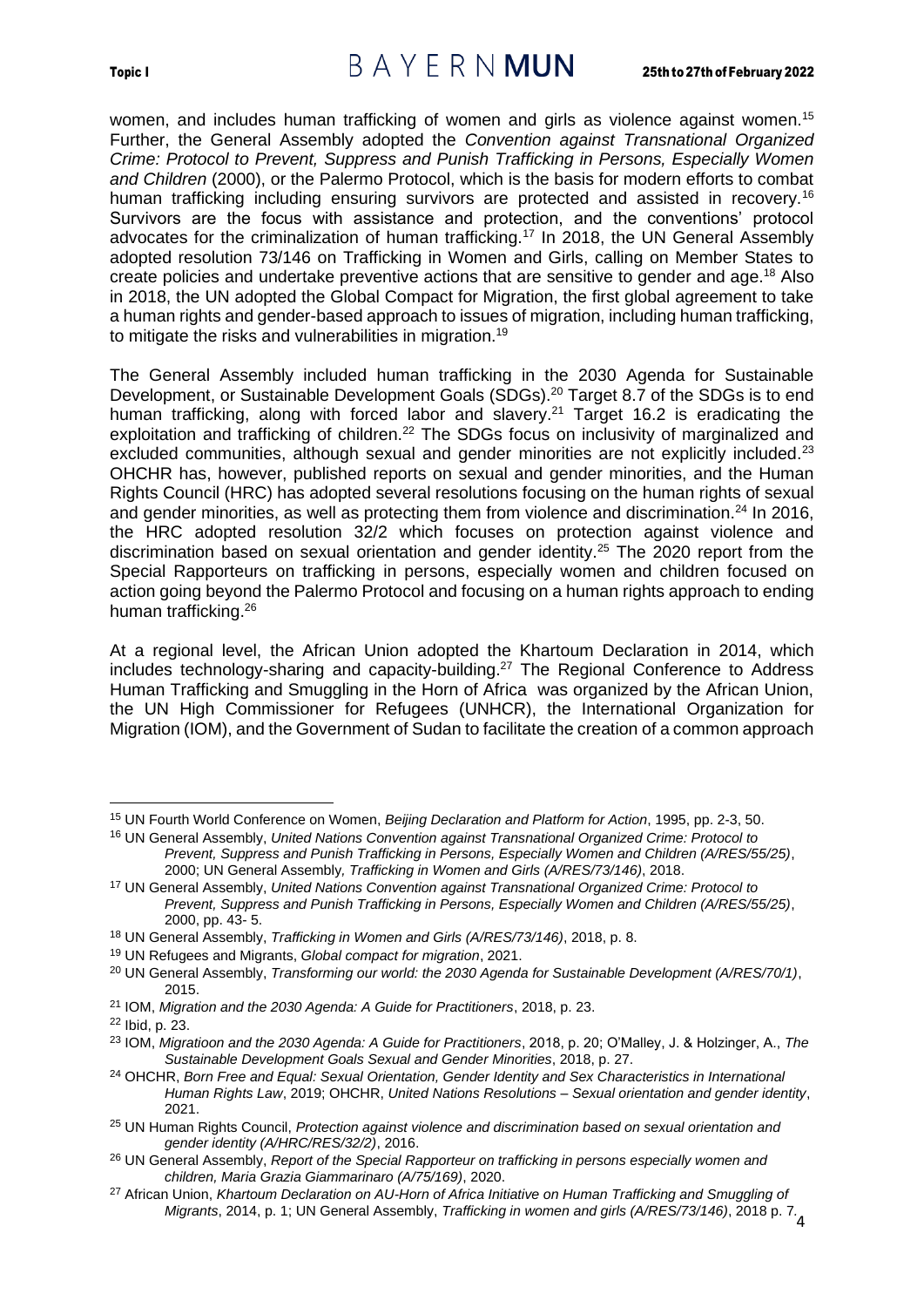in the area to combat human trafficking.<sup>28</sup> The conference discussed how migration patterns affect human trafficking.<sup>29</sup> The conference also focused on regional and international cooperation to combat trafficking in persons and how protection of survivors is an essential strategy.<sup>30</sup> The European Union adopted a directive in 2011 which focuses on a legal and policy framework which concentrates on survivors in a gender-specific and comprehensive approach.<sup>31</sup> The directive has been applied in Central and Eastern Europe, which have the highest number of reported female victims of human trafficking.<sup>32</sup>

### <span id="page-7-0"></span>*Role of the International System*

In addition to their broader work on gender, the Commission on the Status of Women focuses on the rights of women that are survivors of human trafficking, and UN Women works to end violence against women and girls and increasing economic opportunities to eliminate trafficking.<sup>33</sup> The Special Rapporteurs of the Human Rights Council publish more specialized reports on human trafficking, focusing on victims that are female and children, and help coordinate UN efforts related to eliminating human trafficking.<sup>34</sup>

In early 2020, the UN Office on Drugs and Crime (UNODC) hosted a meeting of experts on preventing trafficking in women and girls.<sup>35</sup> Additionally, UNODC provides many reports containing data and trends of human trafficking to the UN system.<sup>36</sup> UNODC and the UN Educational, Scientific and Cultural Organizations also work with the World Tourism Organization on public education on human trafficking through a global campaign to raise awareness among travelers about human trafficking.<sup>37</sup> The General Assembly also encourages Members States to develop public awareness campaigns that are targeted to vulnerable groups, traffickers, potential clients, and law enforcement, and promotes the observation of World Day against Trafficking in Persons, with the goal of better protection and promotion of the rights of human trafficking survivors.<sup>38</sup> Non-governmental organizations (NGOs) like Anti-Slavery International provide public education to business on the harms of human trafficking and how to prevent their supply chains being used for human trafficking.<sup>39</sup> Anti-Slavery International also advocates for legal reform on the local, national, and international levels, and presents court cases when Member States are unable to uphold domestic laws.<sup>40</sup>

Since adoption of the *Declaration of Basic Principles of Justice for Victims of Crime and Abuse of Power* (1985), the General Assembly has largely addressed the issue of human trafficking through compensation and assistance for survivors.<sup>41</sup> However, the General Assembly expanded their focus on the human trafficking of women and girls to include economic drivers and public awareness in 2018.<sup>42</sup> The UN General Assembly also mandated the Inter-Agency

<sup>28</sup> African Union, *AU convenes a Regional Conference to address Human Trafficking and Smuggling in the Horn of Africa*, 2014.

<sup>29</sup> African Union, *AU Regional Conference on Human Trafficking and smuggling in the Horn of Africa*, 2014.  $30$  Ibid.

<sup>31</sup> European Commission – Migration and Home Affairs, *Trafficking in human beings*; European Parliament, *Trafficking in Human Beings from a Gender Perspective Directive 2011/36/EU: European Implementation Assessment*, 2016, p. 1

<sup>32</sup> Ibid.

<sup>33</sup> UN General Assembly, *Trafficking in women and girls (A/RES/73/146)*, 2018, p. 7.

<sup>34</sup> Ibid, p. 6.

<sup>35</sup> UNODC, *UNODC hosts Expert Group meeting on trafficking in women and girls in the context of global migration*, 2020.

<sup>36</sup> UNODC, *Global Report on Trafficking in Persons*, 2018.

<sup>37</sup> UN General Assembly, *Trafficking in women and girls (A/RES/73/146),* 2018, p. 9.

<sup>38</sup> Ibid, pp 7, 9, 12.

<sup>39</sup> Anti-Slavery International, *How we work to end slavery*, 2021.

<sup>40</sup> Ibid.

<sup>41</sup> UN General Assembly, *Declaration of Basic Principles of Justice for Victims of Crime and Abuse of Power (A/RES/40/34)*, 1985, p. 2; UN General Assembly, *Trafficking in women and girls (A/RES/73/146)*, 2018.

<sup>42</sup> UN General Assembly, *Trafficking in women and girls (A/RES/73/146)*, 2018, p. 1.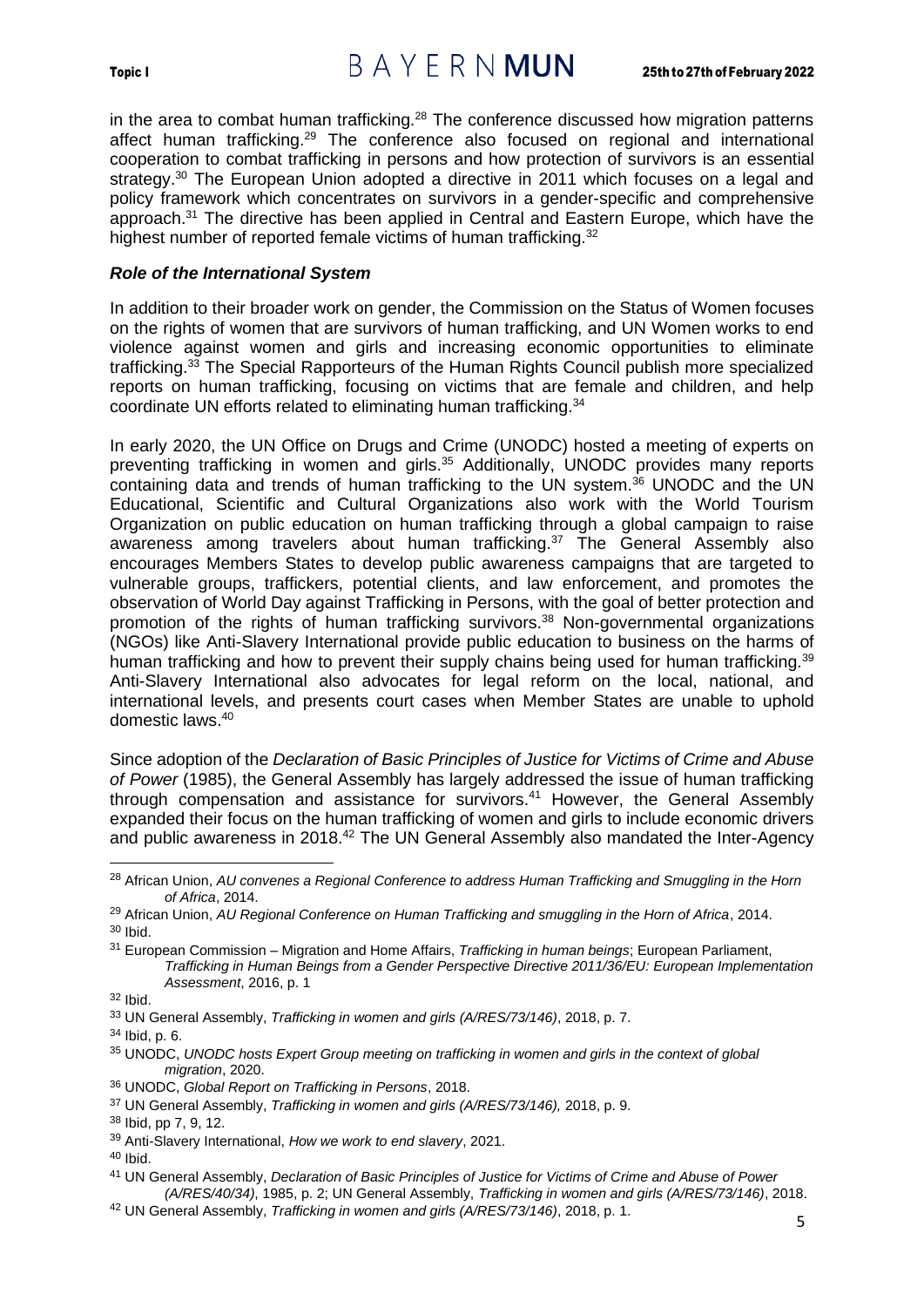## Topic I 25th to 27th of February 2022

Coordination Group against Trafficking in Persons (ICAT) to assist UN agencies in coordinating their work with other international organizations.<sup>43</sup> ICAT works to prevent human trafficking and protect and support survivors with the overall goal of ending human trafficking.<sup>44</sup> The Secretary-General regularly submits reports to the General Assembly on trafficking of women and girls, including the most recent during the COVID-19 pandemic.<sup>45</sup>

#### <span id="page-8-0"></span>*Economic Drivers and Consequences*

Economic insecurity of women, girls and sexual and gender minorities fuels human trafficking by exposing potential victims to traffickers when few other options are available.<sup>46</sup> The General Assembly and the African Union have acknowledged the need to address economic situations that often lead to human trafficking, through education and economic empowerment.<sup>47</sup> The SDGs specifically include Target 8.5 of achieving full and productive employment and work for women to combat human trafficking.<sup>48</sup> Human trafficking can also create cyclical victimization as trafficked persons' economic situations deteriorate once they are trafficked, as they often suffer from wage theft.<sup>49</sup> Canada is one Member State implementing General Assembly recommendations by taking proposals for community- based trauma-informed empowerment projects.<sup>50</sup> Many NGOs also work on providing public education and education curriculum for various ages, like A21, and others work to eliminate human trafficking by eliminating poverty, like Freeset.<sup>51</sup>

The economic insecurity due to the COVID-19 pandemic is increasing the risk for women and girls.<sup>52</sup> The pandemic has created a global recession with high rates of job loss, especially in Member States with economies that are heavily reliant on tourism, travel, hospitality, and entertainment.<sup>53</sup> Women and other groups that are marginalized in the workplace are more likely to lose their jobs, if they had one, which creates higher risk of being victimized by traffickers.<sup>54</sup> UNODC has also highlighted that migrants are at a greater risk to be negatively impacted by pandemic-related economic recession.<sup>55</sup>

Even before the pandemic, sexual and gender minorities often faced discrimination in securing employment, housing, education, and social protection.<sup>56</sup> The struggle to obtain housing is, globally, the largest obstacle for sexual and gender minorities in moving out of poverty. <sup>57</sup> One option to prevent human trafficking is Member State support of research and initiatives to create effective messaging to inform the public of the risks faced by sexual and gender minorities.<sup>58</sup> Developing domestic policies ending the discrimination against these individuals in employment, compensation, and legal systems can also protect them against violence and exploitation, including human trafficking.<sup>59</sup>

<sup>50</sup> Government of Canada, *Government of Canada's Efforts to Combat Human Trafficking*, 2020.

<sup>53</sup> UNODC, *Global Report on Trafficking in Persons*, 2020, p. 75.

<sup>43</sup> ICAT, *About Us*.

<sup>44</sup> Ibid.

<sup>45</sup> UN General Assembly, *Trafficking in Women and Girls – Report of the Secretary-General (A/75/289)*, 2020, pp. 1, 13.

<sup>46</sup> IOM, *Migration and the 2030 Agenda: A Guide for Practitioners, 2018, p. 24*; O'Malley, J. & Holzinger, A., *The Sustainable Development Goals Sexual and Gender Minorities*, 2018, p.12.

<sup>47</sup> UN General Assembly, *Trafficking in women and girls (A/RES/73/146)*, 2018, p. 8; African Union, *Khartoum Declaration on AU-Horn of Africa Initiative on Human Trafficking and Smuggling of Migrants*, 2014, p. 2.

<sup>48</sup> IOM, *Migration and the 2030 Agenda: A Guide for Practitioners*, 2018, p. 24.

<sup>49</sup> UN General Assembly, *Trafficking in women and girls – Report of the Secretary-General (A/75/289)*, 2020, p. 5.

<sup>51</sup> A21, *Our solution*; Freeset, *Who are we*, 2020

<sup>52</sup> UN General Assembly, *Trafficking in women and girls – Report of the Secretary-General (A/75/289)*, 2020, p. 1.

<sup>54</sup> Ibid.

<sup>55</sup> Ibid.

<sup>56</sup> O'Malley, J. & Holzinger, A., *The Sustainable Development Goals Sexual and Gender Minorities*, 2018, p. 12. <sup>57</sup> Ibid, p. 37.

<sup>58</sup> Ibid, p. 77; UNODC, *United Nations Convention Against Transnational Organized Crime and the Protocols Thereto*, 2004, p. 46.

<sup>6</sup> <sup>59</sup> O'Malley, J. & Holzinger, A., *The Sustainable Development Goals Sexual and Gender Minorities*, 2018, p. 37.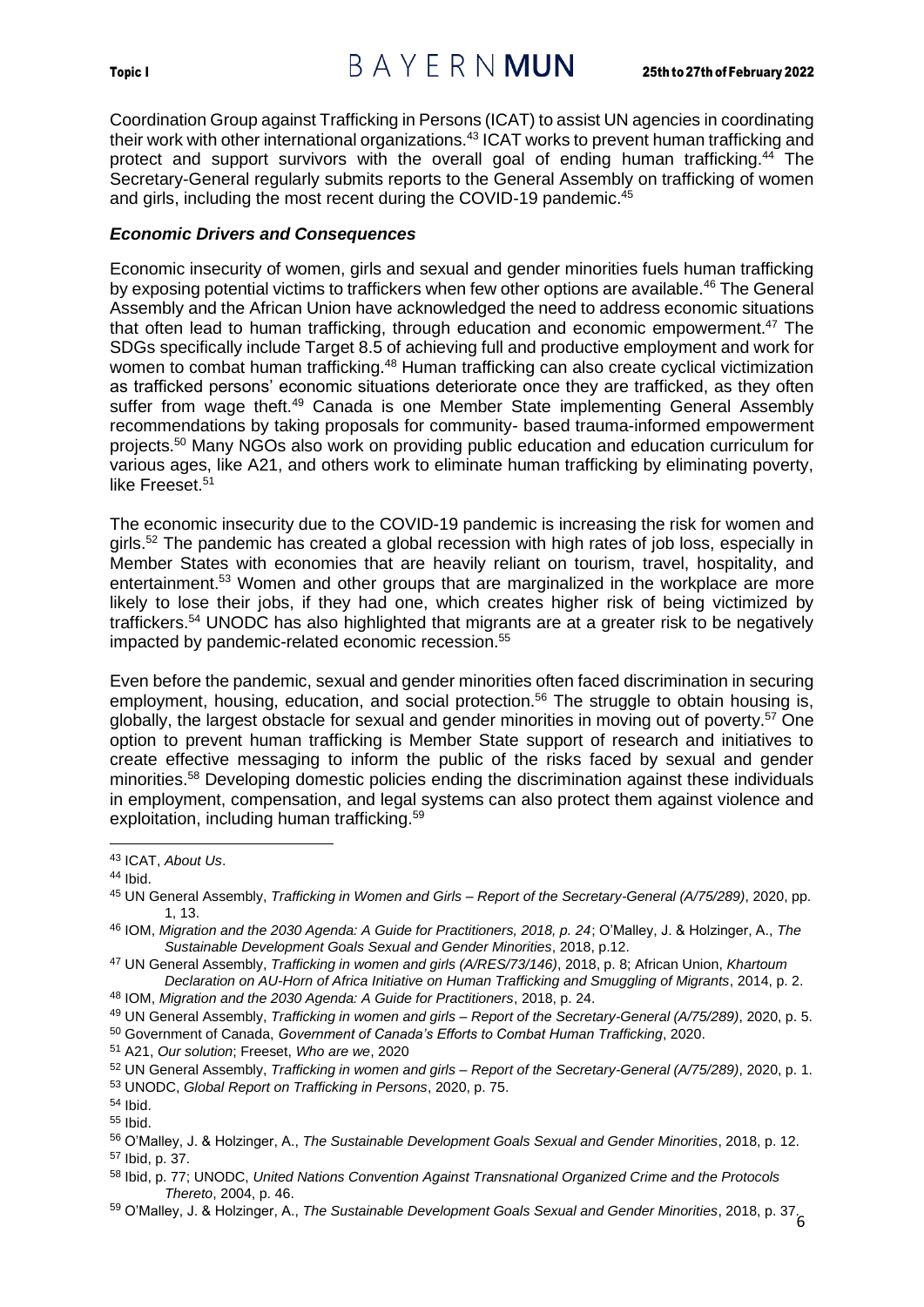#### <span id="page-9-0"></span>*Prosecution of Traffickers and Protection of Survivors*

Impunity for traffickers creates incentives for traffickers, as there is a perception of little risk with high financial rewards.<sup>60</sup> Globally, conviction rates are low, meaning there is low risk and expense to the traffickers.<sup>61</sup> The *Convention against Transnational Organized Crime* requires that Member States who ratify the convention criminalize human trafficking and develop policies to prevent trafficking in persons.<sup>62</sup> The Khartoum Declaration recommended that origin, transit, and destination countries improve their capacity to assist in the prosecution efforts of human traffickers.<sup>63</sup> Additionally, according to the IOM, improving the rule of law will allow more survivors to access to the justice system by prosecuting more traffickers, provide proper documentation to migrants, and prevent revictimization.<sup>64</sup> By allowing survivors legal identity, they will be able to access social services and prevent revictimization into trafficking.<sup>65</sup>

Gender-responsive protection techniques assist agencies with early identification of survivors and the ability to refer to appropriate support services.<sup>66</sup> UNODC and the UN Global Initiative to Fight Human Trafficking provides a toolkit for criminal justice practitioners to help them assist human trafficking survivors.<sup>67</sup> For those survivors who have crossed international borders, if they remain stateless, they are also more vulnerable and therefore at risk of revictimization.<sup>68</sup> Efforts combatting organized crime do not generally punish trafficking survivors by using the non-punishment principle, which allows for trafficked individuals to not be detained, charged, or prosecuted for immigration or criminal purposes.<sup>69</sup> This non-punishment principle can be integrated into existing law and policy or be used to develop law, policy, and practices. <sup>70</sup> This principle can also be implemented retroactively by vacating and expunging past criminal records of trafficking survivors.<sup>71</sup> Sexual and gender minorities in migration are subject to higher rates of abuse and exploitation by both other migrants and authorities, and so would benefit from more comprehensive identification techniques and gender-responsive services.<sup>72</sup> For example, training programs for criminal justice actors can assist them in protecting sexual and gender minorities.<sup>73</sup> The specific criminalization of being a sexual and gender minority makes these communities and individuals even more vulnerable to victimization and revictimization, and infringes their human rights.<sup>74</sup>

Survivors of trafficking frequently suffer from long-term economic instability, as well as poor physical and mental health.<sup>75</sup> Compensation for survivors provides financial punishment for the traffickers, as well as help compensate for survivors' financial loss, and fund their physical and

<sup>60</sup> UN General Assembly, *Trafficking in women and girls – Report of the Secretary-General (A/75/289)*, 2020, p. 4. <sup>61</sup> Ibid, pp. 4, 11.

<sup>62</sup> UNODC, *The Protocol*.

<sup>63</sup> African Union, *Khartoum Declaration on AU-Horn of Africa Initiative on Human Trafficking and Smuggling of Migrants*, 2014, p. 2.

<sup>64</sup> IOM, *Migration and the 2030 Agenda: A Guide for Practitioners*, 2018, p. 47.

 $65$  Ibid.

<sup>66</sup> UN Women, *Recommendations for addressing women's human rights in the global compact for safe, orderly and regular migration*, 2017, pp. 5, 11.

<sup>67</sup> UNODC, *Anti-human trafficking manual for criminal justice practitioners*, 2009, p. 8

<sup>68</sup> UN Women, *Recommendations for addressing women's human rights in the global compact for safe, orderly and regular migration*, 2017, p. 7.

<sup>69</sup> Ibid; UN General Assembly, *Trafficking in women and girls – Report of the Secretary-General (A/75/289)*, 2020, p. 7.

<sup>70</sup> UN General Assembly, *Trafficking in women and girls – Report of the Secretary-General* (A/75/289), 2020, p. 7. <sup>71</sup> Ibid.

<sup>72</sup> UN Women, *Recommendations for addressing women's human rights in the global compact for safe, orderly and regular migration*, 2017, pp. 5, 11; O'Malley, J. & Holzinger, A., *The Sustainable Development Goals Sexual and Gender Minorities*, 2018, p. 76.

<sup>73</sup> O'Malley, J. & Holzinger, A., *The Sustainable Development Goals Sexual and Gender Minorities*, 2018, p. 67.

<sup>74</sup> OHCHR, *Born Free and Equal: Sexual Orientation, Gender Identity and Sex Characteristics in International Human Rights Law*, 2019, pp. 44, 48.

<sup>7</sup> <sup>75</sup> UN General Assembly, *Trafficking in women and girls – Report of the Secretary-General* (A/75/289), 2020, p. 5.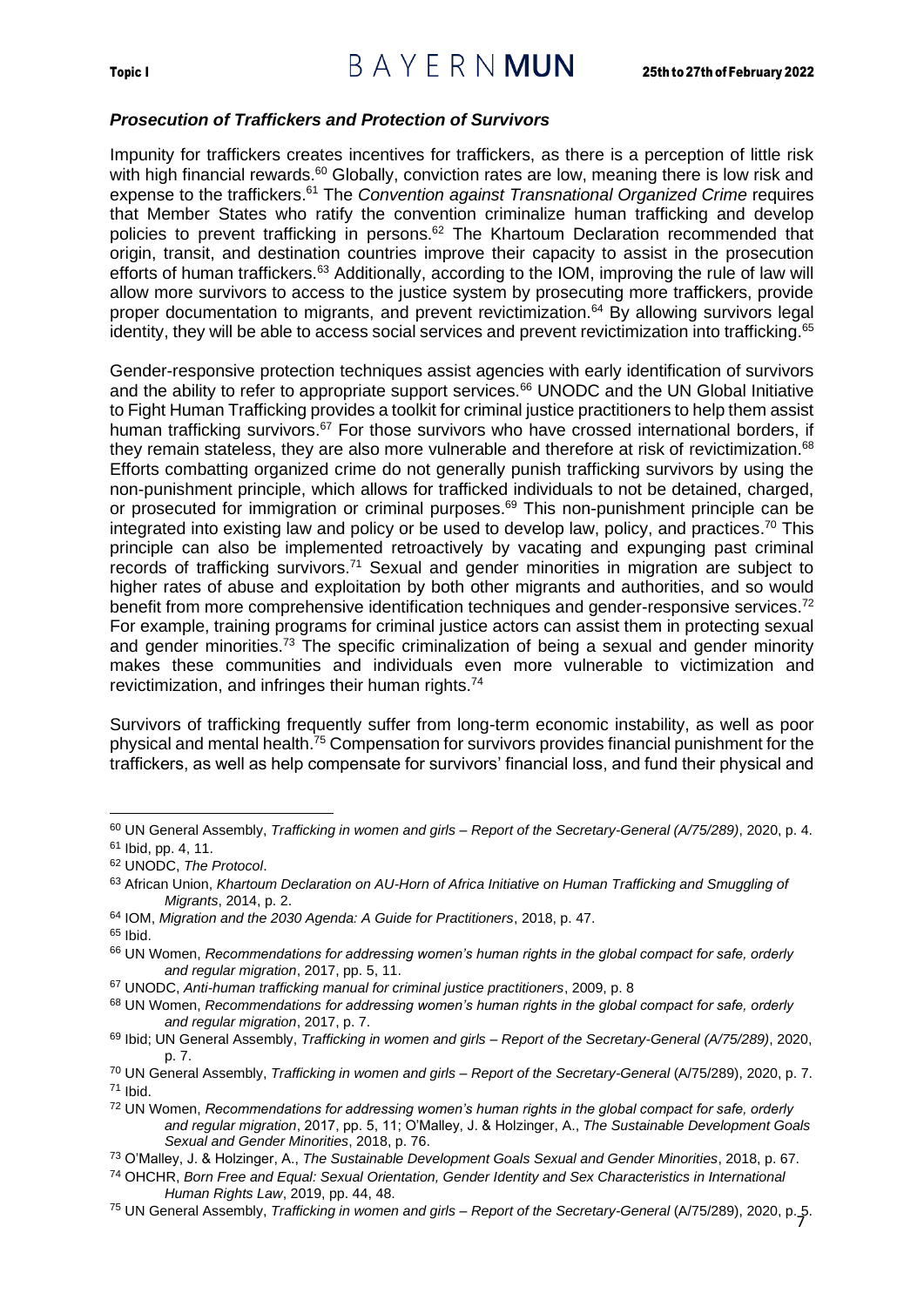

mental recovery.<sup>76</sup> In 2010, the UN created the Voluntary Trust Fund for Victims in Persons, Especially Women and Children, and it has raised over 7.8 million U.S. dollars that have been distributed to 90 NGOs.<sup>77</sup> The NGOs have assisted over 3,500 human trafficking survivors by helping them receive legal representation, compensation, or aid packages.<sup>78</sup> Frequently, however, survivors do not receive compensation, or they struggle to access compensation due to barriers such as lack of access to information and communication technologies, as well as lack of identification documents.<sup>79</sup>

### <span id="page-10-0"></span>*Conclusion*

The economic inequality faced by women, girls, and sexual and gender minorities leaves them at higher risk of trafficking, which can be mitigated through not only focusing on the human trafficking itself but also the underlying conditions of poverty and lack of access.<sup>80</sup> Criminalization of women, girls and sexual and gender minorities who are human trafficking survivors infringes their human rights and can lead to revictimization.<sup>81</sup> According to UNODC, Member States need to support research on human trafficking to gain more information for public awareness, mitigate economic risk factors, prosecute traffickers, and protect victims and survivors. <sup>82</sup> COVID-19 has also created increased economic insecurity which has increased the risk for women, girls, and sexual and gender minorities of being exploited into human trafficking.<sup>83</sup> The pandemic has directed resources and public attention off of the elimination of human trafficking, along with increased risk of becoming trafficking victims due to economic insecurities.<sup>84</sup>

### <span id="page-10-1"></span>*Further Research*

While researching this topic further, delegates should consider the following questions: While economic instability and vulnerability are major factors contributing to risk of being trafficked what are other factors contributing to risk of people being trafficked? What are the ongoing effects of the COVID-19 pandemic on human trafficking? How do existing laws and policies within Member States create a risk for certain individuals to be trafficked? Are there certain prevention measures that are more effective than others when considering the issue using a gender lens?

<sup>76</sup> Ibid, p. 15.

<sup>77</sup> UNODC, *An integral component of global efforts to address trafficking in persons*.

<sup>78</sup> Ibid.

<sup>79</sup> UN General Assembly, *Trafficking in women and girls – Report of the Secretary-General* (A/75/289), 2020, p. 5.

<sup>80</sup> Ibid, p. 2; IOM, *Migration and the 2030 Agenda: A Guide for Practitioners*, 2018, p. 24; O'Malley, J. & Holzinger, A., *The Sustainable Development Goals Sexual and Gender Minorities*, 2018, p. 12.

<sup>81</sup> UN Women, *Recommendations for addressing women's human rights in the global compact for safe, orderly and regular migration*, 2017, p. 7; UN General Assembly, *Trafficking in women and girls (A/RES/73/146)*, 2018, p. 10.

<sup>82</sup> UNODC, *United Nations Convention Against Transnational Organized Crime and the Protocols Thereto*, 2004, p. 46.

<sup>83</sup> UN General Assembly, *Trafficking in women and girls – Report of the Secretary-General* (A/75/289), 2020, p. 1; UN Women, *Recommendations for addressing women's human rights in the global compact for safe, orderly and regular migration*, 2017, p. 7; O'Malley, J. & Holzinger, A., *The Sustainable Development Goals Sexual and Gender Minorities*, 2018, p. 27.

<sup>84</sup> UN General Assembly, *Trafficking in women and girls – Report of the Secretary-General* (A/75/289), 2020, pp. 1, 10.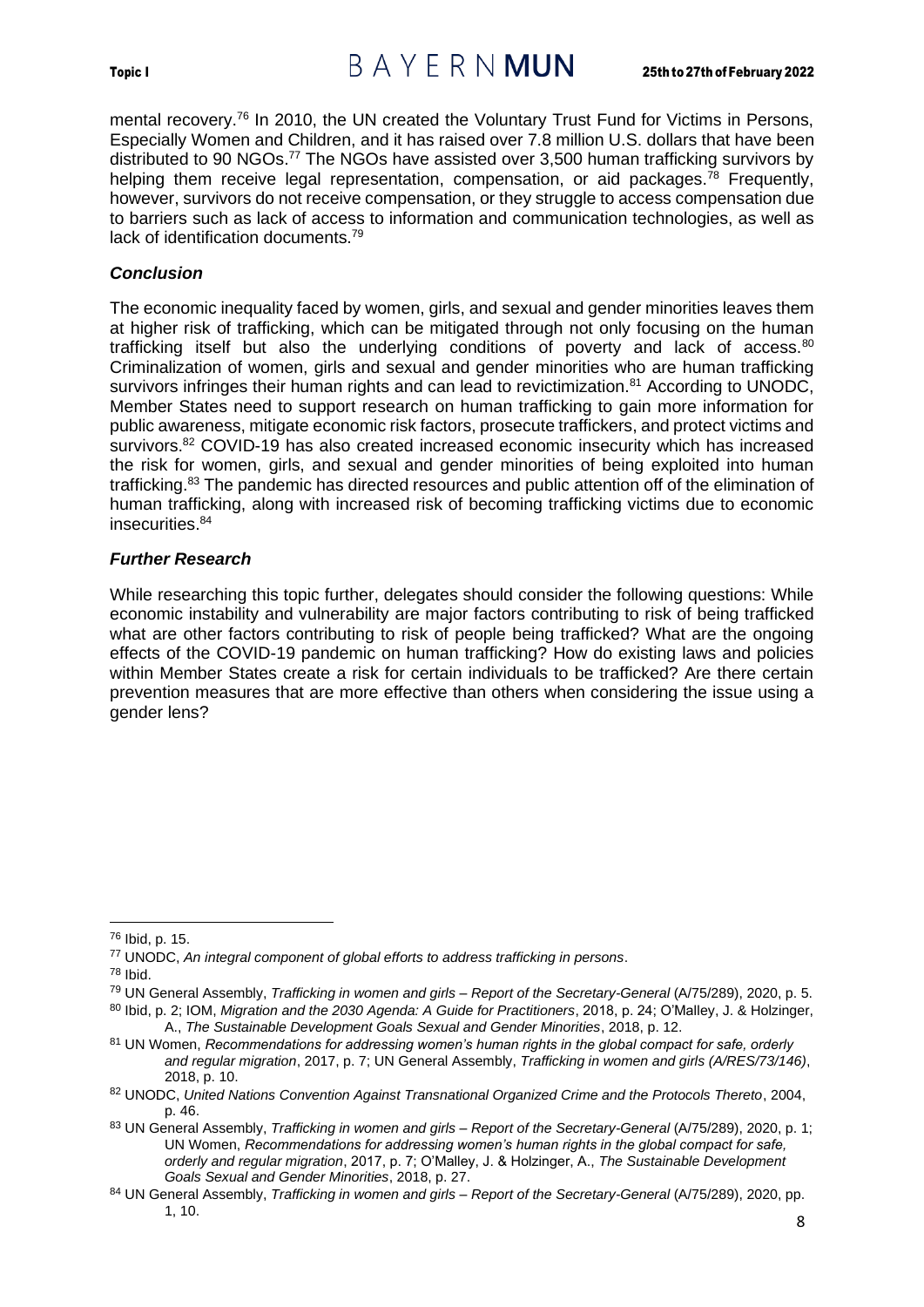#### **Annotated Bibliography**

United Nations, General Assembly, Fifty-fifth session. (2000). *United Nations Convention against Transnational Organized Crime: Protocol to Prevent, Suppress and Punish Trafficking in Persons, Especially Women and Children (A/RES/55/25)*. Retrieved 14 February 2021 from: <http://undocs.org/A/RES/55/25>

*This convention is the first major document from the General Assembly on Human Trafficking. The convention focuses on preventing human trafficking, including punishing traffickers and particularly emphasizes the trafficking of women and children. The document focuses on reactive actions to deal with the consequences of human trafficking and punish traffickers to create more consistency among Member States' national legislations. As a foundational document on human trafficking, the convention provides a source for future and current policies. Delegates will find this source helpful as they begin their research to understand the basis of work on human trafficking in the UN system.*

United Nations, General Assembly, Seventy-third session. (2018). *Trafficking in women and girls (A/RES/73/146)*. Adopted on the report of the Third Committee (A/73/582). Retrieved 13 February 2021 from:<https://undocs.org/en/A/RES/73/146>

*The resolution takes a more proactive approach to preventing human trafficking and includes an outline of previous frameworks and the key actors in human trafficking. It also calls for gender equality to help eliminate the high rates of women and girls being trafficked. Additionally, the resolution focuses on raising public awareness as a deterrent to human trafficking. This source will provide delegates with a general understanding of where the General Assembly is on the issue of trafficking of women and girls, and what actions it has previously recommended.*

United Nations, General Assembly, Seventy-fifth session (2020). *Trafficking in women and girls – Report of the Secretary-General (A/75/289)*. Retrieved from 13 February 2021 from: <https://undocs.org/en/A/75/289>

*This report from the Secretary-General highlights activities carried out by Member States and the United Nations system. It focuses on the economic implications of trafficking, including both drivers and consequences, and emphasizes the importance of prosecution of traffickers. The report notes that trafficking survivors generally lack support, protection, and health care. The report also highlights the recent implications of the COVID-19 pandemic on human trafficking. Delegates may find this source helpful as a broad summary of the current, global state of the issue of human trafficking.*

United Nations Office on Drugs and Crime. (2018). *Global Report on Trafficking in Persons*. Retrieved 16 February 2021 from: [https://www.unodc.org/documents/data-and](https://www.unodc.org/documents/data-and-analysis/glotip/2018/GLOTiP_2018_BOOK_web_small.pdf)[analysis/glotip/2018/GLOTiP\\_2018\\_BOOK\\_web\\_small.pdf](https://www.unodc.org/documents/data-and-analysis/glotip/2018/GLOTiP_2018_BOOK_web_small.pdf)

*This report provides data on human trafficking, including a global overview at the beginning. It also provides information on the increased detection of victims; the increased convictions and still widespread impunity; the victim profile; the forms of exploitation; profiles of the offenders; trafficking flows; and some institutional responses. The report is broken down into regional areas, providing delegates with regional-specific information for their Member State, as well as a more comprehensive understanding of the issue.*

United Nations Office on Drugs and Crimes. (2020). *UNODC hosts Expert Group meeting on trafficking in women and girls in the context of global migration*. Retrieved 12 February 2021: [https://www.unodc.org/unodc/en/human-trafficking/Webstories2019/expert-group-meeting](https://www.unodc.org/unodc/en/human-trafficking/Webstories2019/expert-group-meeting-on-trafficking-%20of-women-and-girls-in-the-context-of-global-migration--feeding-into-the-cedaw-general-%20recommendations.html)on-trafficking- [of-women-and-girls-in-the-context-of-global-migration--feeding-into-the-cedaw](https://www.unodc.org/unodc/en/human-trafficking/Webstories2019/expert-group-meeting-on-trafficking-%20of-women-and-girls-in-the-context-of-global-migration--feeding-into-the-cedaw-general-%20recommendations.html)general- [recommendations.html](https://www.unodc.org/unodc/en/human-trafficking/Webstories2019/expert-group-meeting-on-trafficking-%20of-women-and-girls-in-the-context-of-global-migration--feeding-into-the-cedaw-general-%20recommendations.html)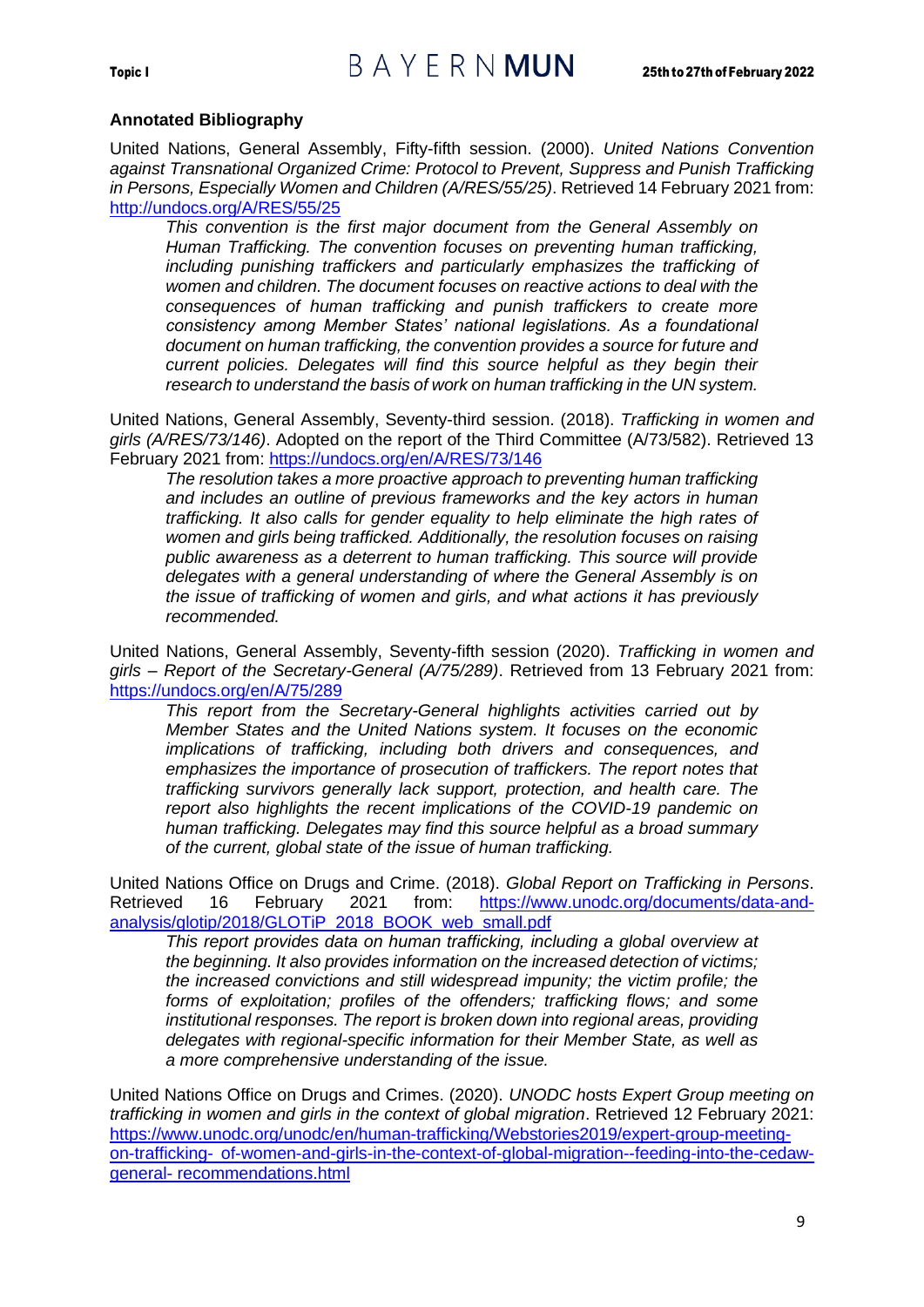*This source highlights the key actors and documents that are combatting trafficking in women and girls. The document highlights how CEDAW can be used to eliminate human trafficking of women and girls; objectives 9 and 10 of the Global Compact for Safe, Orderly and Regular Migration; and the almost universal ratification of the Protocol to Prevent, Suppress and Punish Trafficking in Persons, Especially Women and Children. Delegates should use this source as a starting point for further research and idea formulating, as it provides a good summary of the international framework on human trafficking as well as a recent contextual update*

#### **Bibliography**

A21. (n.d.). *Our solution*. Retrieved 22 May 2021 from [https://www.a21.org/content/our](https://www.a21.org/content/our-solution/grdphc)[solution/grdphc](https://www.a21.org/content/our-solution/grdphc)

African Union. (2014). *AU convenes a Regional Conference to address Human Trafficking and Smuggling in the Horn of Africa*. Retrieved 23 March 2021 from: [https://au.int/fr/newsevents/28020/au-convenes-](https://au.int/fr/newsevents/28020/au-convenes-%20regional-conference-address-human-trafficking-and-smuggling-horn-africa) regional-conference-address-human[trafficking-and-smuggling-horn-africa](https://au.int/fr/newsevents/28020/au-convenes-%20regional-conference-address-human-trafficking-and-smuggling-horn-africa)

African Union. (2014). *Khartoum Declaration on AU-Horn of Africa Initiative on Human Trafficking and Smuggling of Migrants*. Retrieved 18 March 2021 from: [https://au.int/sites/default/files/pages/32899-file-](https://au.int/sites/default/files/pages/32899-file-%206._au-hoai-declaration_2014_finaladopted.pdf)<br>
6. au-hoaideclaration 2014 finaladopted.pdf

European Parliament. (2016). *Trafficking in Human Beings from a Gender Perspective Directive 2011/36/EU: European Implementation Assessment*. Retrieved 5 June 2021 from: [https://www.europarl.europa.eu/RegData/etudes/STUD/2016/581412/EPRS\\_STU\(2016\)5814](https://www.europarl.europa.eu/RegData/etudes/STUD/2016/581412/EPRS_STU(2016)581412_EN.pdf) [12\\_EN.pdf](https://www.europarl.europa.eu/RegData/etudes/STUD/2016/581412/EPRS_STU(2016)581412_EN.pdf)

Freeset. (2020). *Who are we*. Retrieved 22 May 2021 from: [https://freesetglobal.com/about](https://freesetglobal.com/about-us/)[us/](https://freesetglobal.com/about-us/)

Government of Canada. (2020). *Government of Canada's Efforts to Combat Human Trafficking*. Retrieved 23 May, 2021 from [https://www.canada.ca/en/women-gender](https://www.canada.ca/en/women-gender-equality/news/2020/07/government-of-%20canadas-efforts-to-combat-human-trafficking.html)equality/news/2020/07/government-of- [canadas-efforts-to-combat-human-trafficking.html](https://www.canada.ca/en/women-gender-equality/news/2020/07/government-of-%20canadas-efforts-to-combat-human-trafficking.html)

Inter-Agency Coordination Group against Trafficking in Persons (ICAT). (n.d.). *About Us*. Retrieved 16 February 2021 from:<https://icat.un.org/about>

International Labour Organisation. (2014, May 20). *ILO says forced labour generates annual profits of US\$ 150 billion*. Retrieved 5 June 2021 from: [https://www.ilo.org/global/about-the](https://www.ilo.org/global/about-the-%20ilo/newsroom/news/WCMS_243201/lang--%20en/index.htm#:~:text=GENEVA%20(ILO%20News)%20%E2%80%93%20Forced,International%20Labour %20Organization%20(ILO))[ilo/newsroom/news/WCMS\\_243201/lang-](https://www.ilo.org/global/about-the-%20ilo/newsroom/news/WCMS_243201/lang--%20en/index.htm#:~:text=GENEVA%20(ILO%20News)%20%E2%80%93%20Forced,International%20Labour %20Organization%20(ILO)) [en/index.htm#:~:text=GENEVA%20\(ILO%20News\)%20%E2%80%93%20Forced,Internation](https://www.ilo.org/global/about-the-%20ilo/newsroom/news/WCMS_243201/lang--%20en/index.htm#:~:text=GENEVA%20(ILO%20News)%20%E2%80%93%20Forced,International%20Labour %20Organization%20(ILO)) [al%20Labour %20Organization%20\(ILO\)](https://www.ilo.org/global/about-the-%20ilo/newsroom/news/WCMS_243201/lang--%20en/index.htm#:~:text=GENEVA%20(ILO%20News)%20%E2%80%93%20Forced,International%20Labour %20Organization%20(ILO))

International Organization on Migration. (2018). *Migration and the 2030 Agenda: A Guide for Practitioners*. Retrieved 16 February 2021 from [https://publications.iom.int/system/files/pdf/sdg\\_en.pdf](https://publications.iom.int/system/files/pdf/sdg_en.pdf)

O'Malley, J. & A. Holzinger. (2018). *The Sustainable Development Goals Sexual and Gender Minorities.* Retrieved 15 February 2021 from: [https://www.undp.org/content/undp/en/home/librarypage/hiv-](https://www.undp.org/content/undp/en/home/librarypage/hiv-%20aids/sexual-and-gender-minorities.html) aids/sexual-and-gender[minorities.html](https://www.undp.org/content/undp/en/home/librarypage/hiv-%20aids/sexual-and-gender-minorities.html)

Oxford Handbooks Online, *Sexual and Gender Minorities, Public Health and Ethics*. Retrieved 21 March 2021 **from:**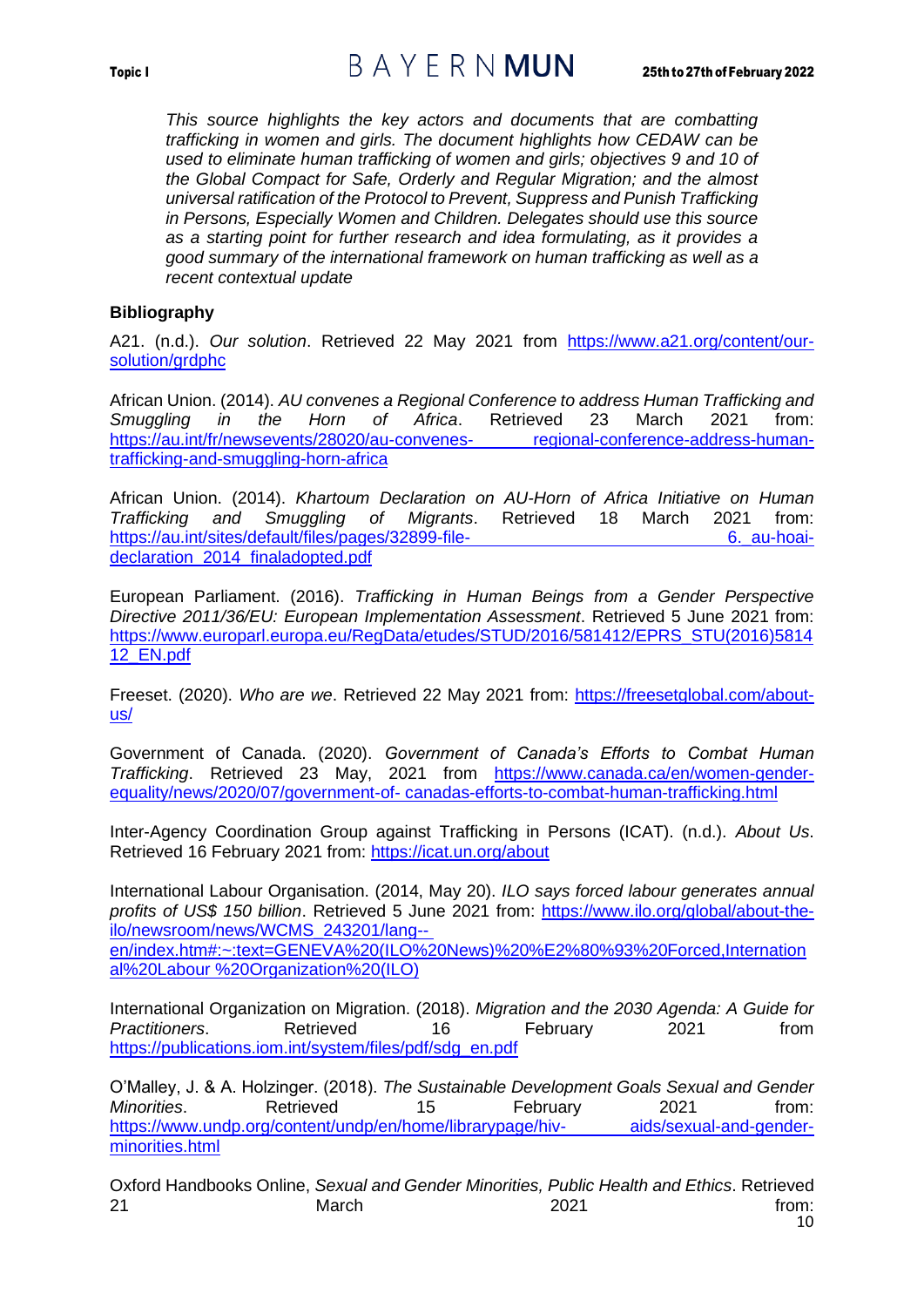[https://www.oxfordhandbooks.com/view/10.1093/oxfordhb/9780190245191.001.0001/oxfordh](https://www.oxfordhandbooks.com/view/10.1093/oxfordhb/9780190245191.001.0001/oxfordhb-%209780190245191-e-17) b- [9780190245191-e-17](https://www.oxfordhandbooks.com/view/10.1093/oxfordhb/9780190245191.001.0001/oxfordhb-%209780190245191-e-17)

United Nations, Fourth World Conference on Women. (1995). *Beijing Declaration and Platform for Action*. Retrieved 13 February 2021 from: <https://www.un.org/womenwatch/daw/beijing/pdf/BDPfA%20E.pdf>

United Nations, General Assembly, Thirty-fourth session. (1979). *Convention on the Elimination of All Forms of Discrimination against Women (A/RES/34/180)*. Adopted on the report of the Third Committee (A/34/830). Retrieved 13 February 2021 from: <http://undocs.org/A/RES/34/180>

United Nations, General Assembly, Fortieth session. (1985). *Declaration of Basic Principles of Justice for Victims of Crime and Abuse of Power (A/RES/40/34)*. Adopted on the report of the Third Committee (A/40/881). Retrieved 15 February 2021 from:<http://undocs.org/A/RES/40/34>

United Nations, General Assembly, Fifty-fifth session. (2000). *United Nations Convention against Transnational Organized Crime: Protocol to Prevent, Suppress and Punish Trafficking in Persons, Especially Women and Children (A/RES/55/25)*. Retrieved 14 February 2021 from: <http://undocs.org/A/RES/55/25>

United Nations, General Assembly, Seventieth session. (2015). *Transforming our world: the 2030 Agenda for Sustainable Development (A/RES/70/1)*. Retrieved 14 February 2021 from: <http://undocs.org/A/RES/70/1>

United Nations, General Assembly, Seventy-third session. (2018). *Trafficking in women and girls (A/RES/73/146).* Adopted on the report of the Third Committee (A/73/582). Retrieved 13 February 2021 from:<https://undocs.org/A/RES/73/146>

United Nations, General Assembly, Seventy-fifth session. (2020). *Report of the Special Rapporteur on trafficking in persons especially women and children, Maria Grazia Giammarinaro (A/75/169)*. Retrieved 19 April 2021 from:<https://undocs.org/A/75/169>

United Nations, General Assembly, Seventy-fifth session. (2020). *Trafficking in women and girls – Report of the Secretary-General (A/75/289)*. Retrieved 13 February 2021 from: <https://undocs.org/A/75/289>

United Nations Entity for Gender Equality and the Empowerment of Women. (2017). *Recommendations for addressing women's human rights in the global compact for safe, orderly and regular migration.* Retrieved 5 June 2021 from: [https://www.unwomen.org/en/digital-library/publications/2017/3/addressing-](https://www.unwomen.org/en/digital-library/publications/2017/3/addressing-%20womens-rights-in-global-compact-for-migration) womens-rights[in-global-compact-for-migration](https://www.unwomen.org/en/digital-library/publications/2017/3/addressing-%20womens-rights-in-global-compact-for-migration)

United Nations Human Rights, Office of the High Commissioner. (n.d.). *Human rights and trafficking in persons – overview*. Retrieved 14 February 2021 from <https://www.ohchr.org/EN/Issues/Trafficking/TiP/Pages/Index.aspx>

United Nations Human Rights, Office of High Commissioner. (2019). *Born free and equal: Sexual Orientation, Gender Identity and Sex Characteristics in International Human Rights Law*. Retrieved 23 April 2021 from [https://www.ohchr.org/Documents/Publications/Born\\_Free\\_and\\_Equal\\_WEB.pdf](https://www.ohchr.org/Documents/Publications/Born_Free_and_Equal_WEB.pdf)

United Nations Human Rights, Office of High Commissioner. (2021). *United Nations Resolutions – Sexual orientation and gender identity*. Retrieved 5 June 2021 from: <https://www.ohchr.org/en/issues/discrimination/pages/lgbtunresolutions.aspx>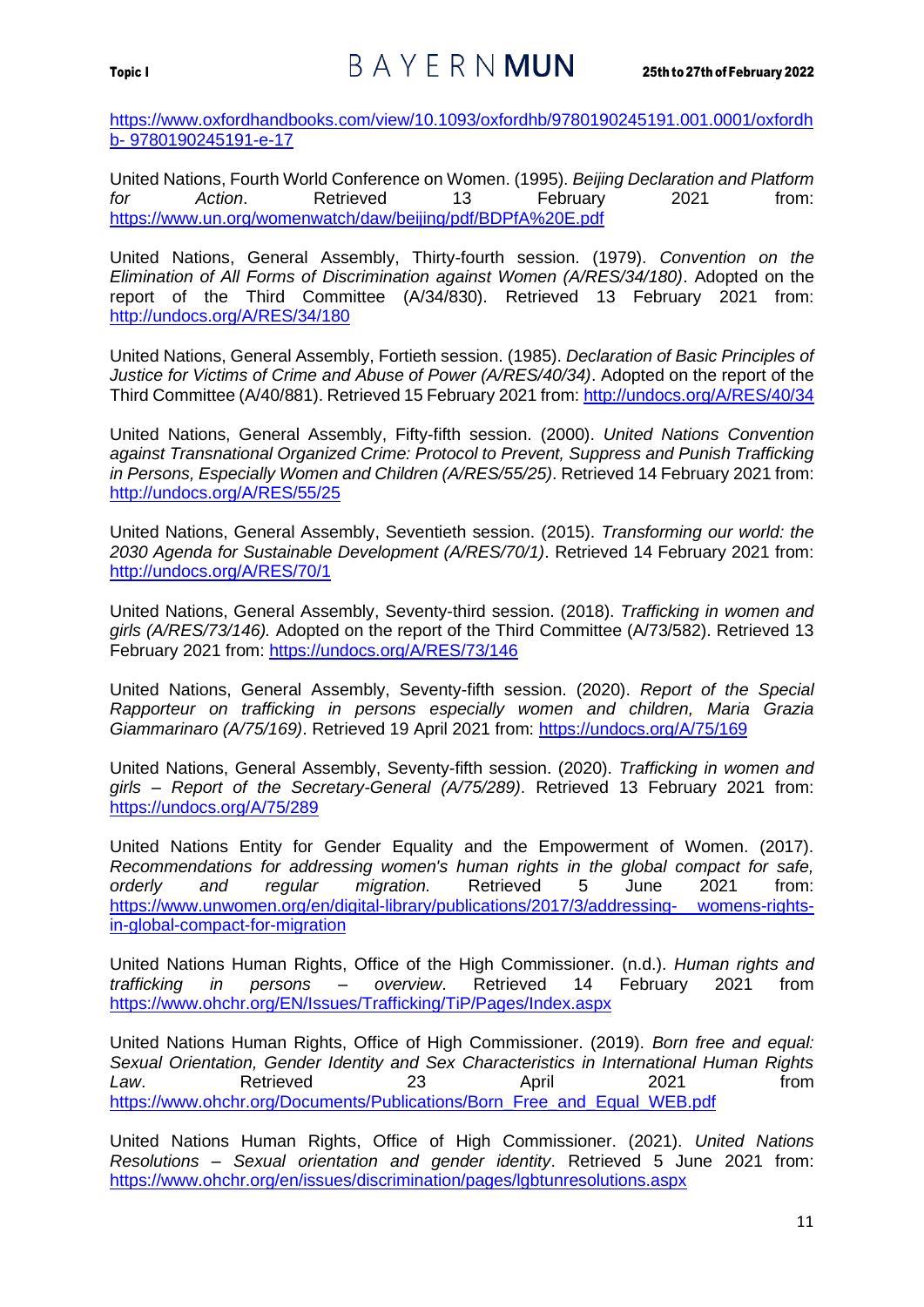## Topic I 25th to 27th of February 2022

United Nations Human Rights Council. (2016). *Protection against violence and discrimination based on sexual orientation and gender identity (A/HRC/RES/32/2)*. Retrieved 5 June 2021 from:<https://undocs.org/a/hrc/res/32/2>

United Nations Office on Drugs and Crime. (n.d.). *An integral component of global efforts to address trafficking in persons*. Retrieved 25 April 2021 from: [https://www.unodc.org/unodc/human-trafficking-](https://www.unodc.org/unodc/human-trafficking-%20fund.html) fund.html

United Nations Office on Drugs and Crime. (n.d.). *The Protocol*. Retrieved 14 February 2021 from:<https://www.unodc.org/unodc/en/human-trafficking/2021the-protocol-tip.html>

United Nations Office on Drugs and Crime. (2004). *United Nations Convention Against Transnational Organized Crime and the Protocols Thereto*. Retrieved 16 February 2021 from: [https://www.unodc.org/documents/treaties/UNTOC/Publications/TOC%20Convention/TOCeb](https://www.unodc.org/documents/treaties/UNTOC/Publications/TOC%20Convention/TOCebook-e.pdf) [ook-e.pdf](https://www.unodc.org/documents/treaties/UNTOC/Publications/TOC%20Convention/TOCebook-e.pdf)

United Nations Office on Drugs and Crime. (2009). *Anti-human trafficking manual for criminal justice practitioners*. Retrieved 22 May, 2021 from: [https://www.unodc.org/documents/human](https://www.unodc.org/documents/human-trafficking/09-%2080667_Introduction_Ebook.pdf)trafficking/09- [80667\\_Introduction\\_Ebook.pdf](https://www.unodc.org/documents/human-trafficking/09-%2080667_Introduction_Ebook.pdf)

United Nations Office on Drugs and Crime. (2018). *Global Report on Trafficking in Persons*. Retrieved 16 February 2021 from: [https://www.unodc.org/documents/data-and](https://www.unodc.org/documents/data-and-%20analysis/glotip/2018/GLOTiP_2018_BOOK_web_small.pdf)[analysis/glotip/2018/GLOTiP\\_2018\\_BOOK\\_web\\_small.pdf](https://www.unodc.org/documents/data-and-%20analysis/glotip/2018/GLOTiP_2018_BOOK_web_small.pdf)

United Nations Office on Drugs and Crime. (2020). *Global Report on Trafficking in Persons*. Retrieved 12 May 2021 from [https://www.unodc.org/documents/data-and](https://www.unodc.org/documents/data-and-%20analysis/tip/2021/GLOTiP_2020_15jan_web.pdf)[analysis/tip/2021/GLOTiP\\_2020\\_15jan\\_web.pdf](https://www.unodc.org/documents/data-and-%20analysis/tip/2021/GLOTiP_2020_15jan_web.pdf)

United Nations Office on Drugs and Crime. (2020). *UNODC hosts Expert Group meeting on trafficking in women and girls in the context of global migration.* Retrieved 12 February 2021: [https://www.unodc.org/unodc/en/human-trafficking/Webstories2019/expert-group-meeting](https://www.unodc.org/unodc/en/human-trafficking/Webstories2019/expert-group-meeting-on-trafficking-%20of-women-and-girls-in-the-context-of-global-migration--feeding-into-the-cedaw-general-%20recommendations.html)on-trafficking- [of-women-and-girls-in-the-context-of-global-migration--feeding-into-the-cedaw](https://www.unodc.org/unodc/en/human-trafficking/Webstories2019/expert-group-meeting-on-trafficking-%20of-women-and-girls-in-the-context-of-global-migration--feeding-into-the-cedaw-general-%20recommendations.html)general- [recommendations.html](https://www.unodc.org/unodc/en/human-trafficking/Webstories2019/expert-group-meeting-on-trafficking-%20of-women-and-girls-in-the-context-of-global-migration--feeding-into-the-cedaw-general-%20recommendations.html)

United Nations Refugee and Migrants. (2021). *Global Compact for Migration*. Retrieved 16 February 2021 from:<https://refugeesmigrants.un.org/migration-compact>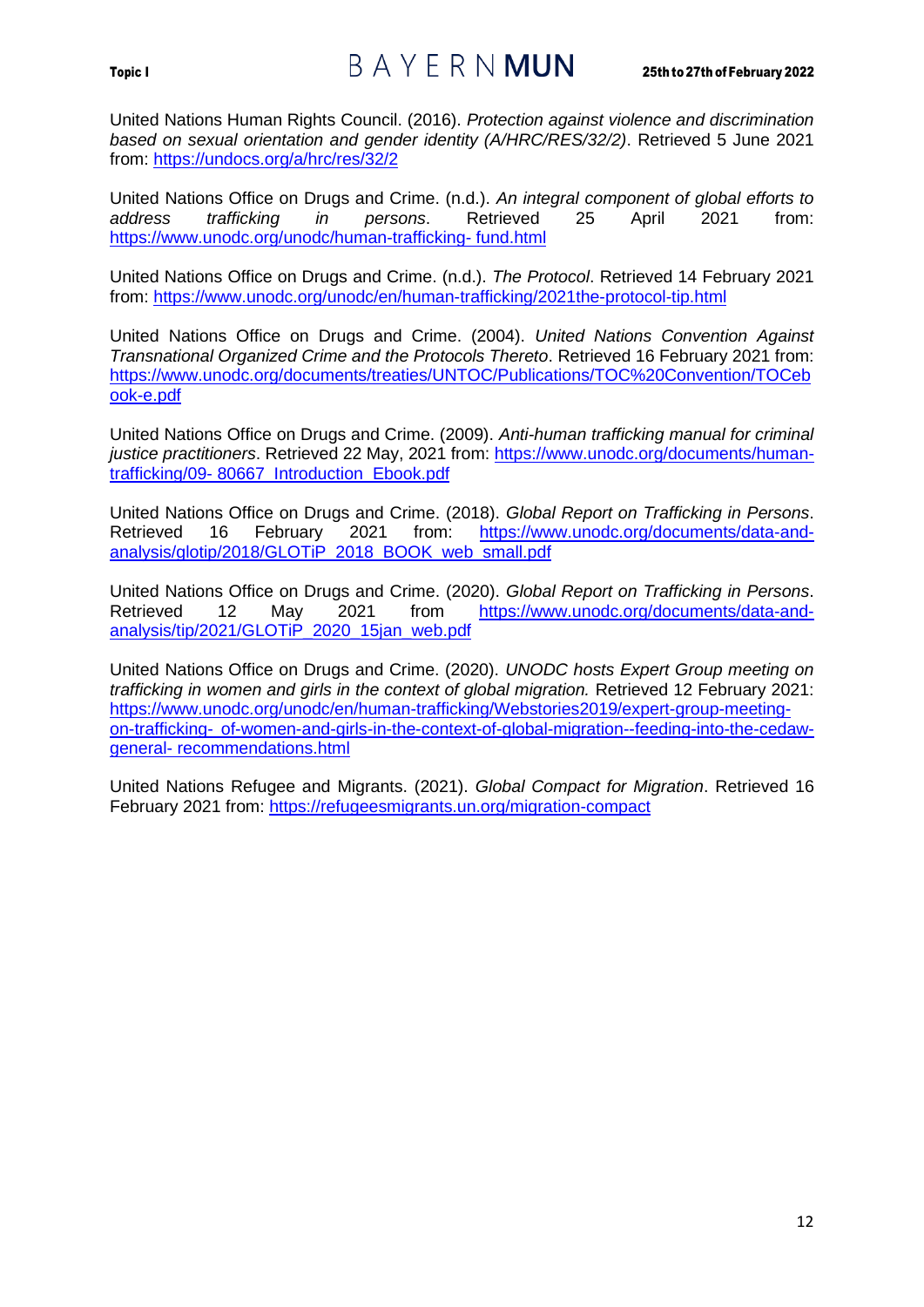### **II. Measures to Strengthen International Counter-Terrorism Efforts**

<span id="page-15-0"></span>*Terrorism is a significant threat to peace and security, prosperity and people. The international community continues to pursue a robust and comprehensive response. Collective efforts have disrupted attacks and disabled terrorist networks.*<sup>85</sup>

### <span id="page-15-1"></span>*Introduction*

Terrorism has always been a serious threat to the international community as it impacts the peace and security of states.<sup>86</sup> Terrorist activities also violate some of the basic principles of human rights, threaten the rule of law, and the protection of civilians that are mentioned in the *Charter of the United Nations* (1945).<sup>87</sup> Since the formation of the United Nations (UN), the international community has never fully agreed on a binding definition of terrorism, despite its prevalence.<sup>88</sup> Several attempts by the international community to define terrorism have been made, though the primary disagreements impeding consensus on its definition are whether such a definition should include states' use of armed forces against civilians and the potential right of people under foreign occupation to resist in any means necessary.<sup>89</sup> These debates are particularly important because acts of terrorism often occur in areas with regional conflict or occupation.<sup>90</sup> The number of terrorist attacks in countries including Afghanistan, Bangladesh, Egypt, Iraq, the Philippines, Syria, and Turkey has increased since 2015.<sup>91</sup> Terrorist organizations such as the Islamic State of Iraq and the Levant (ISIL) and Boko Haram have been responsible for several of the terrorist attacks in Asia and Africa respectively.<sup>92</sup> Also in Europe, the number of casualties due to terrorist attacks substantially increased in 2015 compared to prior years.<sup>93</sup>

Despite the lack of an agreed-upon definition, significant work has been done in order to counter the spread of terrorism.<sup>94</sup> The UN has consistently worked on improving counterterrorism efforts by creating frameworks where states can collaborate in order to preserve the rule of law, human rights, and protection of civilians as well as spread unity and peace nationally, regionally, and internationally.<sup>95</sup> Consequently, the General Assembly adopted resolution 60/288 of 2006 to launch the United Nations Global Counter-Terrorism Strategy, which establishes a common theme and method for the fight against terrorism.<sup>96</sup> The strategy, noting that all forms and manifestations of terrorism would not be tolerated by the international community, outlines several practical procedures in order to prevent and combat these acts of terrorism.<sup>97</sup> The international community has been working on an arrangement of procedures to be taken that cover and include strengthening state capacity to coordinate counter-terrorism activities with the UN.<sup>98</sup>

- <sup>97</sup> Ibid.
- <sup>98</sup> Ibid.

<sup>85</sup> UN Security Council, *Summary record of the 6765th meeting (S/PV.6765)*, 2012.

<sup>86</sup> Durmaz, *Understanding and Responding to Terrorism*, 2007, p. 66.

<sup>87</sup> *Charter of the United Nations*, 1945, Ch. I; UNFPA, *Human Rights Principles*, 2005.

<sup>88</sup> Human Rights Voices, *There is no UN definition of Terrorism.*

<sup>89</sup> UN, High-level Panel on Threats, Challenges and Change, *A more secure world: Our shared responsibility. Report of the High-level Panel on Threats, Challenges and Change*, 2004.

<sup>90</sup> UN General Assembly, *Follow-up to the outcome of the Millennium Summit: Note by the Secretary-General (A/59/565)*, 2004, p. 47.

<sup>91</sup> National Consortium for the Study of Terrorism and Responses to Terrorism, *Annex of Statistical Information: Country Reports on Terrorism 2015*, 2016.

<sup>92</sup> Ibid.

<sup>93</sup> DataGraver, *People killed by terrorism per year in Western Europe 1970-2015*, 2015.

<sup>94</sup> Human Rights Voices, *There is no UN definition of Terrorism.*

<sup>95</sup> UN CTITF, *UN Global Counter-Terrorism Strategy*, 2015.

 $96$  Ibid.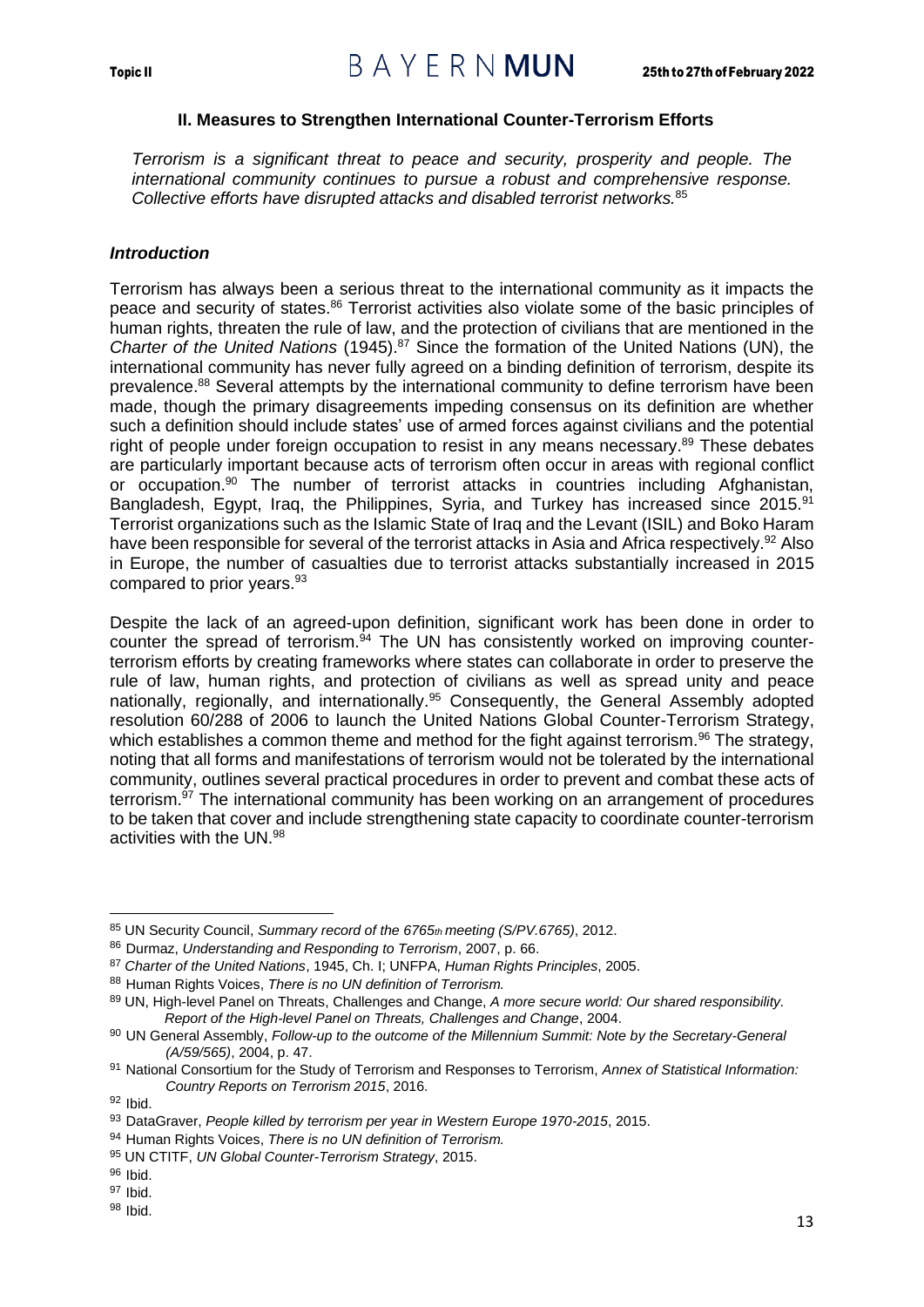#### <span id="page-16-0"></span>*International and Regional Framework*

The basis of efforts by the UN to combat terrorism can be seen in the *International Convention for the Suppression of the Financing of Terrorism* (1999).<sup>99</sup> Article 2 specifies that acts violating this convention include those in which funds are collected in full or in part toward the financing of terrorism or terrorist activities.<sup>100</sup> Additionally, the *International Convention for the Suppression of Acts of Nuclear Terrorism* (2005) aims at preventing anyone from acquiring or possessing nuclear material with the intent to do harm or threaten international peace.<sup>101</sup> The General Assembly previously adopted the *Convention on the Prevention and Punishment of Crimes against Internationally Protected Persons* (1973), which summarizes the codes of protection of diplomats from kidnapping and murder in any context<sup>102</sup>. In 1979, taking steps toward the development of a comprehensive legal framework on international counterterrorism, the General Assembly adopted the *International Convention against Taking of Hostages* and in 1997 the *International Convention for the Suppression of Terrorist Bombing*  noting that these actions are a matter of international concern as they threaten international peace and security.<sup>103</sup>

In 2003, the UN adopted the *United Nations Convention against Corruption.<sup>104</sup>* This convention addresses issues such as abuse of power and corruption in private sectors while calling on Member States to ensure transparency.<sup>105</sup> Required mechanisms of prevention include the establishment of anti-corruption bodies, the criminalization of corruption in all its forms, and the establishment of offices ensuring that terrorist organizations are not being supported by any means including financially.<sup>106</sup> Terrorist groups often benefit from high levels of corruption in a country due to impeded rule of law, which facilitates money laundering and the formation of terrorist groups, making anti-corruption efforts an important aspect of counter-terrorism.<sup>107</sup> Furthermore, the convention calls for international cooperation in terms of providing legal assistance and gathering and transferring.<sup>108</sup>

The Secretary-General established the United Nations' High-Level Panel on Threats, Challenges and Change in 2003 to conduct a study and provide key insight into the threats to international peace and security.<sup>109</sup> In the resulting report ( $A/59/565$ ), the panel recommends establishing a comprehensive strategy against terrorism and finalizing a definition for terrorism.<sup>110</sup> In 2005, the international community took a united stance condemning of all forms of terrorism at the World Summit.<sup>111</sup> In that context, former Secretary-General Kofi Annan published the 2005 report on "Uniting against terrorism: recommendations for a global counter-

<sup>99</sup> UN General Assembly, *International Convention for the Suppression of the Financing of Terrorism (A/RES/54/109)*, 1999.

<sup>100</sup> UN General Assembly, *International Convention for the Suppression of the Financing of Terrorism (A/RES/54/109)*, 1999.

<sup>101</sup> UN General Assembly, *International Convention for the Suppression of Acts of Nuclear Terrorism (A/RES/59/290)*, 2005, pp.2-3.

<sup>102</sup> UN General Assembly, *Convention on the Prevention and Punishment of Crimes against Internationally Protected Persons, including Diplomatic Agents (A/RES/3166 (XXVIII))*, 1973.

<sup>103</sup> UN General Assembly, *International Convention against the Taking of Hostages (A/RES/34/146)*, 1979; UN General Assembly, *International Convention for the Suppression of Terrorist Bombings (A/RES/52/164)*, 1997.

<sup>104</sup> UN General Assembly, *United Nations Convention against Corruption (A/RES/58/4)*, 2003.

 $105$  Ibid.

<sup>106</sup> Ibid.

<sup>107</sup> UNODC, *UN Instruments and Other Relevant International Standards on Money-Laundering and Terrorist Financing.*

<sup>108</sup> UN General Assembly, *United Nations Convention against Corruption (A/RES/58/4)*, 2003.

<sup>109</sup> UN General Assembly, *Follow-up to the outcome of the Millennium Summit: Note by the Secretary-General (A/59/565)*, 2004*.*

<sup>110</sup> UN General Assembly, *Follow-up to the outcome of the Millennium Summit: Note by the Secretary-General (A/59/565)*, 2012.

<sup>111</sup> UN DPI, *The 2005 World Summit High-Level Plenary Meeting of the 60th session of the UN General Assembly*, 2005.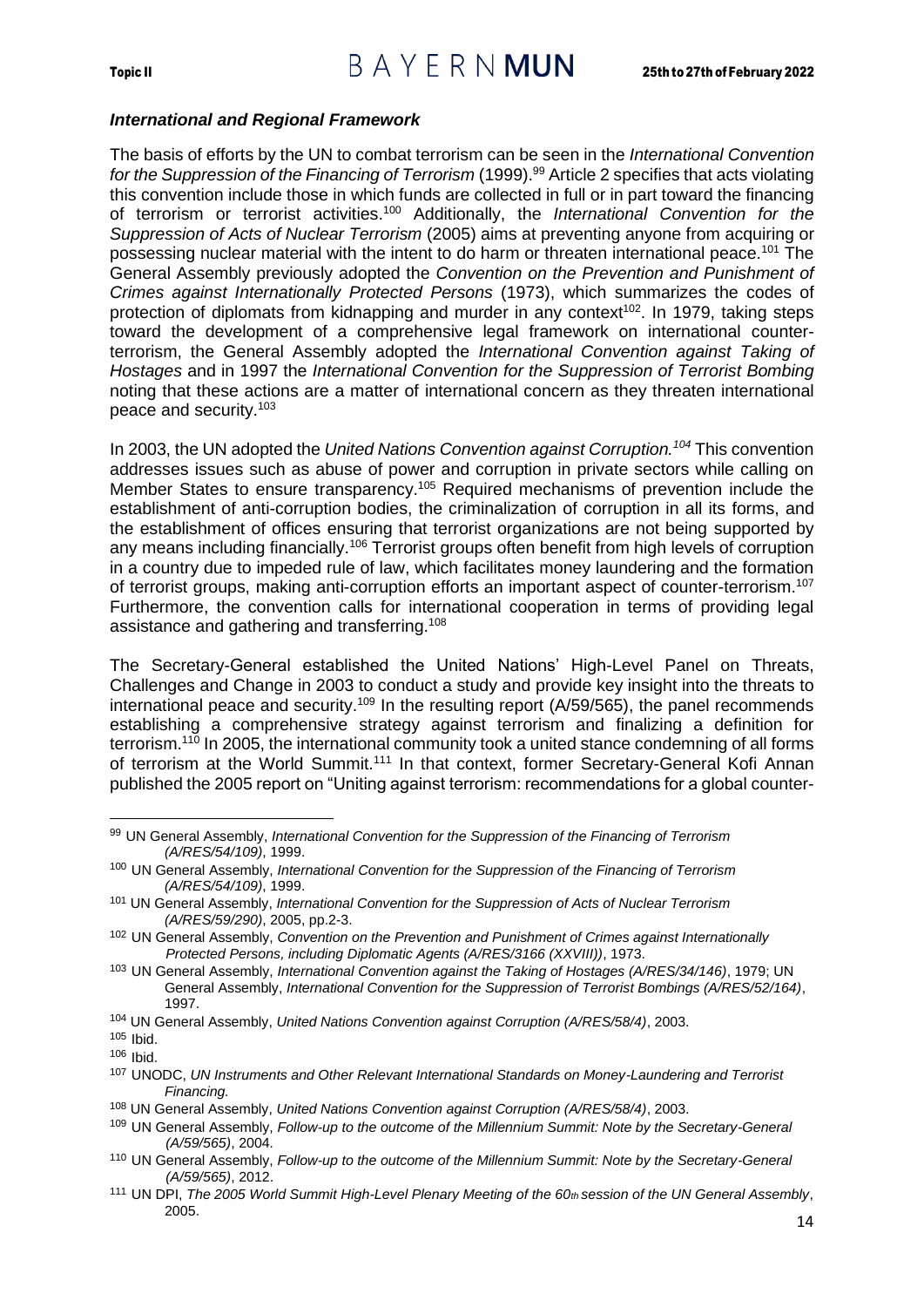terrorism strategy" (A/60/825) in which he hoped that terrorism would be fought on a global level, uniting governments and international organizations on matters of preventing the support for terrorism and defending human rights.<sup>112</sup> Following this report, the General Assembly adopted resolution 60/288, establishing the United Nations Global Counter-Terrorism Strategy.<sup>113</sup> The strategy consists of four main pillars, which include addressing the conditions conducive to the spread of terrorism; preventing and combating terrorism; building Member States' capacity and strengthening the role of the UN in the fight against terrorism; and ensuring human rights and the rule of law.<sup>114</sup> In his report 66/762 to the General Assembly on implementing the strategy, the Secretary-General expresses his support for the victims of terrorism and stresses the importance of global counter-terrorism efforts.<sup>115</sup>

#### <span id="page-17-0"></span>*Role of the International System*

In 1994, the General Assembly adopted resolution 49/60 on the *Declaration on Measures to Eliminate International Terrorism*, leading to the establishment of the Ad Hoc Committee on Terrorism in 1996 as a supplement to the declaration.<sup>116</sup> Following the declaration, Member States reached a common understanding allowing counterterrorism measures to consistently be discussed and for appropriate actions to be taken, including the adoption of the *International Convention for the Suppression of Terrorist Bombings<sup>117</sup> .* The *Comprehensive Convention on International Terrorism* is a proposed convention that has been in deadlock discussion since 1996, which would finalize an internationally agreed-upon definition of terrorism and address all terrorist acts.<sup>118</sup> In 2012, the General Assembly Sixth Committee urged Member States to complete the draft for this convention.<sup>119</sup>

One of the main outcomes of cooperation between Member States on terrorism has been the adoption and the implementation of the United Nations Global Counter-Terrorism Strategy  $(2006)$ <sup>120</sup> The main objective of the strategy is to preserve human rights while preventing terrorist attacks.<sup>121</sup> In addition to this, in January 2016, the Secretary-General drafted a *Plan of Action to Prevent Violent Extremism*, which was discussed in the context of both the Geneva Conference on Preventing Violent Extremism and the General Assembly's Fifth Review of Global Counter-Terrorism Strategy.<sup>122</sup> The Plan of Action calls upon Member States to set out a plan to combat extremist terrorist organizations such as ISIL and Boko Haram nationally and regionally.<sup>123</sup> The Plan of Action works in a very broad manner focusing not only on improving security but also identifying and preventing people from being exposed to radical content and eventually joining an extremist group.<sup>124</sup> Likewise, in 2016, the General Assembly adopted resolution 70/291 in which it calls upon all entities working on combating terrorism including Member States and regional and international organizations to enhance its efforts toward implementing the UN Global Counter-Terrorism Strategy.<sup>125</sup>

<sup>112</sup> UN CTITF, *UN Global Counter-Terrorism Strategy*, 2015.

 $113$  Ibid.

 $114$  Ibid.

<sup>115</sup> UN General Assembly, *United Nations Global Counter-Terrorism Strategy: activities of the United Nations system in implementing the Strategy: Report of the Secretary-General (A/66/762*), 2012, p. 8.

<sup>116</sup> UN General Assembly, *Measures to eliminate international terrorism (A/RES/49/60)*, 1994; UN Office of Legal Affairs, *Ad Hoc Committee and established by General Assembly resolution 51/210 of 17 December 1996*, 1996.

<sup>117</sup> UN Office of Legal Affairs, *Ad Hoc Committee established by General Assembly resolution 51/210 of 17 December 1996*, 1996.

<sup>118</sup> UN DPI, *Legal Committee Urges Conclusion of Draft Comprehensive Convention on International Terrorism (GA/L/3433)*, 2012.

<sup>119</sup> Ibid; Livemint, *What is the Comprehensive Convention on International Terrorism*, 2016.

<sup>120</sup> UN CTITF, *UN Global Counter-Terrorism Strategy*, 2015.

<sup>121</sup> Ibid.

 $122$  Ibid.

<sup>123</sup> UN General Assembly, *Plan of Action to Prevent Violent Extremism: Report of the Secretary-General (A/70/674)*, 2015.

<sup>124</sup> UN CTITF, *Plan of Action to prevent violent extremism.*

<sup>15</sup> <sup>125</sup> UN General Assembly, *The United Nations Global Counter-Terrorism Strategy Review (A/RES/70/291*)), 2016.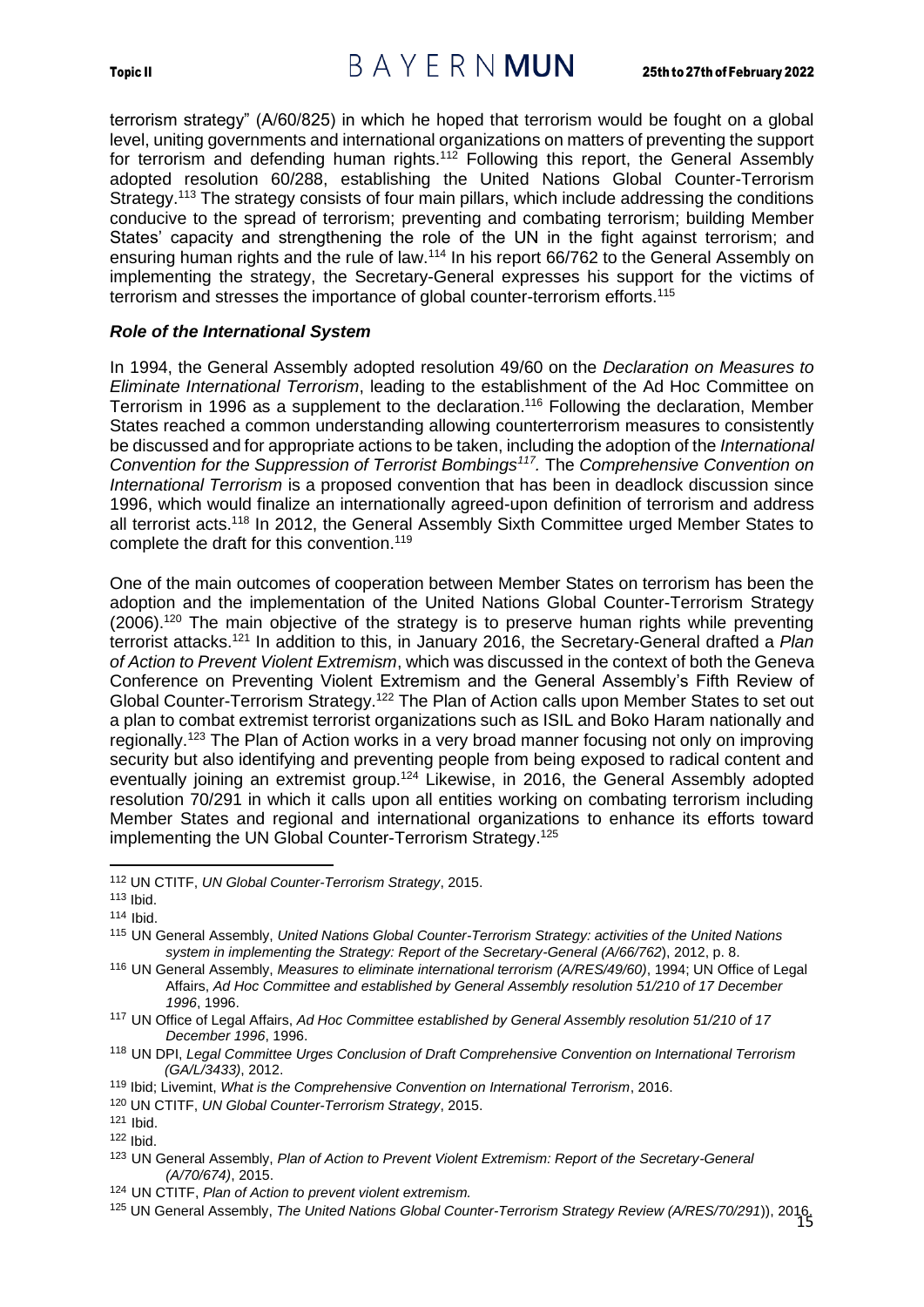In 1998 the Security Council adopted resolution 1189, condemning the impacts of terrorism on international relations and calling for the cooperation and support of international institutions to aid the governments of Kenya and Tanzania, which had both recently suffered from a terrorist attack.<sup>126</sup> Due to the increase in the number of terrorist attacks in 1998, the Security Council also adopted resolution 1269, which condemned terrorism in all its forms and characterized it as a crime threatening international peace.<sup>127</sup> The resolution called upon all Member States to fully implement all counter-terrorism conventions.<sup>128</sup> In 1999, the Security Council took a firm stance against the terrorist organization Al-Qaida and adopted resolution 1267, which was an attempt to weaken and stop their terrorist activities through a sanctions regime.<sup>129</sup> This resolution, which was the first of its kind, declared Osama bin Laden and his associates as terrorists and set in place an air, financial, and arms embargo.<sup>130</sup> In 2017, the Security Council adopted resolution 2368, which states that all Member States should impose the asset freeze, travel ban, and arms embargo against ISIL, Al-Qaida, and any associated individuals or groups from resolutions 1333 and 1390.<sup>131</sup>

Security Council resolution 1373 (2001) established the Counter-Terrorism Committee (CTC) which works on criminalizing financing of terrorism, improving information sharing between governments, and preventing any means of assistance for terrorist organizations.<sup>132</sup> The Security Council is also concerned with the proliferation of weapons of mass destructions as related to terrorism, which is why the Security Council, in 2004, adopted resolution 1540 establishing the 1540 Committee.<sup>133</sup> The committee is focused on four aspects: monitoring and national implementation; assistance; cooperation with international organization and other UN bodies; and transparency and media outreach.<sup>134</sup> Under this resolution, Member States are obliged not to cooperate with or support any non-state actors in obtaining, developing, or transporting nuclear, chemical, or biological weapons.<sup>135</sup> In addition to that, in 2004 the Security Council adopted resolution 1566 to establish the 1566 Working Group that takes actions against entities that are involved in terrorism but are not subjected to the mandate of the 1267 Committee, which deals with the Al-Qaida sanctions regime.<sup>136</sup> This includes examining measures to be implemented upon entities associated with terrorism and setting up an international fund for the financial aid of victims of terrorism.<sup>137</sup>

Money laundering and the financing of terrorism are interconnected issues and several organizations have taken steps to address it.<sup>138</sup> The International Monetary Fund established the Anti-Money Laundering Initiative in 2001 for the purpose of combating terrorism.<sup>139</sup> During the 1989 Group of 7 (G7) Summit in Paris, Member States formed the Financial Action Task Force (FATF) to enforce standards toward promoting legal, regulatory, and operational

<sup>126</sup> UN Security Council, *On the International Terrorism (S/RES/1189(1998))*, 1998.

<sup>127</sup> UN Security Council, *On the responsibility of the Security Council in the maintenance of international peace and security (S/RES/1269 (1999))*, 1999.

<sup>128</sup> Ibid.

<sup>129</sup> UN Security Council, *Afghanistan (S/RES/1267 (1999))*, 1999.

<sup>130</sup> Ibid., pp. 3-4.

<sup>131</sup> UN Security Council, *Threats to international peace and security caused by terrorist acts - Preventing terrorists from acquiring weapons (S/RES/2370 (2017))*, 2017.

<sup>132</sup> UN Security Council, *Threats to international peace and security caused by terrorist acts (S/RES/1373(2001))*, 2001, pp. 2-3.

<sup>133</sup> UN 1540 Committee, *General Information.*

<sup>134</sup> UN 1540 Committee, *Letter dated 10 February 2017 from the Chairs of the Security Council Committee established pursuant to resolution 1540 (2004) addressed to the President of the Security Council (S/2017/126)*, 2017.

<sup>135</sup> UN 1540 Committee, *General Information.*

<sup>136</sup> Harvard Law School Program on International Law and Armed Conflict, *Security Council Working Group established pursuant to Resolution 1566*, 2015.

<sup>137</sup> Ibid., UN Security Council Subsidiary Organs, *Working group established pursuant to resolution 1566.*

<sup>138</sup> Lo, *FATF initiatives to combat terrorist financing*, 2002.

<sup>139</sup> IMF, *Anti-Money Laundering/ Combatting the Financing of Terrorism.*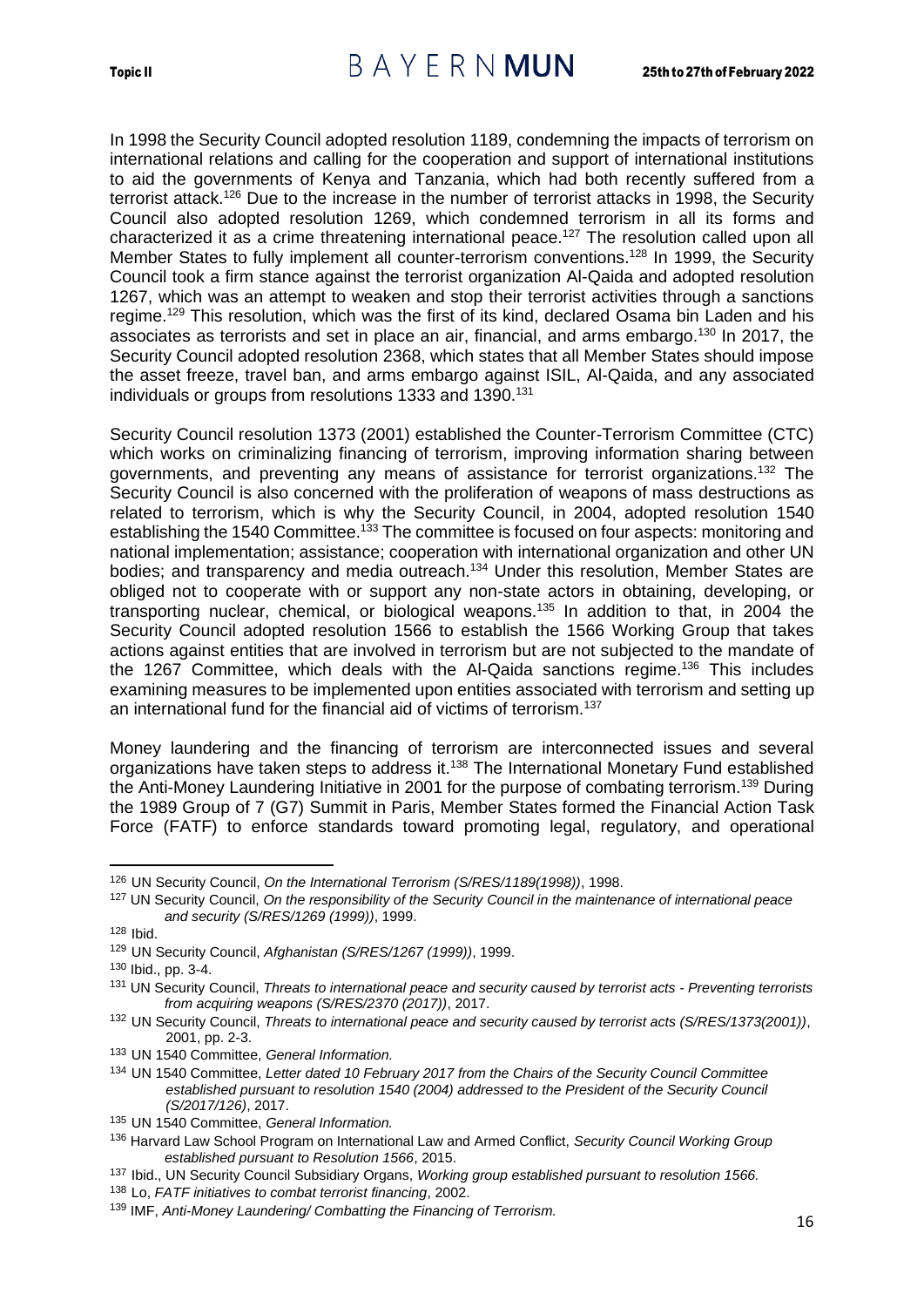measures to prevent money laundering.<sup>140</sup> The FATF works through a set of international standards which are designed to prevent terrorists from obtaining funds from their supporters.<sup>141</sup> However, in order to ensure more effective measures against terrorist financing, more assertive legislation, enforcement capacity, and increased international cooperation are needed.<sup>142</sup> The North Atlantic Treaty Organization launched the Partnership Action Plan on Terrorism (PAP-T) which focuses on the economic and financial aspects of countering terrorism.<sup>143</sup> PAP-T aims at preventing the smuggling of small arms through information sharing via the Euro-Atlantic Partnership Council Ad Hoc group as well as preventing the use of weapons of mass destruction.<sup>144</sup> The International Criminal Police Organization (INTERPOL) has also been active in combating terrorism.<sup>145</sup> It established the Counter-Terrorism Fusion Centre that investigates terrorist organizations' hierarchies, training, financing, methods, and motives.<sup>146</sup> INTERPOL works toward countering threats from chemical, biological, radiological, nuclear, and explosive weapons by sharing information and intelligence analysis, capacity building and training, and operational and investigative support to each Member State.<sup>147</sup>

The International Atomic Energy Agency (IAEA) has been working with the G7 and Russia to improve their counter-terrorism responsibilities toward nuclear material which covers promoting safeguards against terrorists, strengthening the international non-proliferation acts.<sup>148</sup> These acts include the initiatives on safe disposal of plutonium which is not needed for defense purposes.<sup>149</sup> The Organization for the Prohibition of Chemical Weapons has been working on providing protection and assistance to Member States that would face the threat of chemical weapons.<sup>150</sup> It hosted a workshop in 2011 about "International response and mitigation of a terrorist use of chemical, biological and toxin weapons or materials."<sup>151</sup> This aimed to strengthen the exchange of knowledge among organizations related to responding to weapons of mass destruction's attacks.<sup>152</sup>

### <span id="page-19-0"></span>*The United Nations Global Counter-Terrorism Strategy*

The United Nations Global Counter-Terrorism Strategy is a global instrument that unifies the international efforts fighting terrorism.<sup>153</sup> The first pillar of the strategy addresses the conditions which promote the spread of terrorism.<sup>154</sup> For the purposes of the first pillar, former Secretary-General Kofi Annan launched the UN Alliance of Civilizations in 2005.<sup>155</sup> The Alliance, initiated by the prime minster of Spain and co-sponsored by the prime minster of Turkey, began when the international community noticed that extremists had caused major instability in terms of acceptance and tolerance between cultures.<sup>156</sup> The Alliance is composed of people with different ideologies and backgrounds striving to create a mutual understanding between

<sup>149</sup> Ibid.

- <sup>151</sup> UN CTITF, *Preventing and responding to WMD terrorist attacks*.
- <sup>152</sup> Ibid.

<sup>156</sup> UN DPI, *Secretary-General announces launch of 'Alliance of Civilizations' aimed at bridging divides between societies exploited by extremists*, 2005.

<sup>140</sup> FATF, *Annual Report 2015 – 2016*, 2017.

<sup>141</sup> Lo, *FATF initiatives to combat terrorist financing*, 2002.

<sup>142</sup> Ibid.

<sup>143</sup> NATO, *Money at the root of evil: The Economics of Transnational Terrorism*, 2007.

<sup>144</sup> NATO, *Partnership Action Plans against Terrorism*, 2002.

<sup>145</sup> INTERPOL, *Counter-Terrorism Fusion Centre.*

<sup>146</sup> Ibid*.*

<sup>147</sup> INTERPOL, *CBRNE*.

<sup>148</sup> IAEA, *G8 Backs IAEA Role in Countering Terrorism*, 2002.

<sup>150</sup> OPCW, *The OPCW's Role in Combating Terrorism*, 2001.

<sup>153</sup> UN CTITF, *UN Global Counter-Terrorism Strategy*, 2015.

 $154$  Ibid.

<sup>155</sup> UN DPI, *Secretary-General announces composition of High-Level group of Alliance of Civilization (SG/SM/10073/REV.1)*, 2005.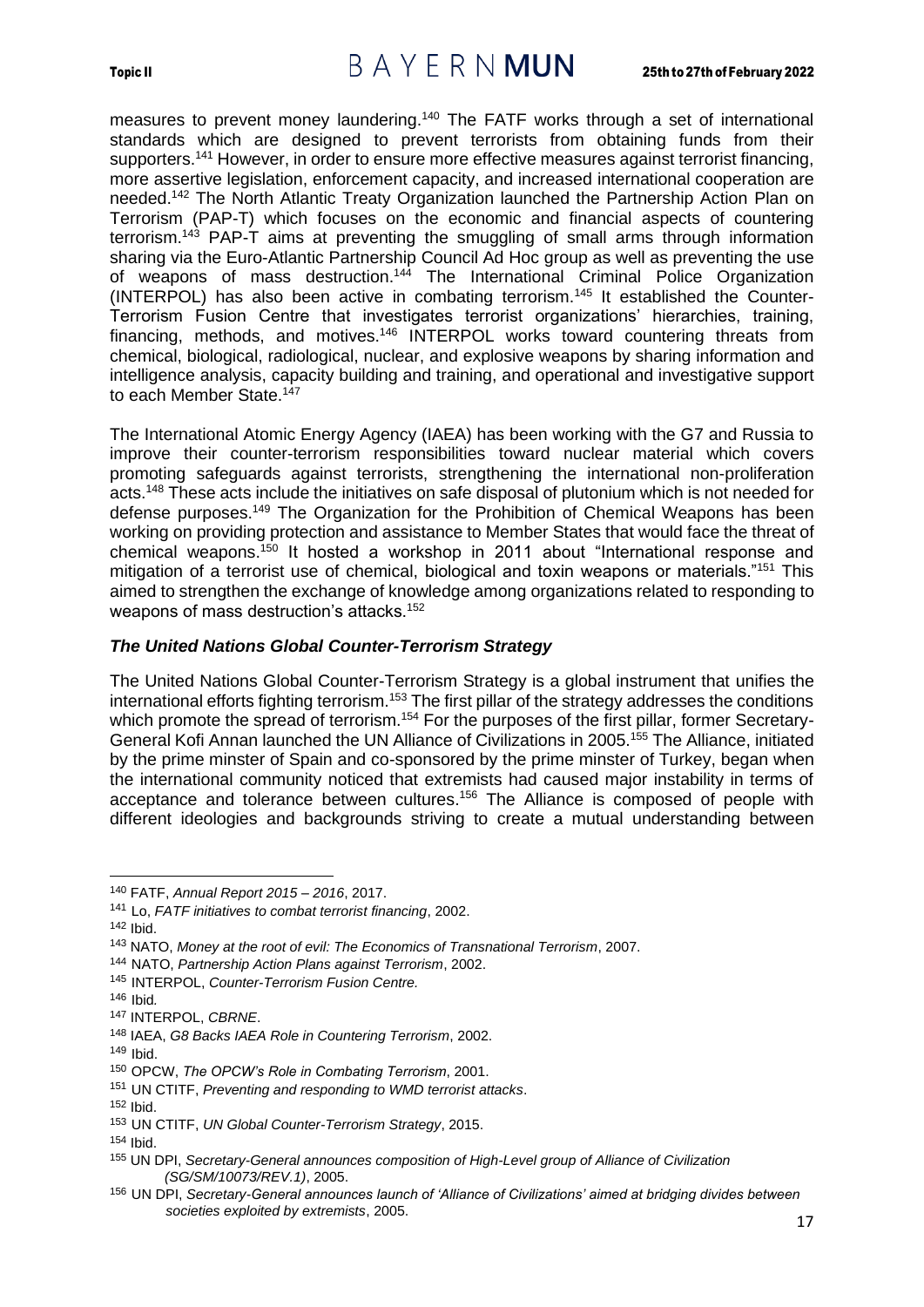people of different backgrounds.<sup>157</sup>

The second pillar focuses on preventing and combating terrorist attacks.<sup>158</sup> Based on this pillar, the General Assembly adopted resolution 71/151 in 2016, which calls upon all Member States to join and implement the *International Convention for the Suppression of Terrorist Bombing*  and the *International Convention for the Suppression Acts of Nuclear Terrorism*. <sup>159</sup> In addition, it asks Member States to fully incorporate the conventions and protocols into national legislation strengthening prosecution of terrorist acts.<sup>160</sup> Moreover, the CTC works to find solutions for effectively countering extreme terrorism, foreign terrorist fighters, and the financing of terrorism by, for instance, sharing intelligence and strengthening law enforcement.<sup>161</sup> The CTC's efforts to impede the financial flows of ISIL were noted in Security Council resolution 2178.<sup>162</sup> However, one of the biggest issues is that the lack of coherence and effective direct communication among counter-terrorism entities leads to inefficient counter-terrorism efforts.<sup>163</sup> Due to the overlapping mandates among the plethora of counterterrorism entities, activities often run in parallel rather than in coordination with each other.<sup>164</sup>

The third pillar aims to enhance Member States' capacity to prevent and combat terrorism through a number of measures, including sharing information, providing technical assistance, and enhancing cooperation among UN bodies like UNODC, INTERPOL, the International Monetary Fund, and Member States.<sup>165</sup> Often times, Member States are vulnerable to terrorism because of their instability.<sup>166</sup> The cooperation and coordination measures of this pillar are particularly important because they not only address counter-terrorism efforts but also allow for coordination between Member States in other areas that serve to improve stability within states.<sup>167</sup> To that end, the General Assembly in its resolution 70/291 (2016) called for enhanced dialogue and "greater coordination and coherence among the United Nations entities and with donors and recipients of counter-terrorism capacitybuilding."<sup>168</sup> Examples of coordination efforts among UN bodies in the field of counter-terrorism include the World Health Organization's provision of technical assistance to aid Member States to prevent and prepare for any biological acts conducted by terrorists and the IAEA's efforts to build states' capacity to prevent terrorist acquisition of nuclear, chemical or radiological materials.<sup>169</sup>

The fourth pillar promotes human rights and rule of law to ensure that counter-terrorism measures do not conflict with fundamental human rights and to promote the protection of victims of terrorism.<sup>170</sup> In support of this pillar, the Office of the High Commissioner for Human Rights appointed a Special Rapporteur on the promotion and protection of human rights and fundamental freedoms while countering terrorism.<sup>171</sup> This is done by working on developing

<sup>157</sup> UN Alliance of Civilizations, *About Us*, 2017.

<sup>158</sup> UN CTITF, *UN Global Counter-Terrorism Strategy*, 2015*.*

<sup>159</sup> UN General Assembly, *Measures to eliminate International Terrorism (A/RES/71/151 (2016))*, 2016.

 $160$  Ibid.

<sup>161</sup> UN CTC, *Focus Areas*, 2017.

<sup>162</sup> UN CTC, *Terrorism financing.*

<sup>163</sup> Center on Global Counterterrorism Cooperation, *International Process on Global Counter-Terrorism Cooperation*, 2008, p. 34.

<sup>164</sup> UN DPI, *With Global Strategy, Member States Expressed Strong Resolve to Defeat Terrorism; Now Actions, Results Needed to Free World from Scourge, General Assembly Told (GA/11259)*, 2012.

<sup>165</sup> UN CTITF, *UN Global Counter-Terrorism Strategy*, 2015.

<sup>166</sup> Al-Badayneh et al., *Understanding Terrorism: Analysis of Sociological and Psychological Aspects*, 2007, p. 142.

<sup>167</sup> UN DPI, *Conflict prevention, migration and terrorism key concerns for EU and member countries at UN*, 2017.

<sup>168</sup> UN General Assembly, *Strengthening the capability of the United Nations system to assist Member States in implementing the United Nations Global Counter-Terrorism Strategy (A/RES/71/291)*, 2017, p. 7.

<sup>169</sup> WHO, *Public health response to biological and chemical weapons*, 2004, p. 12; UN CTITF, *UN Global Counter-Terrorism Strategy*, 2015.

<sup>170</sup> UN CTITF, *UN Global Counter-Terrorism Strategy*, 2015.

<sup>171</sup> UN General Assembly, *Report of the Special Rapporteur on the promotion and protection of human rights and fundamental freedoms while countering terrorism*, 2010, pp. 1-2; UN OHCHR, *Human Rights, Terrorism and Counter-Terrorism*, 2008.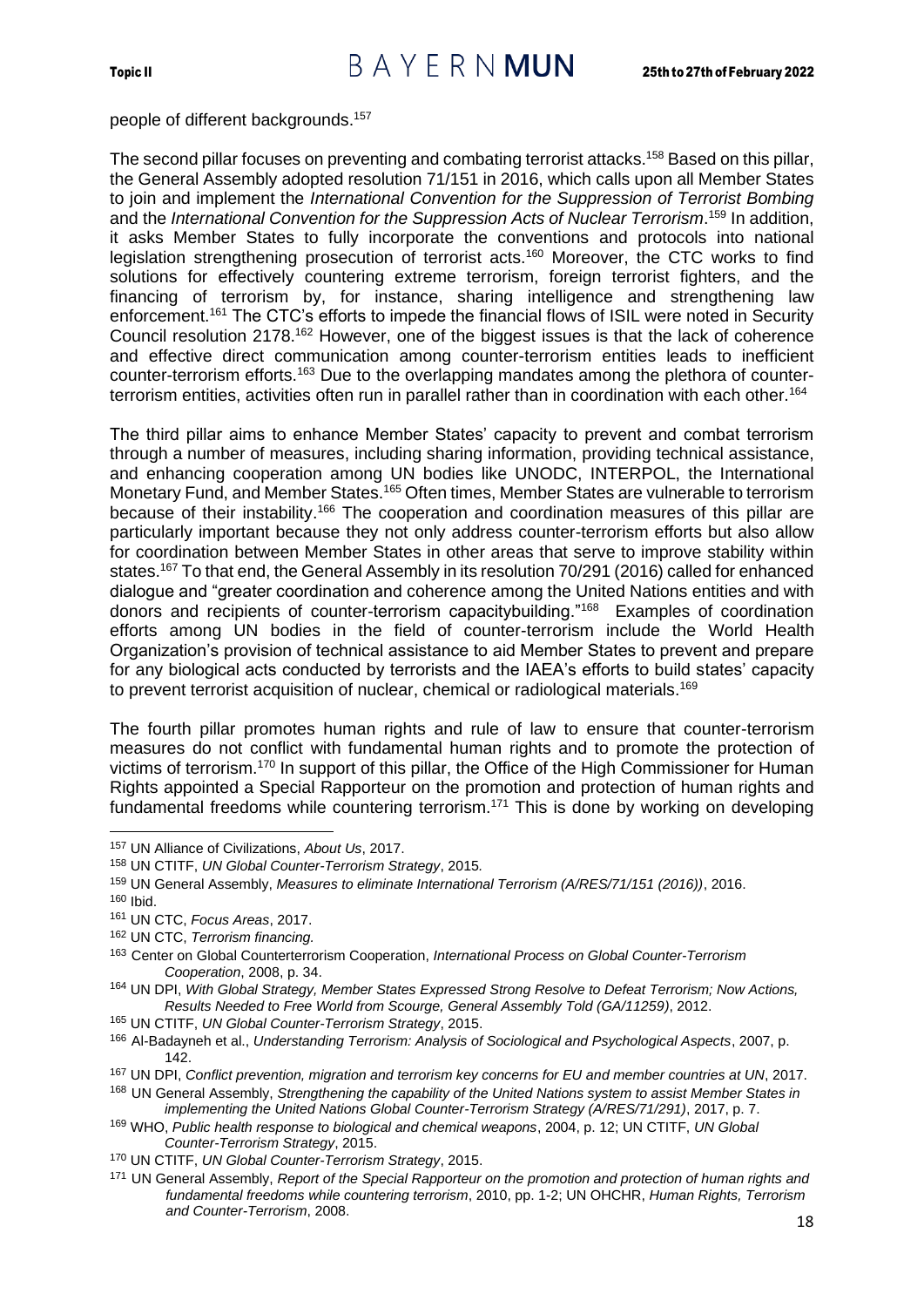Topic II  $B \wedge Y \in R \wedge MUN$  25th to 27th of February 2022

human rights standards and providing advice on technical cooperation.<sup>172</sup> The Special Rapporteur's mandate includes making recommendations about ensuring the protection of human rights and freedom, integrating a gender perspective in all activities, and regularly reporting to the Human Rights Council and the General Assembly.<sup>173</sup> The rule of law is extremely critical as its negligence can lead to corruption, which contributes to global insecurity, the violations of human rights, and the formation of terrorist groups.<sup>174</sup> Peace and security on an international level cannot be achieved without the adequate installment of rule of law and promoting human rights on a national level.<sup>175</sup>

#### <span id="page-21-0"></span>*Counter-Terrorism Implementation Task Force*

In 2004, the Secretary-General noted that Member States attempting to undertake counterterrorism activities lacked UN-facilitated technical support and instead sought bilateral cooperation in order to receive operational support for such activities.<sup>176</sup> In response to this need for a framework that would coordinate counter-terrorism activities between UN agencies and Member States, the Secretary-General established the Counter-Terrorism Implementation Task Force (CTITF) in 2005.<sup>177</sup> The Task Force consists of 38 international entities which provide policy support, technical assistance, and knowledge to Member States.<sup>178</sup> The Task Force's main objective is to ensure coherence and coordination toward achieving the goals of the United Nations Global Counter-Terrorism Strategy.<sup>179</sup> Furthermore, the CTITF has fostered cooperation with several regional and international organizations such as the European Union, the Council of Europe, and INTERPOL.<sup>180</sup>

Following acknowledgment in resolution 60/288 (2006) that there was a need for an international body that could focus on counter-terrorism efforts, the General Assembly established the United Nations Counter Terrorism Centre in September 2011 through resolution 66/10, with the mandate of working within the CTITF and Department of Political Affairs on the implementation of the Global Counter-Terrorism Strategy.<sup>181</sup> In 2017, the General Assembly adopted resolution 71/291, combining the CTITF and UN Counter-Terrorism Centre into a single office headed by an Under-Secretary-General, known as the Office of Counter-Terrorism.<sup>182</sup> This merger intends to make the CTITF more efficient as it transfers the regular and extra-budgetary resources from the Department of Political Affairs of the Secretariat to the Office of Counter-Terrorism.<sup>183</sup> The office has five main functions which include providing leadership to the counter-terrorism mandates set by the General Assembly; improving coordination for the implementation of the four pillars of the UN Global Counter-Terrorism Strategy by managing the 38 Counter-Terrorism Implementation Task force entities; improving the UN counter-terrorism capacity building assistance for each Member State; improving the efforts of the counter-terrorism measures by increasing visibility, support and improve resources; and ensuring the effective work being done on prevention of violent extremism.<sup>184</sup>

<sup>172</sup> UN General Assembly, *Report of the Special Rapporteur on the promotion and protection of human rights and fundamental freedoms while countering terrorism*, 2010, pp. 1-2; UN OHCHR, *Special Procedures of the Human rights Council*.

<sup>173</sup> UN OHCHR, *Special Rapporteur on the promotion and protection of human rights and fundamental freedoms while countering terrorism*, 2017.

<sup>174</sup> Bistrong, *Corruption's Impact on the Rule of Law & Security: Moving from the Vicious to the Virtuous*, 2015.

<sup>175</sup> UN Chronicle, *The Role of the UN in Promoting the Rule of Law: Challenges and New Approaches*, 2012.

<sup>176</sup> UN General Assembly, *Follow-up to the outcome of the Millennium Summit: Note by the Secretary-General (A/59/565)*, 2004, p. 50.

<sup>177</sup> UN CTITF, *About the Task Force*, 2017*.*

<sup>178</sup> UN CTITF, *Coordination and coherence of the counter terrorism efforts of the United Nations*.

<sup>179</sup> UN DPI, *Implementation the Global Counter-Terrorism Strategy*, 2007.

<sup>180</sup> OSCE, *The Review of the United Nations Global Counter-Terrorism Strategy*, 2014, p. 4.

<sup>181</sup> UN CTC, *Background.*

<sup>182</sup> UN OCT, *About*, 2017.

<sup>183</sup> UN General Assembly, *Strengthening the capability of the United Nations system to assist Member States in implementing theUnited Nations Global Counter-Terrorism Strategy (A/RES/71/291)*, 2017, p. 2.

<sup>184</sup> UN OCT, *About*, 2017*.*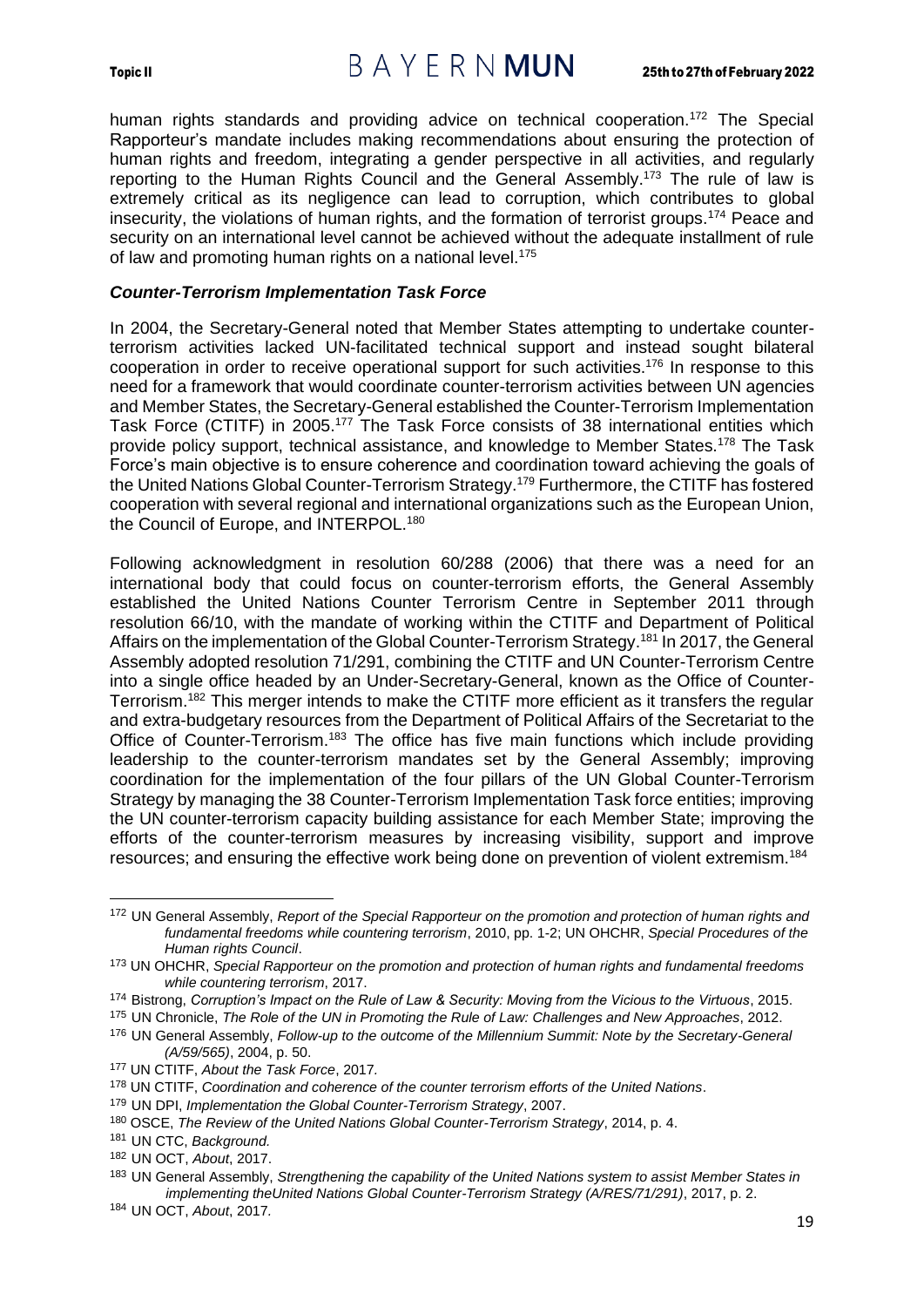### <span id="page-22-0"></span>*Conclusion*

Combating terrorism has been a priority topic in the UN for over a decade.<sup>185</sup> The Global Counter-Terrorism Strategy is instrumental in the fight against terrorism, discussing several fundamental concepts of terrorism as well as the prevention of and response to terrorism.<sup>186</sup> The UN established the Office of Counter-Terrorism to provide technical support to Member States and effectively and coherently implement the UN Global Counter Terrorism Strategy.<sup>187</sup> The UN encourages Member States and regional and international organizations to join and promote the Global Counter-Terrorism.<sup>188</sup> However, the involvement of many different entities working on preventing terrorism and safeguarding human rights makes adequate coordination a serious challenge and hinders the effective implementation of the strategy.<sup>189</sup>

#### <span id="page-22-1"></span>*Further Research*

As delegates begin research on this topic, they should consider the following questions: How can Member States further cooperate with UN entities toward the effective implementation of the strategy? How can information sharing between regions aid toward effectively stopping terrorist organizations? What more can the international community provide toward the implementation of the strategy? What procedures should be followed by the international community toward promoting the rule of law and preventing corruption? How can the UN further help the victims of terrorism?

<sup>185</sup> United States of America, *Country Reports on Terrorism 2016*, 2017.

<sup>186</sup> UN CTITF, *UN Global Counter-Terrorism Strategy*, 2015.

<sup>187</sup> UN OCT, *About*, 2017*.*

<sup>188</sup> UN CTITF, *UN Global Counter-Terrorism Strategy*, 2015.

<sup>189</sup> UN Chronicle, *The Role of the UN in Promoting the Rule of Law: Challenges and New Approaches*, 2012.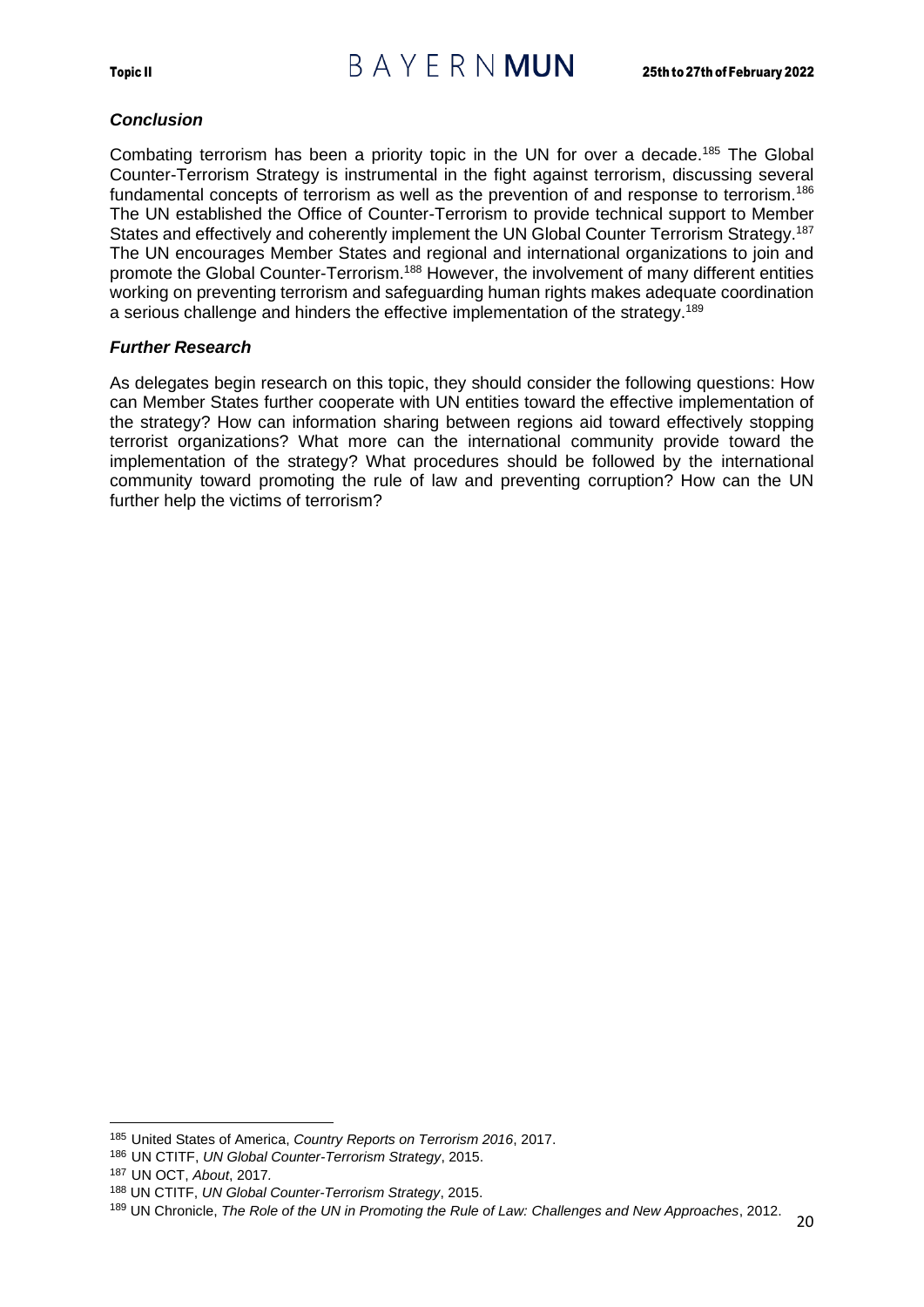#### **Annotated Bibliography**

International Monetary Fund. (2000). *Anti-Money Laundering/Combating the Financing of Terrorism – Topics* [Website]. Retrieved 21 August 2017 from: https://www.imf.org/external/np/leg/amlcft/eng/aml1.htm

*The International Monetary Fund elaborates on several initiatives it has taken in order to ensure that the international community is fighting against money laundering and financing of terrorist organizations. This website also highlights the efforts being made to combat money laundering and links it to corruption, which would greatly aid delegates toward understanding its importance toward pillars 2 and 4 of the Global Counter-Terrorism Strategy. This source is useful for delegates in understanding how collaboration between UN bodies and Member States in counterterrorism takes place.*

Organisation for the Prohibition of Chemical Weapons. (n.d.). *The United Nations Counter-Terrorism*

*Implementation Task Force (CTITF) and the Working Group on Preventing and Responding to WMD Attacks* [Website]. Retrieved 20 August 2017 from: https://www.opcw.org/specialsections/ctitf-report/the-united-nationscounter-terrorism-implementation-task-force-ctitf-andthe-working-group-on-preventing-and-responding-to-wmdattacks/

*This website highlights the ways in which the CTITF has been working on initiatives toward responding to attacks conducted by terrorist organizations using weapons of mass destruction. In addition to that, the website lists all international entities that are part of this working group and the mandate it adheres to. Delegates will find useful links to reports, resolutions, and other information regarding the CTITF's work on preventing WMD attacks.*

Organization for Security and Co-operation in Europe. (2012, June 28-29). *Remarks by Antiterrorism Issues Transnational Threats Department OSCE Secretariat Mr. Thomas Wuchte on the Review of the United Nations Global Counter-Terrorism Strategy on 28-29 June 2012, in New York*. Retrieved 22 August 2017 from: http://www.osce.org/secretariat/91823?download=true

*Mr. Thomas Wuchte, Head of the Anti-Terrorism Issues Transnational Threats Department of the OSCE wrote this in review to the United Nations Global Counter-Terrorism Strategy. The organization has expressed its pledge to the strategy and has mentioned several recommendations in which the organization is willing to support the strategy. Delegates will find this source useful as it illustrates the importance of international cooperation toward combating terrorism.*

United Nations, Counter-Terrorism Implementation Task Force. (2006). *UN Global Counter-Terrorism Strategy* [Website]. Retrieved 16 July 2017 from: https://www.un.org/counterterrorism/ctitf/un-global-counter-terrorismstrategy

*This website outlines the four main pillars of the UN Global Counter-Terrorism Strategy. Each pillar plays a role in addressing an aspect of elimination of international terrorism. Apart from describing and explaining each pillar, the website also states the different organizations working toward the implementation of each of the pillars. Delegates can greatly benefit from this strategy in order to develop ideas to further combat terrorism.*

United Nations, General Assembly, Fifty-fourth session. (1999). *International Convention for the Suppression of the Financing of Terrorism (A/RES/54/109)*. Adopted on the report of the Sixth Committee (A/54/615). Retrieved 17 July 2017 from: http://undocs.org/A/RES/54/109

*This Convention took effect in 2002 and it outlines legal actions applicable in the event of a person committing the crime of financing terrorism in any sense. This convention also obliges States parties to take legal actions within the laws of that state to prosecute such crimes. Delegates should review this convention to understand the importance of preventing financing of terrorist organizations and the main frame they work within.*

21 United Nations, General Assembly, Fifty-eighth session. (2003). *United Nations Convention*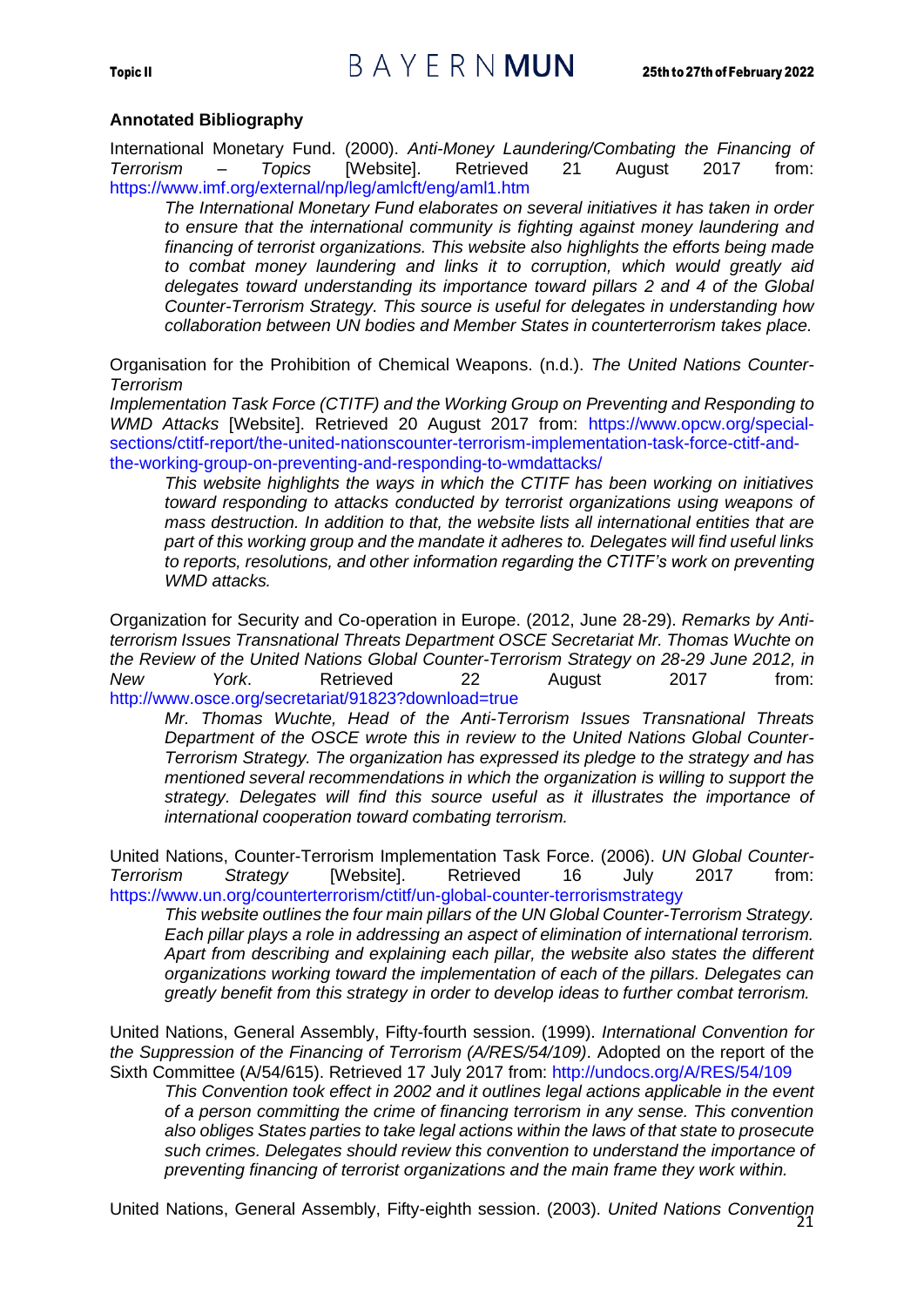## Topic II  $B A Y E R N$   $MUN$  25th to 27th of February 2022

*against Corruption (A/RES/58/4)*. Retrieved 21 August 2017 from: http://undocs.org/A/RES/58/4

*This convention was adopted by the General Assembly to address the concept of corruption and also brings up the internationally binding anti-corruption agreements. The convention has seven sections, in an attempt to cover all the work done in preventing corruption. Delegates should review this document learning more about the prevention of corruption and strengthening the rule of law, which is related to the fourth pillar of the UN Global Counter-Terrorism Strategy.*

United Nations, General Assembly, Fifty-ninth session. (2004). *Follow-up to the outcome of the Millennium Summit: Note by the Secretary-General (A/59/565)*. Retrieved 20 October 2017 from: https://undocs.org/A/59/565

*This report of the High-level Panel on Threats, Challenges and Change is an assessment on the current threats to international peace and security. It also includes several recommendations on improving the work of the UN system toward collective security and it provides a summary of recommendations toward prevention of usage of weapons of mass destruction and guidelines on using of force and protecting civilians during an attack. Delegates will benefit from this report as it offers a good overview on the threats of terrorism.*

United Nations, General Assembly, Fifty-ninth session. (2005). *International Convention for the Suppression of Acts of Nuclear Terrorism (A/RES/59/290*). Adopted on the report of the Ad Hoc Committee established by General Assembly resolution 51/210 of 17 December 1996 (A/59/766). Retrieved 17 July 2017 from: http://undocs.org/A/RES/59/290

*This international convention was adopted to effectively combat the use of nuclear material for terrorism purposes. It encourages and promotes police and the judicial system to aid in preventing and prosecuting such offenses. Delegates should review this convention to understand what measures have been taken in the prevention of nuclear terrorism and base any policy recommendations on the existing frameworks.*

United Nations, General Assembly, Sixty-sixth session. (2012). *United Nations Global Counter-Terrorism Strategy: activities of the United Nations system in implementing the Strategy: Report of the Secretary-General (A/66/72)*. Retrieved 12 August 2017 from: http://undocs.org/A/66/762

*This report highlights the work that has been made toward the implementation of the UN Global Counter-Terrorism Strategy. It also outlines suggestions made by the UN system concerning future plans improving upon implementation mechanisms. Delegates will find this document helpful to understand the persisting gaps in effective implementation, and think about further recommendations and initiatives to strengthen the strategy.*

United Nations, Office of the High Commissioner for Human Rights. (2008). *Human Rights, Terrorism and Counter-terrorism* [Fact Sheet]. Retrieved 11 August 2017 from: http://www.ohchr.org/Documents/Publications/Factsheet32EN.pdf

*This fact sheet was published in order to explain human rights and its relationship to the Global Counter-Terrorism Strategy, especially the fourth pillar. The report provides practical suggestions for organizations dealing with counter-terrorism measures and human rights, and provides guidance toward ensuring that they work together. Delegates should refer to this document in order to understand the relationship between human rights and countering terrorism.*

#### **Bibliography**

Al-Badayneh, D., et al. (2007). *Understanding Terrorism: Analysis of Sociological and Psychological Aspects*. Retrieved 21 September 2017, IOS Press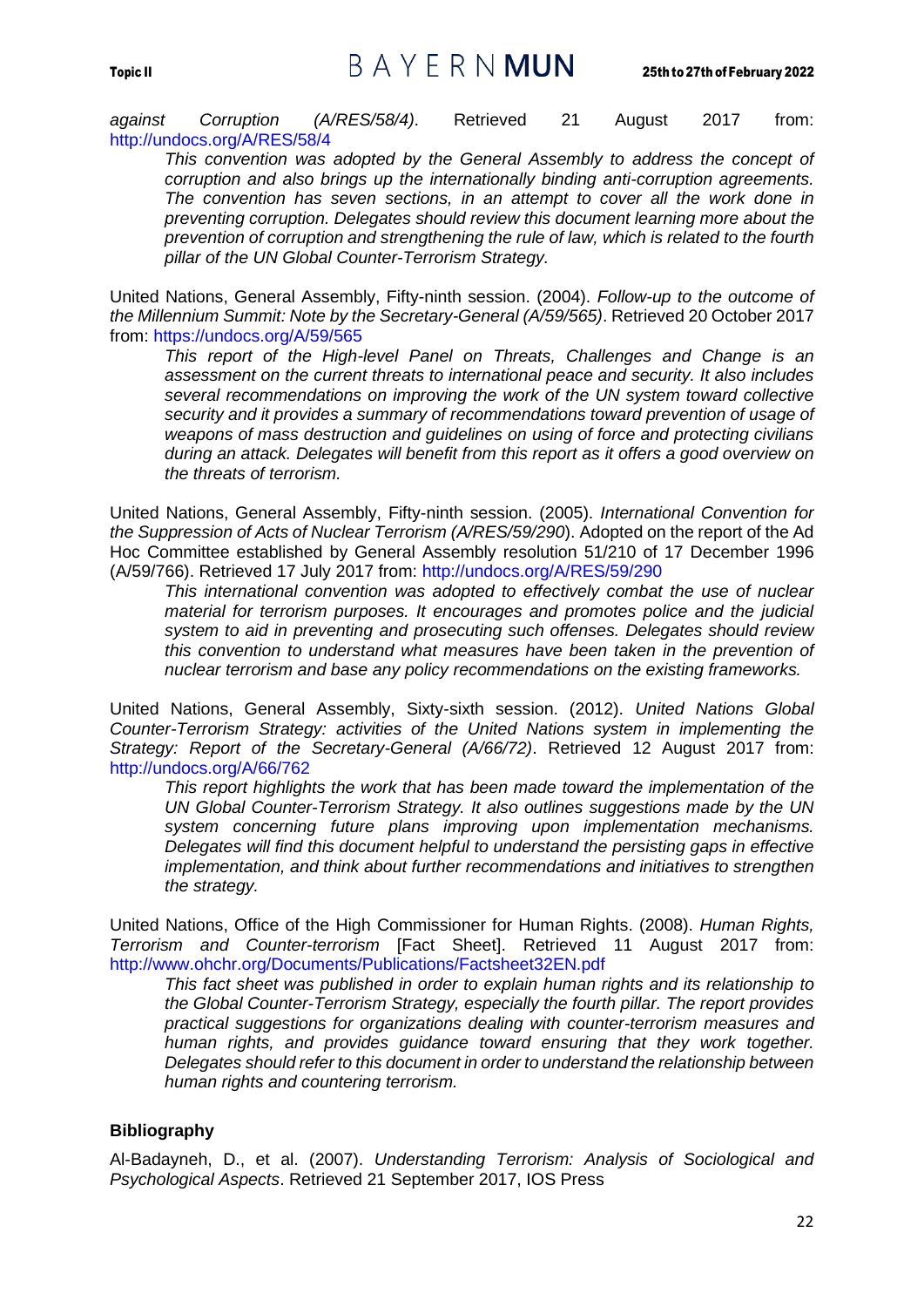## Topic II  $B A Y E R N$   $MUN$  25th to 27th of February 2022

Bistrong, R. (2015). *Corruption's Impact on the Rule of Law & Security: Moving from the Vicious to the Virtuous* [Website]. Retrieved 21 August 2017 from: http://richardbistrong.com/corruptions-impact/

*Terrorism Cooperation*. Center on Global Counterterrorism Cooperation. (2008). *International Process on Global Counter-*Retrieved 21 September 2017 from: http://globalcenter.org/wpcontent/ uploads/2008/09/international\_process.pdf

*Charter of the United Nations*. (1945). Retrieved 11 August 2017 from: http://www.un.org/en/documents/charter/index.shtml

DataGraver.(2016). *People killed by terrorism per year in Western Europe 1970-2015*  [Website]. Retrieved 11 August 2017 from: http://www.datagraver.com/case/people-killed-byterrorism-per-year-in-western-europe-1970-2015

Durmaz, H., et al. (2007). *Understanding and Responding to Terrorism*. IOS Press. Financial Action Task Force. (2017). *Annual Report 2015 – 2016*. Retrieved 21 August 2017 from: http://www.fatfgafi.org/media/fatf/documents/reports/FATF-annual-report-2015-2016.pdf

Harvard Law School Program on International Law and Armed Conflict. (2015). *Security Council Working Group established pursuant to Resolution 1566* [Website]. Retrieved 24 August 2017 from:

https://pilac.law.harvard.edu/united-nations-efforts//security-council-working-groupestablished-pursuant-toresolution-1566-2004

Human Rights Voices. (2012). *There is no UN definition of Terrorism* [Website]. Retrieved 21 September 2017 from: http://www.humanrightsvoices.org/EYEontheUN/un\_101/facts/?p=61

International Atomic Energy Agency. (2002). *G8 Backs IAEA Role in Countering Terrorism*  [Article]. Retrieved 21 August 2017 from: https://www.iaea.org/newscenter/news/g8-backsiaea-role-countering-terrorism

International Criminal Police Organization. (2017). *CBRNE* [Website]. Retrieved 21 August 2017from:

https://www.interpol.int/Crime-areas/CBRNE/CBRNE

International Criminal Police Organization. (2017). *Counter-Terrorism Fusion Centre*  [Website]. Retrieved 20 August 2017 from: https://www.interpol.int/Crimeareas/Terrorism/Counter-Terrorism-Fusion-Centre

International Monetary Fund. (2017). *Anti-Money Laundering/Combating the Financing of Terrorism – Topics* [Website]. Retrieved 21 August 2017 from: https://www.imf.org/external/np/leg/amlcft/eng/aml1.htm

Lo, C. (2002, May). FATF initiatives to combat terrorist financing. *OECD Observer.* Retrieved 21 September 2017 **from:** http://oecdobserver.org/news/archivestory.php/aid/717/FATF\_initiatives\_to\_combat\_terrorist\_ financing.html

National Consortium for the Study of Terrorism and Responses to Terrorism. (2016). *Annex of Statistical Information: Country Reports on Terrorism 2015*. Retrieved 21 September 2017 from:

https://www.state.gov/documents/organization/257738.pdf

North Atlantic Treaty Organization. (2002). *Partnership Action Plan against Terrorism*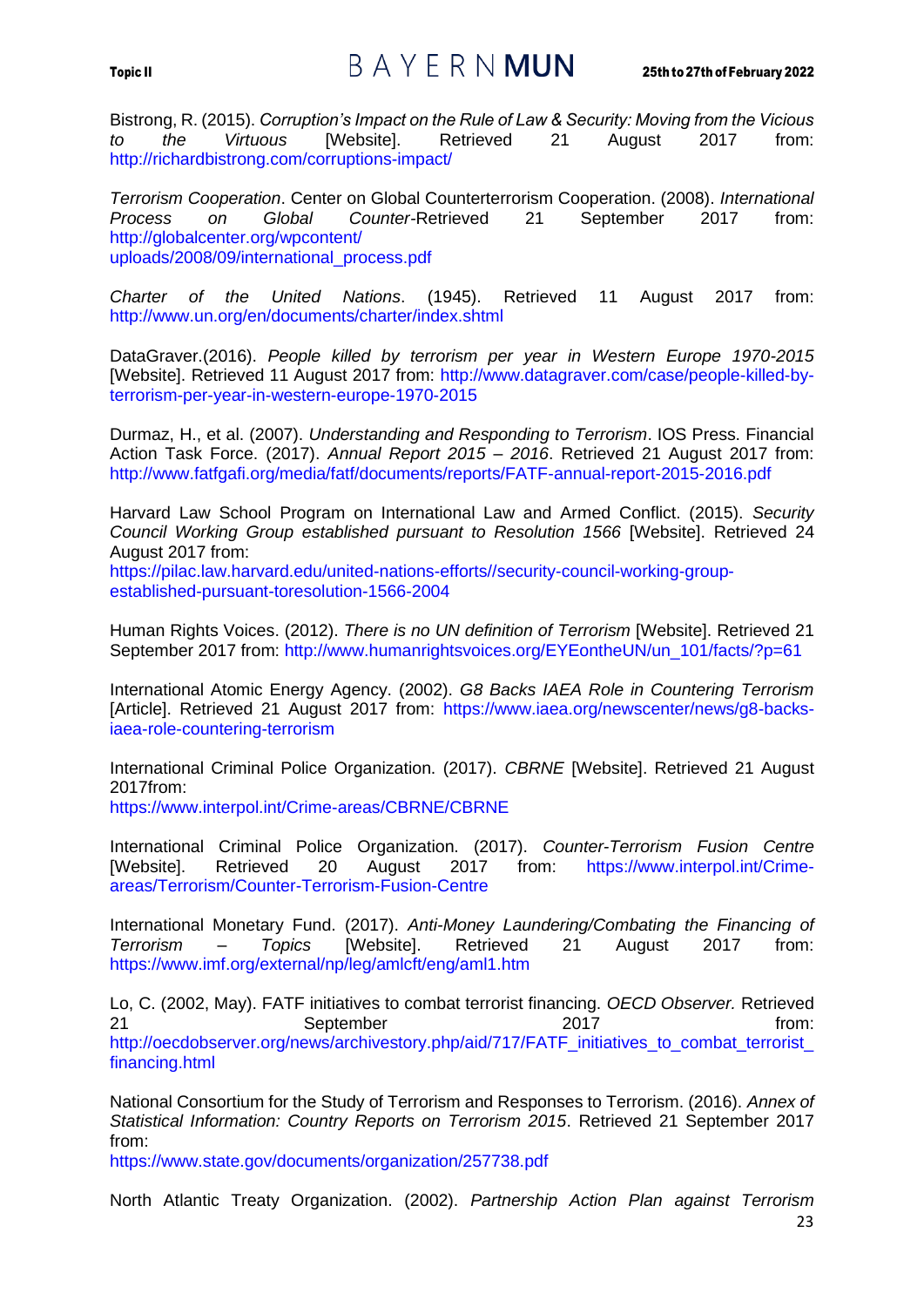[Website]. Retrieved 5 August 2017 from: www.nato.int/cps/en/natohq/topics\_50084.htm

North Atlantic Treaty Organization. (2007). *Money at the root of evil: The Economics of Transactional Terrorism* [Website]. Retrieved 5 August 2017 from: www.nato.int/docu/review/2007/issue2/english/analysis2.html

Organisation for the Prohibition of Chemical Weapons. (n.d.) *The United Nations Counter-Terrorism*

*Implementation Task Force (CTITF) and the Working Group on Preventing and Responding to WMD Attacks* [Website]. Retrieved 20 August 2017 from: https://www.opcw.org/specialsections/ctitf-report/the-united-nationscounter-terrorism-implementation-task-force-ctitf-andthe-working-group-on-preventing-and-responding-to-wmdattacks/

Organisation for the Prohibition of Chemical Weapons. (2001, 28 September). *The OPCW's Role in Combating Terrorism*. Retrieved 21 September 2017 from: https://www.opcw.org/news/article/the-opcws-role-in-combatingterrorism/

Organization for Security and Co-operation in Europe. (2012, June 28-29). *Remarks by Antiterrorism Issues Transnational Threats Department OSCE Secretariat Mr. Thomas Wuchte on the Review of the United Nations Global Counter-Terrorism Strategy on 28-29 June 2012, in New York*. Retrieved 22 August 2017 from: http://www.osce.org/secretariat/91823?download=true

Organization for Security and Co-operation in Europe. (2014). *The Review of the United Nations Global Counter-Terrorism Strategy*. Retrieved 1 November 2017 from: http://www.osce.org/secretariat/119815?download=true

United Nations, 1540 Committee. (2017). *General Information* [Website]. Retrieved 24 August 2017 from: http://www.un.org/en/sc/1540/about-1540-committee/general-information.shtml

United Nations, 1540 Committee. (2017). *Letter dated 10 February 2017 from the Chairs of the Security Council Committee established pursuant to resolution 1540 (2004) addressed to the President of the Security Council (S/2017/126*). Retrieved 21 September 2017 from: http://undocs.org/S/2017/126

United Nations Alliance of Civilizations. (2017). *About Us* [Website]. Retrieved 12 August 2017 from:

https://www.unaoc.org/who-we-are/

United Nations Chronicle. *The Role of the UN in Promoting the Rule of Law: Challenges and New* Approaches, Vol. 49, No 4, December 2012 [Website]. Retrieved 23 October 2017 from: https://unchronicle.un.org/article/role-unpromoting-rule-law-challenges-and-new-approaches

United Nations, Counter-Terrorism Center. (2017). *Background* [Website]. Retrieved 24 August 2017 from: https://www.un.org/counterterrorism/ctitf/en/uncct/background

United Nations, Counter-Terrorism Committee. (2017). *Focus areas* [Website]. Retrieved 20 August 2017 from: https://www.un.org/sc/ctc/focus-areas/

United Nations, Counter-Terrorism Committee. (2017). *Terrorism financing* [Website]. Retrieved 20 October 2017 from: https://www.un.org/sc/ctc/focus-areas/financing-of-terrorism/

United Nations, Counter-Terrorism Implementation Task Force. (2006). *UN Global Counter-Terrorism Strategy* [Website]. Retrieved 16 July 2017 from: https://www.un.org/counterterrorism/ctitf/un-global-counter-terrorismstrategy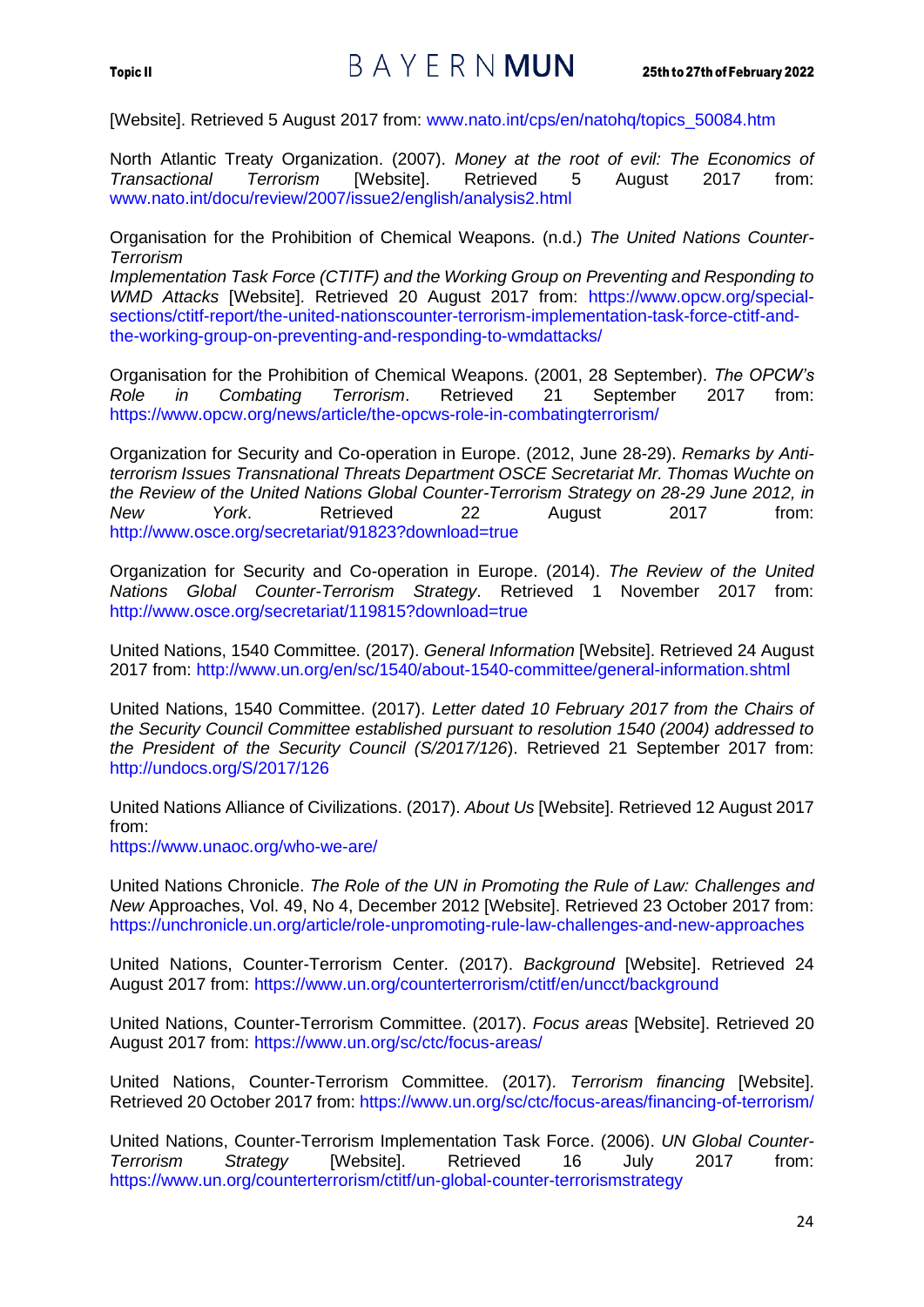## Topic II  $B A Y E R N$   $MUN$  25th to 27th of February 2022

United Nations, Counter-Terrorism Implementation Task Force. (2017). *About the Task Force*  [Website]. Retrieved 21 September 2017 from: https://www.un.org/counterterrorism/ctitf/en/about-task-force

United Nations, Counter-Terrorism Implementation Task Force. (2017). *Coordination and coherence of the Counter-Terrorism efforts of the United Nations* [Website]. Retrieved 20 August 2017 from:

https://www.un.org/counterterrorism/ctitf/en/about-task-force

United Nations, Counter-Terrorism Implementation Task Force. (2017). *Plan of Action to prevent violent extremism* [Website]. Retrieved 21 September 2017 from: https://www.un.org/counterterrorism/ctitf/en/plan-action-preventviolent-extremism

United Nations, Counter-Terrorism Implementation Task Force. (2017). *Preventing and responding to WMD terrorist attacks* [Website]. Retrieved 20 October 2017 from: https://www.un.org/counterterrorism/ctitf/en/preventing-and-responding-wmd-terrorist-attacks

United Nations, Department of Public Information. (2005). *The 2005 World Summit High-Level Plenary Meeting of the 60th session of the UN General Assembly [Meetings Coverage].* Retrieved 11 1 August 2017 from: http://www.un.org/en/events/pastevents/worldsummit\_2005.shtml

United Nations, Department of Public Information. (2005, September 2). *Secretary-General announces composition of high-level group for Alliance of Civilization (SG/SM/10073/REV.1)*  [Press Release]. Retrieved 12 July 2017 from: https://www.un.org/press/en/2005/sgsm10073.doc.htm

United Nations, Department of Public Information. (2012, October 8). *Legal Committee Urges Conclusion of Draft Comprehensive Convention on International Terrorism (GA/L/3433)*  [Meetings Coverage]. Retrieved 20 August 2017 from: https://www.un.org/press/en/2012/gal3433.doc.htm

United Nations, Department of Public Information. (2012, June 28). *With Global Strategy, Member States Expressed Strong Resolve to Defeat Terrorism; Now Actions, Results Needed to Free World from Scourge, General Assembly Told (GA/11259)* [Meeting Coverage]. Retrieved 21 September 2017 from: https://www.un.org/press/en/2012/ga11259.doc.htm

United Nations, Department of Public Information. (2017, September 20). *Conflict prevention, migration and terrorism key concerns for EU and member countries at UN* [News Article]. Retrieved 1 1 November 2017 from: https://www.un.org/apps/news/story.asp?NewsID=57603#.Wfn\_72iPI2x

United Nations, General Assembly, Twenty-eighth session. (1973). *Convention on the Prevention and Punishment of Crimes against Internationally Protected Persons, including Diplomatic Agents (A/RES/3166 (XXVIII))*. Adopted on the report of the Sixth Committee (A/9407). Retrieved 21 August 2017 from: http://undocs.org/A/RES/3166(XXVIII)

United Nations, General Assembly, Thirty-fourth session. (1979). *International Convention against the Taking of Hostages (A/RES/34/146).* Adopted on the report of the Sixth Committee (A/34/819)*.* Retrieved 21 October 2017 from: http://undocs.org/A/RES/34/146

United Nations, General Assembly, Fifty-second session. (1997). *International Convention for the Suppression of Terrorist Bombings (A/RES/52/164)*. Adopted on the report of the Sixth Committee (A/52/653). Retrieved 21 August 2017 from: http://undocs.org/A/RES/52/164

United Nations, General Assembly, Fifty-fourth session. (1999). *International Convention for*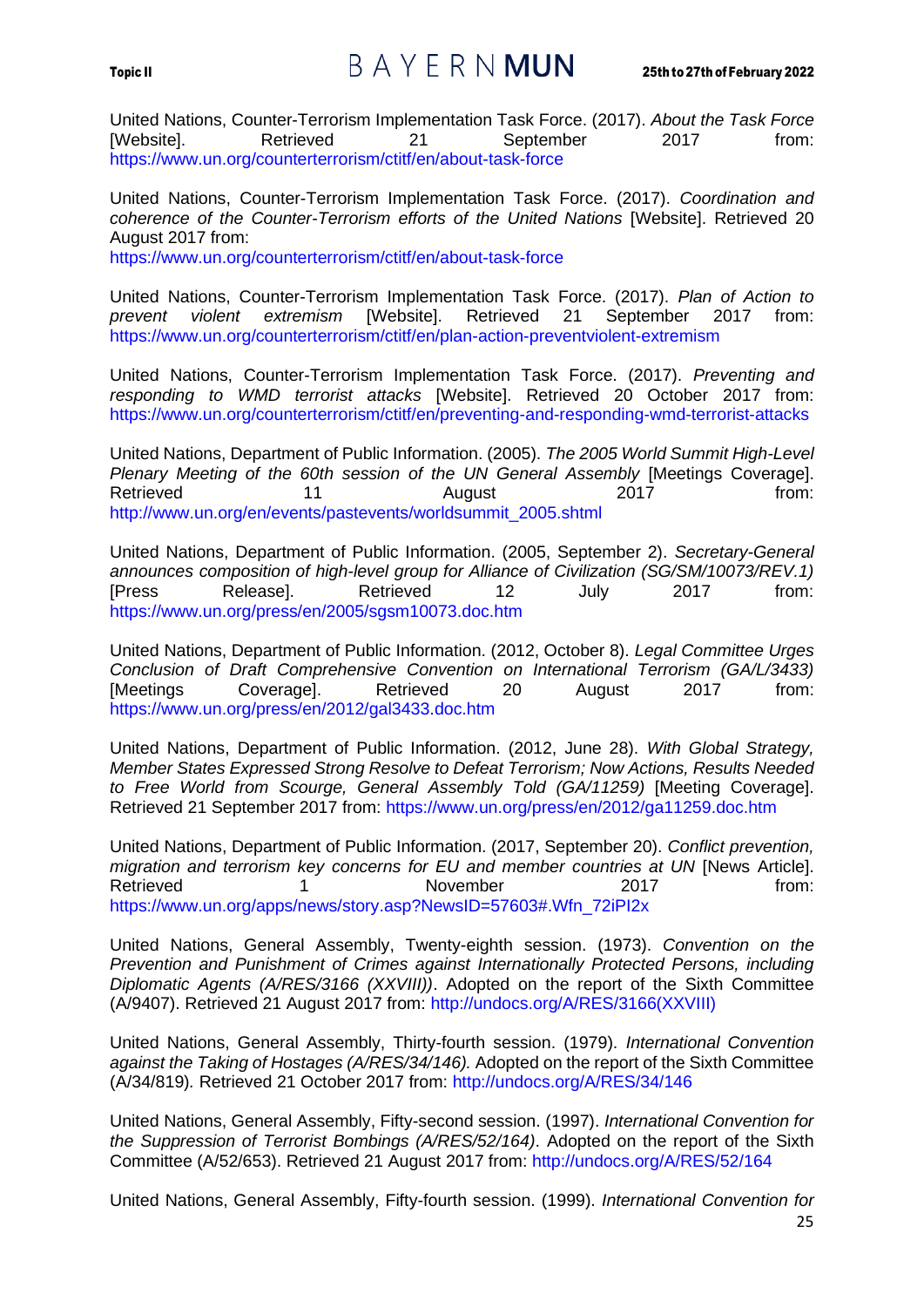## Topic II  $B A Y E R N$   $MUN$  25th to 27th of February 2022

*the Suppression of the Financing of Terrorism (A/RES/54/109)*. Adopted on the report of the Sixth Committee (A/54/615). Retrieved 17 July 2017 from: http://undocs.org/A/RES/54/109

United Nations, General Assembly, Fifty-eighth session. (2003). *United Nations Convention against Corruption (A/RES/58/4)*. Retrieved 21 August 2017 from: http://undocs.org/A/RES/58/4

United Nations, General Assembly, Fifty-ninth session. (2004). *Follow-up to the outcome of the Millennium Summit: Note by the Secretary-General (A/59/565)*. Retrieved 20 October 2017 from: https://undocs.org/A/59/565

United Nations, General Assembly, Fifty-ninth session. (2005). *International Convention for the Suppression of Acts of Nuclear Terrorism (A/RES/59/290)*. Adopted on the report of the Ad Hoc Committee established by General Assembly resolution 51/210 of 17 December 1996 (A/59/766). Retrieved 17 July 2017 from: http://undocs.org/A/RES/59/290

United Nations, General Assembly, Sixty-fourth session. (2009). *Report of the Special Rapporteur on the promotion and protection of human rights and fundamental freedoms while countering terrorism (A/64/211)* [Report]. Retrieved 19 August 2017 from: http://undocs.org/A/64/211

United Nations, General Assembly, Sixty-sixth session. (2012). *United Nations Global Counter-Terrorism Strategy: activities of the United Nations system in implementing the Strategy: Report of the Secretary-General (A/66/762)*. Retrieved 12 August 2017 from: http://undocs.org/A/66/762

United Nations, General Assembly, Seventieth session. (2015). *Plan of Action to Prevent Violent Extremism: Report of the Secretary-General (A/70/674)* [Report]. Retrieved 21 September 2017 from: http://undocs.org/A/70/674

United Nations, General Assembly, Seventieth session. (2016). *The United Nations Global Counter-Terrorism Strategy Review (A/RES/70/291)* [Resolution]. Adopted on the report of the First Committee (A/70/L.55). Retrieved 23 October 2017 from: http://undocs.org/A/RES/70/291

United Nations, General Assembly, Seventy-first session. (2017). *Strengthening the capability of the United Nations system to assist Member States in implementing the United Nations Global Counter-Terrorism Strategy (A/RES/71/291)* [Resolution]. Retrieved 21 August 2017 from: http://undocs.org/A/RES/71/291

United Nations, General Assembly, Seventy-third session. (2019). *Options on ways to assess the impact and progress made in the implementation of the United Nations Global Counter-Terrorism Strategy by the United Nations system (A/73/866)* [Report]. Retrieved 14 November 2021 from: https://undocs.org/en/A/73/866

United Nations, General Assembly, Seventy-fifth session. (2021). The United Nations Global Counter-Terrorism Strategy: seventh review (A/RES/75/291) [Resolution]. Retrieved 14 November 2021 from: https://undocs.org/en/A/RES/75/291

United Nations, High-level Panel on Threats, Challenges and Change. (2004). *A more secure world: Our shared responsibility* [Report]. Retrieved 31 October 2017 from: https://www.un.org/en/peacebuilding/pdf/historical/hlp\_more\_secure\_world.pdf

United Nations, Office of Counter-Terrorism. (2017). *About* [Website]. Retrieved 24 October 2017 from: http://www.un.org/en/counterterrorism/

26 United Nations, Office of Legal Affairs. (2017). *Ad Hoc Committee established by General*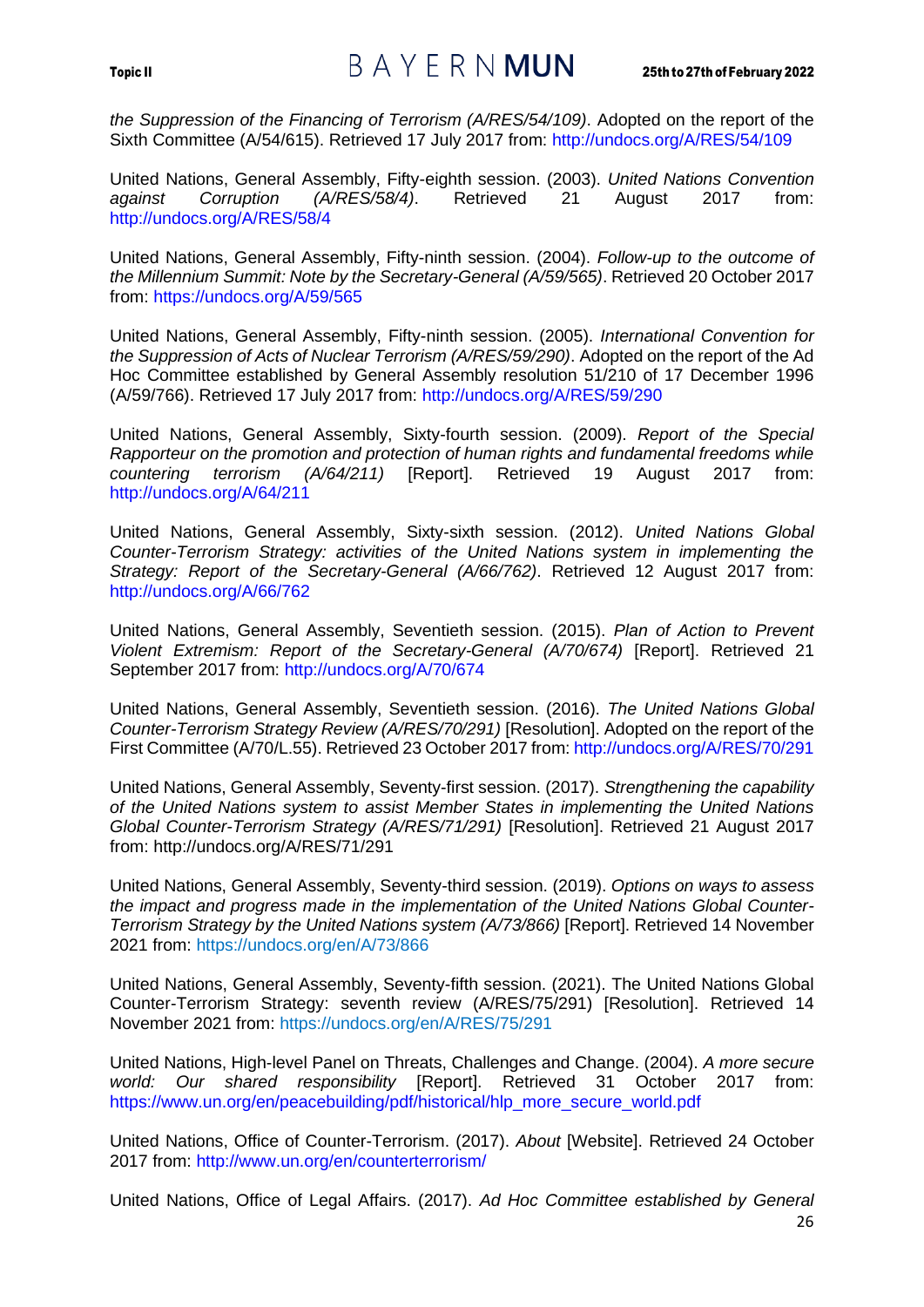Assembly resolution 51/210 of 17 December 1996 [Website]. Retrieved 19 August 2017 from: http://legal.un.org/committees/terrorism/

United Nations, Office of the High Commissioner for Human Rights. (2008). *Human Rights, Terrorism and Counter-terrorism* [Fact Sheet]. Retrieved 11 August 2017 from: http://www.ohchr.org/Documents/Publications/Factsheet32EN.pdf

United Nations, Office of the High Commissioner for Human Rights. (2017). *Special Rapporteur on the promotion and protection of human rights and fundamental freedoms while countering terrorism* [Website]. Retrieved 20 October 2017 from: http://www.ohchr.org/EN/Issues/Terrorism/Pages/SRTerrorismIndex.aspx

United Nations Population Fund. (2005). *Human Rights Principles* [Website]. Retrieved 23 October 2017 from: hhttp://www.unfpa.org/resources/human-rights-principles

United Nations, Security Council, 3915th meeting. (1998). *On the International Terrorism (1998))* [Resolution]. Retrieved 24 August 2017 http://undocs.org/S/RES/1189(1998)

United Nations, Security Council, 4051st meeting. (1999). *Afghanistan (S/RES/1267 (1999))*  [Resolution]. Retrieved 17 August 2017 from: http://undocs.org/S/RES/1267(1999)

United Nations, Security Council, 4053rd meeting. (1999). *On the responsibility of the Security Council in the maintenance of international peace and security (S/RES/1269 (1999))*  [Resolution]. Retrieved 24 August 2017 from: http://undocs.org/S/RES/1269(1999)

United Nations, Security Council, 4385th meeting. (2001). *Threats to international peace and security caused by terrorist acts (S/RES/1373 (2001))* [Resolution]. Retrieved 17 August 2017 from:

http://undocs.org/S/RES/1373(2001)

United Nations, Security Council, 6765th meeting. (2012, May 4). *Summary record of the 6765th meeting (S/PV.6765)*. Retrieved 15 August 2017 from: http://undocs.org/S/PV.6765

United Nations, Security Council, 8017th meeting. (2017). *Threats to international peace and security caused by terrorist acts – Preventing terrorists from acquiring weapons (S/RES/2370 (2017))* [Resolution]. Retrieved 21 October 2017 from: https://undocs.org/S/RES/2370(2017)

United States of America, Department of State. (2017). *Country Reports on Terrorism 2016*. Retrieved 23 October 2017 from: https://www.state.gov/documents/organization/272488.pdf

World Health Organization. (2004). *Public health response to biological and chemical weapons: WHO guidance*. Retrieved 19 August 2017 from: <http://apps.who.int/iris/bitstream/10665/42611/1/9241546158.pdf>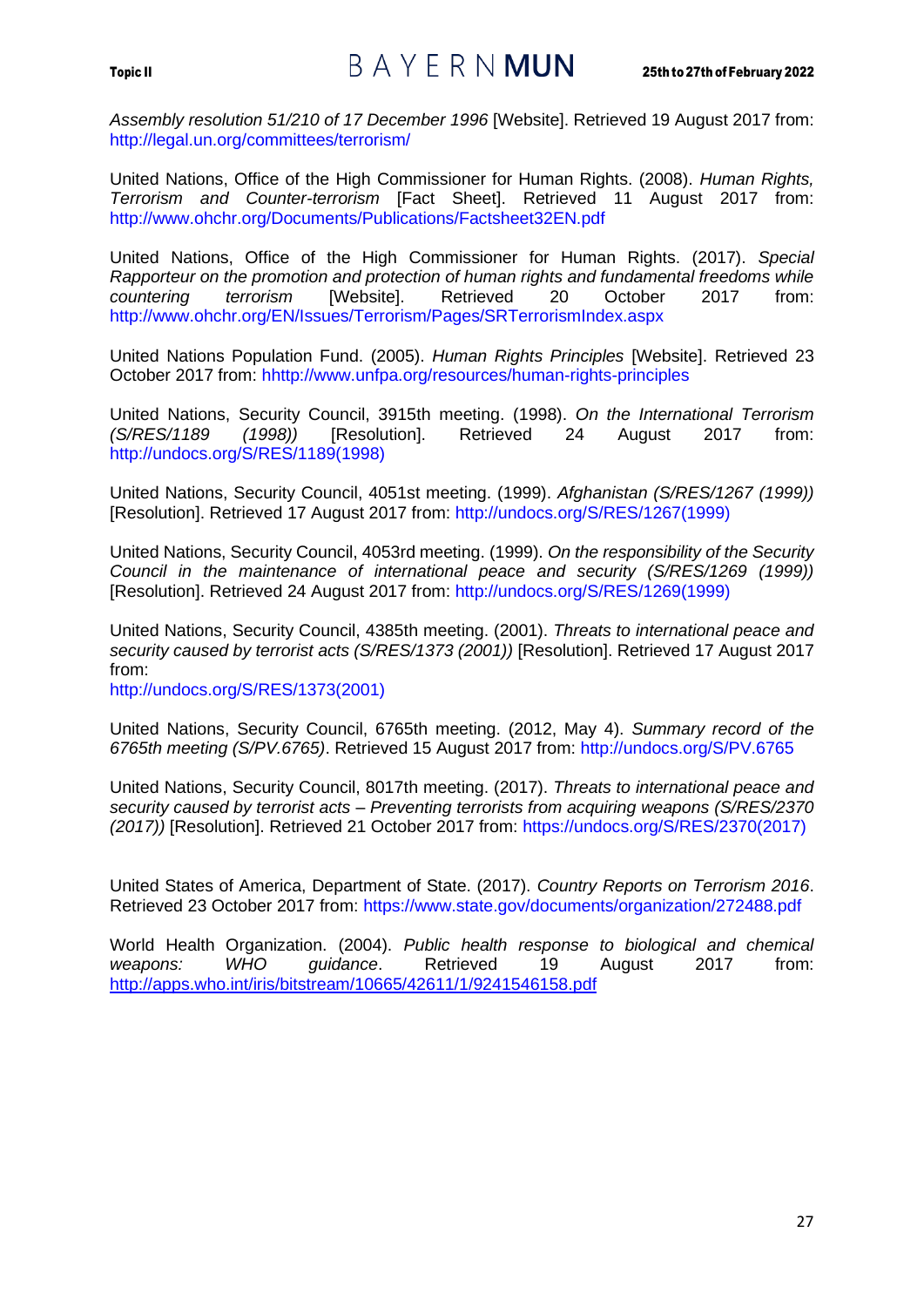#### **III. Leveraging Climate Action for Sustainable Development**

<span id="page-30-0"></span>*Climate Change is the single greatest threat to a sustainable future, but, at the same time, addressing the climate challenge presents a golden opportunity to promote prosperity, security, and a brighter future for all.*<sup>190</sup>

#### <span id="page-30-1"></span>*Introduction*

The United Nations (UN) defines Climate Action as "urgent action to combat the effects of climate change," which results from the concentration of greenhouse gases in the earth's atmosphere, leading to steadily rising global temperatures.<sup>191</sup> Human activities such as the burning of fossil fuels, coal, crude oil, and natural gas are some of the leading causes of the concentration of greenhouse gases in the atmosphere and contribute to about two-thirds of greenhouse emissions. <sup>192</sup>The effects of these emissions include a 1.1ºC increase in global temperatures, which can lead to catastrophic events such as droughts, tropical cyclones, winter storms, and wildfires.<sup>193</sup> Climate action is an international priority since climate change affects every Member State, disrupts economic growth, global health, and jeopardizes the implementation of the other SDGs.<sup>194</sup> These disruptions are due to natural disasters and their long-term effects, including forced migration, gender inequality, and marginalization of at-risk populations.<sup>195</sup>

Climate change has an overwhelmingly negative impact on developing countries due to a lack of social and economic capital, making it difficult to build resilient systems and infrastructure.<sup>196</sup> Adopted in 1992, the *United Nations Framework Convention on Climate Change* (UNFCCC) created the framework for how the international system would address climate change moving forward.<sup>197</sup> The UNFCCC was an initial international recognition to stabilize atmospheric concentrations of greenhouse gases and keep them at safe levels.<sup>198</sup> In 2015, Member States adopted a landmark resolution, *Transforming Our World: The 2030 Agenda for Sustainable Development* (2030 Agenda), as a blueprint for building a sustainable planet and future.<sup>199</sup> The Sustainable Development Goals (SDGs), an outcome of the 2030 Agenda, are a call to action for all Member States to eliminate poverty, improve healthcare, education, economic growth, reduce inequality, and combat climate change.<sup>200</sup>Specifically, Goal 13 of the SDGs, Climate Action, is prioritized in all aspects of sustainable development.<sup>201</sup>The 2030 Agenda's implementation depends upon more ambitious climate action such as the *Paris Agreement*  (2015), which prioritizes multi-lateral partnerships.<sup>202</sup> Target 13.2 seeks to integrate climate change into national planning and policies that require partnerships with members of civil society. <sup>203</sup> In line with the UNFCCC and *Paris Agreement*, Member States are updating existing nationally determined contributions (NDCs), which are efforts specific to each Member State that collectively seeks to reduce greenhouse gas emissions.<sup>204</sup>

<sup>190</sup> UN DPI, *Secretary-General's Remarks at Climate Leaders' Summit in Washington DC,* 2014.

<sup>191</sup> UNEP, *Facts About the Climate Emergency*.

<sup>192</sup> Ibid.

<sup>193</sup> Ibid.

<sup>194</sup> Ibid.

<sup>195</sup> Ibid.

<sup>196</sup> UN DESA, *Climate Change*.

<sup>197</sup> UNCED, *United Nations Framework Convention on Climate Change,* 1992.

 $198$  Ibid.

<sup>199</sup> UN DESA, *The 17 Goals*.

<sup>200</sup> Ibid.

<sup>201</sup> Ibid.

<sup>202</sup> UN DESA, *Climate Change*.

<sup>203</sup> Ibid.

<sup>204</sup> United Nations Climate Change Secretariat, *Nationally Determined Contributions (NDCs)*, 2021.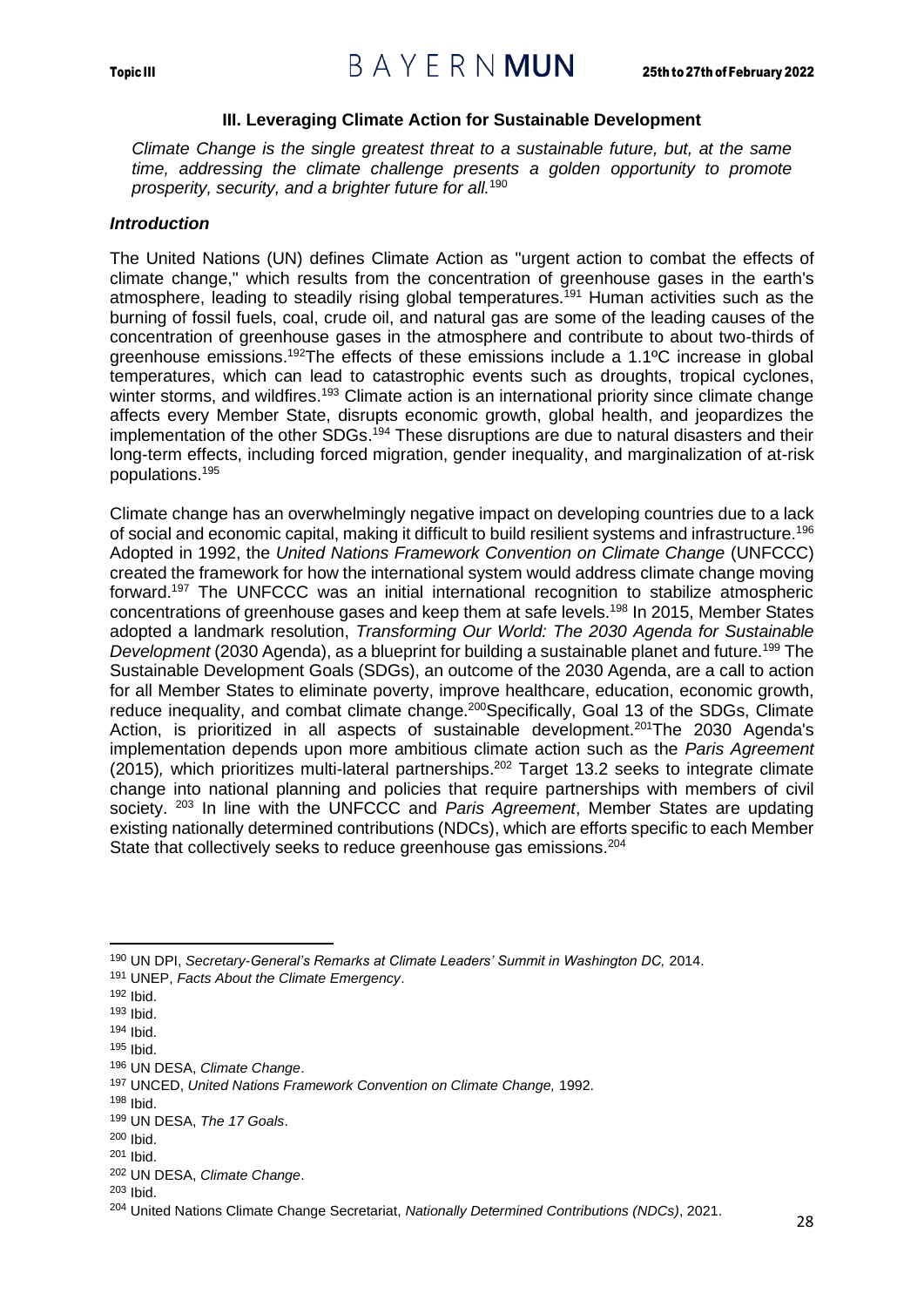#### <span id="page-31-0"></span>*International and Regional Framework*

In 1992, climate action was made a priority at the Rio Earth Summit; a united global activism summit focused on climate action, during which the UNFCCC was adopted.<sup>205</sup> The Convention proposed actions to reduce and stabilize greenhouse gas emissions to avoid future climate disasters and keep global warming below 1.5ºC.<sup>206</sup> In 2015, Member States adopted the *Paris Agreement,* which re-energizes global attention to climate change and aims to limit global warming to below 2ºC.<sup>207</sup> The *Paris Agreement* is a legally binding treaty and incorporates all Member States' commitments to combat climate change and adapt to its effects.<sup>208</sup> Its implementation is based on a five-year cycle of analyzing and reassessing Member State NDCs, which has now led to renewed efforts by Member States to aggressively address climate change.<sup>209</sup> The *Paris Agreement* serves as a framework for financial and technical support for Member States to share information about their NDCs towards long-term solutions to lower greenhouse gas emissions.<sup>210</sup> The agreement also provides a platform for accountability and knowledge sharing among Member States by reporting their progress to mitigate and adapt to climate change.<sup>211</sup> Since its inception, the agreement has yielded results by opening new carbon-free markets for energy, including the adoption of carbon neutrality targets by Member States.<sup>212</sup>The 2030 Agenda is implemented through more specific actions, such as those outlined in the *Paris Agreement.<sup>213</sup>* In 2019, the Intergovernmental Panel on Climate Change (IPCC) released a report which stated that more action is needed to limit global warming to 1.5ºC in order to build a more sustainable and equitable world.<sup>214</sup> The IPCC forecasts that rapidly changing weather phenomena and disasters will continue as oceans warm without immediate climate action.<sup>215</sup> In 2021, IPCC working group I for the Sixth *Assessment Report* published the *AR6 Climate Change 2021: The Physical Science Basis* report, once again highlighting the severe consequences of Climate Change and the urgency to act now.<sup>216</sup> The report emphasizes that if global heating increases, some extreme compound events with a low likelihood in the past and current climate will become more frequent. There will be a higher likelihood that events with increased intensities, durations, and/or spatial extents, unprecedented in the observational record, will occur.<sup>217</sup>Additionally, it will further exacerbate global poverty and other challenges such as food insecurity and forced migration since many vulnerable populations are dependent on agriculture and other activities that are susceptible to temperature increases.<sup>218</sup> The report also stresses that many strategies for sustainable development, such as gender integration, have the potential to reduce the vulnerabilities of ecosystems and improve the adaptation to climate change.<sup>219</sup> Since women

<sup>205</sup> UN DESA, *Climate Change*; UNCED, *United Nations Framework Convention on Climate Change,* 1992. <sup>206</sup> UN DESA, *Climate Change*.

<sup>207</sup> United Nations Climate Change Secretariat, *The Paris Agreement,* 2021; COP 21, *Paris Agreement,* 2015. <sup>208</sup> Ibid.

<sup>209</sup> Ibid.

<sup>210</sup> Ibid.

<sup>211</sup> Ibid.

<sup>212</sup> Ibid.

<sup>213</sup> United Nations Climate Change Secretariat, *The Paris Agreement,* 2021.

<sup>214</sup> IPCC, *Special Report: Global Warming of 1.5ºC: Sustainable Development, Poverty Eradication, and Reducing Inequalities,* 2018.

<sup>215</sup> Ibid.

<sup>216</sup> IPCC, Summary for Policymakers. In: *Climate Change 2021: The Physical Science Basis*. Contribution of Working Group I to the Sixth Assessment Report of the Intergovernmental Panel on Climate Change .Cambridge University Press. In Press, 2021

<sup>217</sup> Ibid.

<sup>218</sup> Allen, *Framing and Context in: Global Warming of 1.5ºC. An IPCC Special Report on the Impacts of Global Warming of 1.5ºC Above Pre-Industrial Levels and Related Global Greenhouse Emission Pathways, in the Context of Strengthening the Global Response to the Threat of Climate Change, Sustainable Development, and Efforts to Eradicate Poverty,* 2018.

<sup>219</sup> IPCC, *Special Report: Global Warming of 1.5ºC: Sustainable Development, Poverty Eradication, and Reducing Inequalities,* 2018.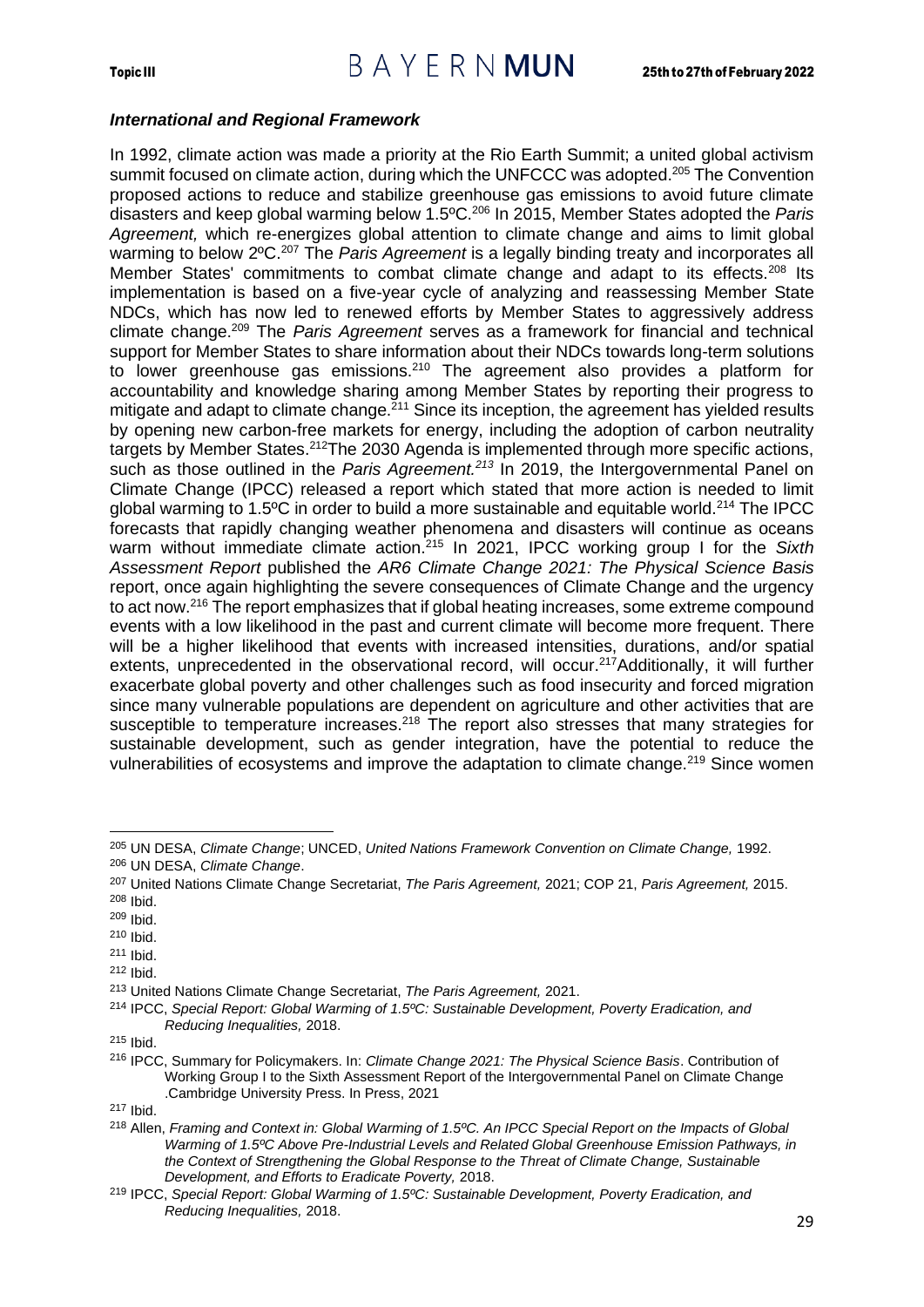make up a considerable part of the agriculture workforce, climate policy requires input from women for optimal implementation of the *Paris Agreement*. 220

#### <span id="page-32-0"></span>*Role of the International System*

United Nations Environment Assembly (UNEA) set the theme for its fifth meeting as "Strengthening Actions for Nature to Achieve the Sustainable Development Goals."<sup>221</sup> This theme brings into focus the need to leverage climate action for sustainable development.<sup>222</sup> It also calls for increased and strengthened action to protect the environment through social, economic, and environmental measures such as UNEP's Medium-Term Strategy (MTS) for 2022-2025.<sup>223</sup> The MTS seeks to prevent biodiversity loss, pollution and mitigate the effects of climate change.<sup>224</sup> Due to the COVID-19 pandemic, UNEA has adjusted its schedule to include a virtual session in February 2021, and a subsequent session will be held in Nairobi, Kenya, in February 2022.<sup>225</sup> At the virtual session, Member States held a dialogue among leaders of Member States which highlighted that climate action will lead to low emissions and a sustainable world.<sup>226</sup> It also reiterated the importance of multilateralism in addressing climate change and the role the assembly and the UN Environment Programme (UNEP) play in environmental governance.<sup>227</sup>

UNEP assists with mitigation by facilitating Member States' initiatives to utilize renewable energy in cities and transportation systems and educating them on management practices that reduce emissions. These include high-tech subway systems, bicycle paths, and walkways that have significantly reduced greenhouse gas emissions.<sup>228</sup> These best practices are supported by programs such as the UN Programme on Reducing Emissions from Deforestation and Forest Degradation (REDD+), which aims to reduce emissions from deforestation and forest degradation.<sup>229</sup> This program currently has 118 Member States with forest and land management included in their national planning leading to 162 million hectares of restored land globally.<sup>230</sup> UNEP also works with commercial banks to develop financing programs that provide households access to energy-efficient technologies while giving developing Member States access to the Green Climate Fund (GCF).<sup>231</sup> GCF is the world's largest climate fund with a mandate to support developing Member States in implementing their national programs designed to reduce emissions and build climate-resilient communities.<sup>232</sup> In energy, UNEP works with developing Member States to develop infrastructure for renewable energy through economic and poverty alleviation programs while leveraging the private sector to transition to cleaner sources of energy, such as solar and wind power generation plants, to drive overall reliance on clean and renewable energy.<sup>233</sup> UNEP has created the Climate Initiatives Platform, which monitors climate action initiatives undertaken by civil society, the private sector, and regional bodies and now includes all 230 International Cooperative Initiatives.<sup>234</sup> This platform

<sup>220</sup> Ibid.

<sup>221</sup> UNEA, *Fifth Session of the United Nations Environment Assembly,* 2021.

<sup>222</sup> IISD, *UNEA-5 Online Session Sets Stage for Next Four Years,* 2021.

<sup>223</sup> Ibid.

<sup>224</sup> Ibid.

<sup>225</sup> Ibid.

<sup>226</sup> Ibid.

<sup>227</sup> UNEA, *Fifth Session of the United Nations Environment Assembly,* 2021.

<sup>228</sup> UNEP, *Mitigation*.

<sup>229</sup> UNEP, *REDD+: Reducing Emissions from Deforestation and Forest Degradation*; UN-REDD Programme, *Our Impact,* 2019.

<sup>230</sup> Ibid.

<sup>231</sup> UNEP, *Climate Mitigation Finance: Driving Clean Energy Investments*; Green Climate Fund, *About GCF,*  2021.

<sup>232</sup> Green Climate Fund, *About Green Climate Fund*.

<sup>233</sup> UNEP, *Energy*.

<sup>234</sup> UNEP, *Climate Initiatives Platform*.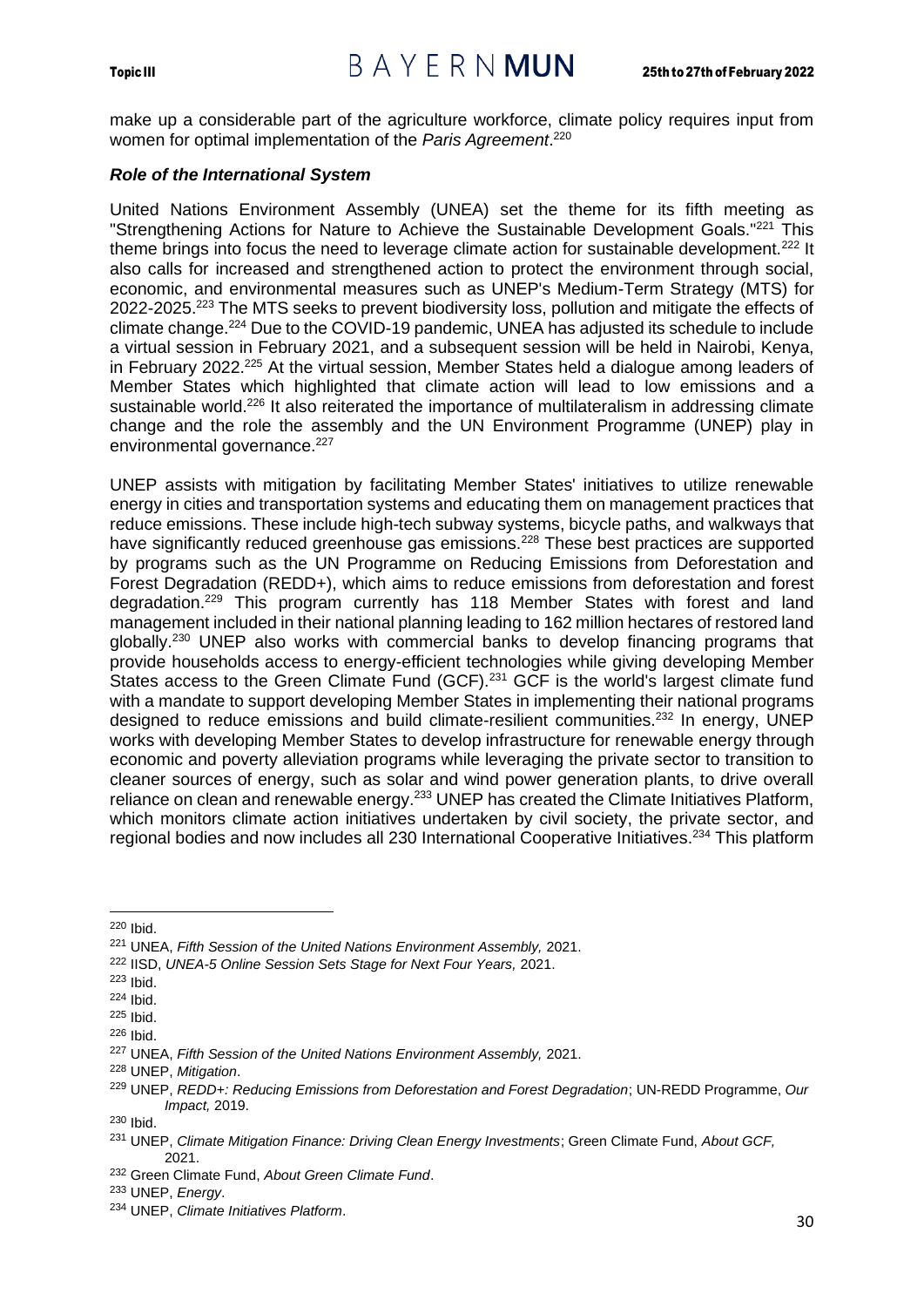provides open-source data to Member States and non-state actors for tracking and implementation of climate policies.<sup>235</sup>

In February 2021, the UN Climate Change Secretariat announced a series of meetings to promote regional climate action.<sup>236</sup> These meetings will facilitate regional work in climate action and advance regional implementation of the *Paris Agreement.<sup>237</sup>* This is being carried out by providing a platform for national governments and other relevant institutions to share knowledge and undertake more effective methods to reduce greenhouse gas emissions.<sup>238</sup> The UN Development Programme (UNDP), UNEP, and the World Bank Group partner with the UN Climate Change Secretariat to organize these meetings.<sup>239</sup> Despite global responsiveness and activism towards climate action and sustainable development, climate commitments are not on track to achieve the goals of the *Paris Agreement.<sup>240</sup>* In 2021, the UN Climate Change Secretariat published its first Nationally Determined Contributions Synthesis Report that draws attention to the shortfall in the implementation of the *Paris Agreement* and calls for more vigorous and ambitious efforts by Member States in climate action.<sup>241</sup>

In November 2021, the 26<sup>th</sup> Conference of the Parties (COP26) took place and the leaders of the world gathered once more to discuss the matter of Climate Change and climate action. On day 13, they could agree on the Galsgow Climate Pact. For the first time an agreement was found that explicitly includes a plan to reduce coal, the worst fossil fuel for greenhouse gases.<sup>242</sup> However, the pledges made, are still not sufficient to meet the goals of the *Paris Agreement* to limit global warming to 1,5 degrees. Especially developing countries find their demanded contribution on climate action unjust considering their historically small responsibility and their still ongoing fight to eradicate poverty.<sup>243</sup>

#### <span id="page-33-0"></span>*Integrating Climate Action into National and Regional Planning*

Target 13.2 of SDG 13 seeks to integrate climate action into national planning and policymaking.<sup>244</sup> In 1992, Member States initiated plans to integrate socio-economic and environmental objectives into their national planning during the Rio Earth Summit.<sup>245</sup> Member States now incorporate the *2030 Agenda for Sustainable Development* into their respective national policies and National Sustainable Development Strategies (NSDS).<sup>246</sup> NSDS are coordinated actions and plans to achieve economic and environmental objectives with a balanced and integrative approach.<sup>247</sup> NSDS are established on five principles: Member State ownership and commitment, environmental policy integration across different sectors of national planning, inclusivity and effective partnerships, capacity building, targeted action, and implementation. $248$  Since the needs of each Member States is inherently different, each Member State adopts its own model.<sup>249</sup> Climate action in NSDS results in more effective

<sup>240</sup> Ibid.

- <sup>241</sup> United Nations Climate Change Secretariat, *Greater Climate Ambition Urged as Initial NDC Synthesis Report is Published,* 2021.
- <sup>242</sup> Conference of the Parties to the United Nations Framework Convention on Climate Change, Twenty-sixth session (2021). Glasgow Climate Pact. 2021
- <sup>243</sup> United Nations Climate Action, *COP26: Together for our planet*, 2021
- <sup>244</sup> UNEP, *Goal 13: Climate Action*; United Nations, *The Sustainable Development Agenda.*
- <sup>245</sup> UN DESA, *National Sustainable Development Strategies (NSDS)*.
- <sup>246</sup> Ibid.

<sup>235</sup> Ibid.

<sup>236</sup> United Nations Climate Change Secretariat, *Regional Climate Weeks to Drive Forward Climate Action in 2021 and 2022,* 2021.

<sup>237</sup> Ibid.

<sup>238</sup> Ibid.

<sup>239</sup> United Nations Climate Change Secretariat, *Regional Climate Weeks to Drive Forward Climate Action in 2021 and 2022,* 2021.

<sup>247</sup> UN DESA, Division for Sustainable Development of the United Nations, *National Sustainable Development Strategies – the Global Picture*.

<sup>248</sup> UN DESA, *National Sustainable Development Strategies (NSDS)*.

<sup>249</sup> Ibid.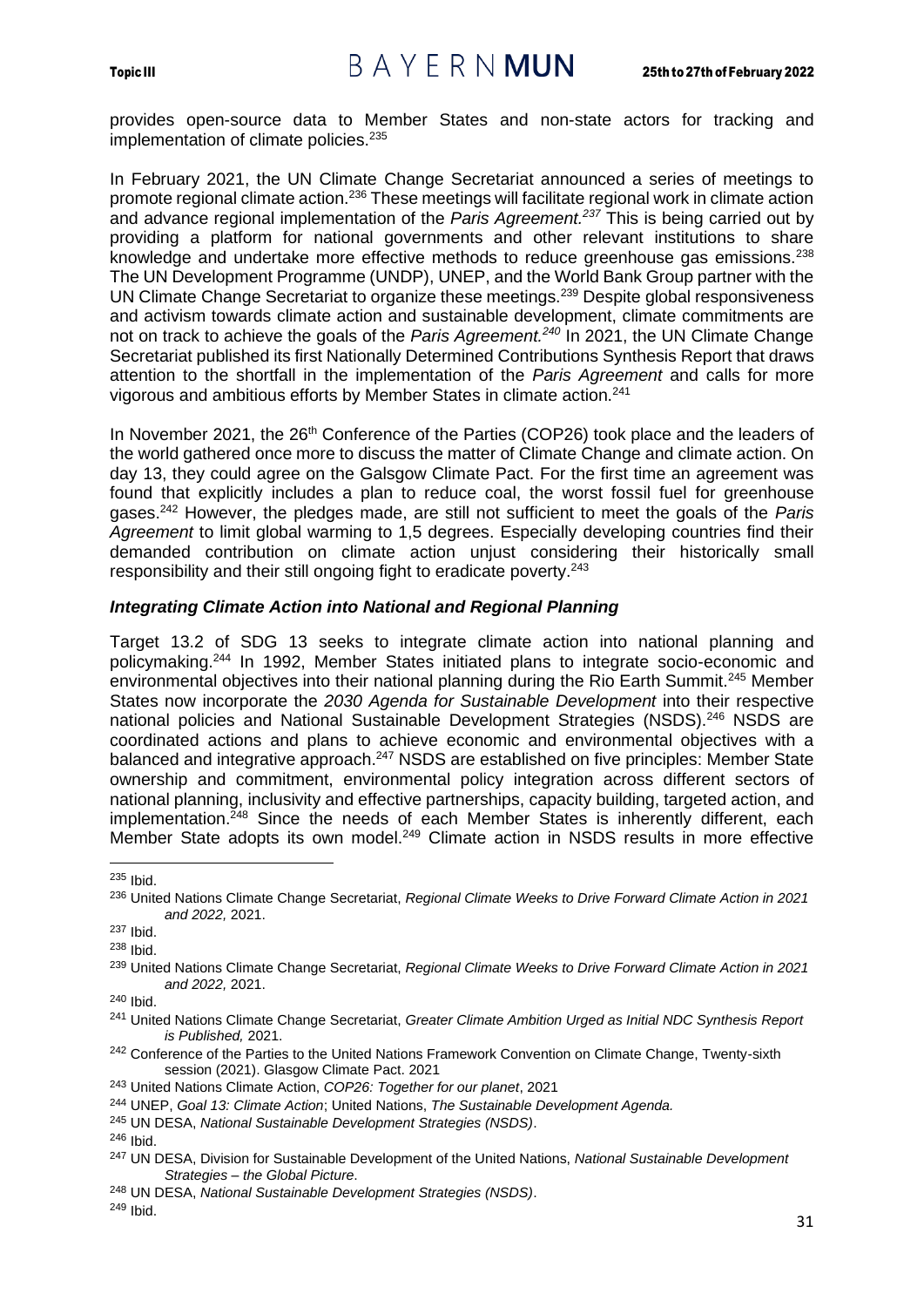## Topic III  $B A Y E R N$   $MUN$  25th to 27th of February 2022

implementation and benefits because it is not undertaken independently.<sup>250</sup> NSDS provides a platform for national governments to measure the benefits of climate action, thereby providing more information on how to adapt and improve policy and planning.<sup>251</sup> NSDS also provides national governments with a system to make up for the economic losses from replacing current economic models with more sustainable ones.<sup>252</sup>

Since climate action transcends national borders, regional and international partnerships are also utilized to improve adaptation and implementation strategies.<sup>253</sup> UNFCCC also partners with technology companies such as Google and Microsoft, international organizations such as the World Bank Group, Non-governmental organizations (NGOs) such as the Rainforest Action Network, the World Economic Forum, and academia to increase awareness about climate action. <sup>254</sup> In 2013, the UNFCCC Secretariat created six Regional Collaboration Centers (RCCs) across the globe to foster partnerships among Member States in climate action through networking, capacity building, and technical assistance.<sup>255</sup> After adopting the *Paris Agreemen*t, RCCs were expanded to include providing support to developing countries to implement their NDCs.<sup>256</sup> Some of the objectives of RCCs include providing a platform for information and data sharing among the regional Member States and facilitating their work with respective affiliated UN agencies.<sup>257</sup> RCCs also work to provide intergovernmental strategies for climate action in their respective regions and facilitate action plans in line with the objectives of the *Paris*  Agreement and the 2030 Agenda.<sup>258</sup> The result of these efforts includes stronger collaboration between national and international actors towards green development, strengthening local capacity on climate action, new partnerships, and direct support and guidance to Member States on policymaking and national planning.<sup>259</sup> In 2020, RCCs created a work plan to implement the goals of the *Paris Agreement,* including through support for local and regional climate action.<sup>260</sup> RCCs continue to promote capacity building, facilitate the implementation of the *Paris Agreement*, and mobilize and coordinate climate action in each region.<sup>261</sup>

#### <span id="page-34-0"></span>*Gender and Climate Action*

Women and children are more vulnerable to the impact of climate change due to societal inequalities and lack of safety nets; they are also the least equipped to manage the effects of natural disasters.<sup>262</sup> These factors increase women's exposure to gender-based violence, forced migration, human trafficking, and inaccessible education and healthcare.<sup>263</sup> Since natural disasters have become more devastating, the UNFCCC Secretariat has worked to empower women and girls by including them in policymaking and leadership at all levels of government.<sup>264</sup> Gender considerations are now included in political forums about policy climate action, not only to improve the understanding of women's vulnerabilities but also to create opportunities for inclusion of women in leadership roles such as in national parliaments and

<sup>250</sup> UN DESA, *Addressing Climate Change in National Sustainable Development Strategies – Common Practices,* 2007.

<sup>251</sup> UN DESA, *Addressing Climate Change in National Sustainable Development Strategies – Common Practices,* 2007.

<sup>252</sup> Ibid.

<sup>253</sup> United Nations Climate Change Secretariat, *UNFCCC Partners,* 2021.

<sup>254</sup> Ibid.

<sup>255</sup> United Nations Climate Change Secretariat, *Regional Collaboration Centers,* 2021.

<sup>256</sup> Ibid.

<sup>257</sup> United Nations Climate Change Secretariat, *Regional Collaboration Centers: 2019 Highlights,* 2019.

<sup>258</sup> Ibid.

<sup>259</sup> Ibid.

<sup>260</sup> United Nations Climate Change Secretariat, *Enabling Long-term Impact: The Role of Regional Collaboration Centers in Catalyzing Climate Action,* 2019, pp 9, 41-42.

<sup>261</sup> Ibid.

<sup>262</sup> United Nations Climate Change Secretariat, *Introduction to Gender and Climate Change,* 2021.

<sup>263</sup> UNEP et al, *Gender, Climate, and Security: Sustaining Inclusive Peace on the Frontlines of Climate Change,* 2020, p. 17.

<sup>264</sup> United Nations Climate Change Secretariat, *Introduction to Gender and Climate Change,* 2021.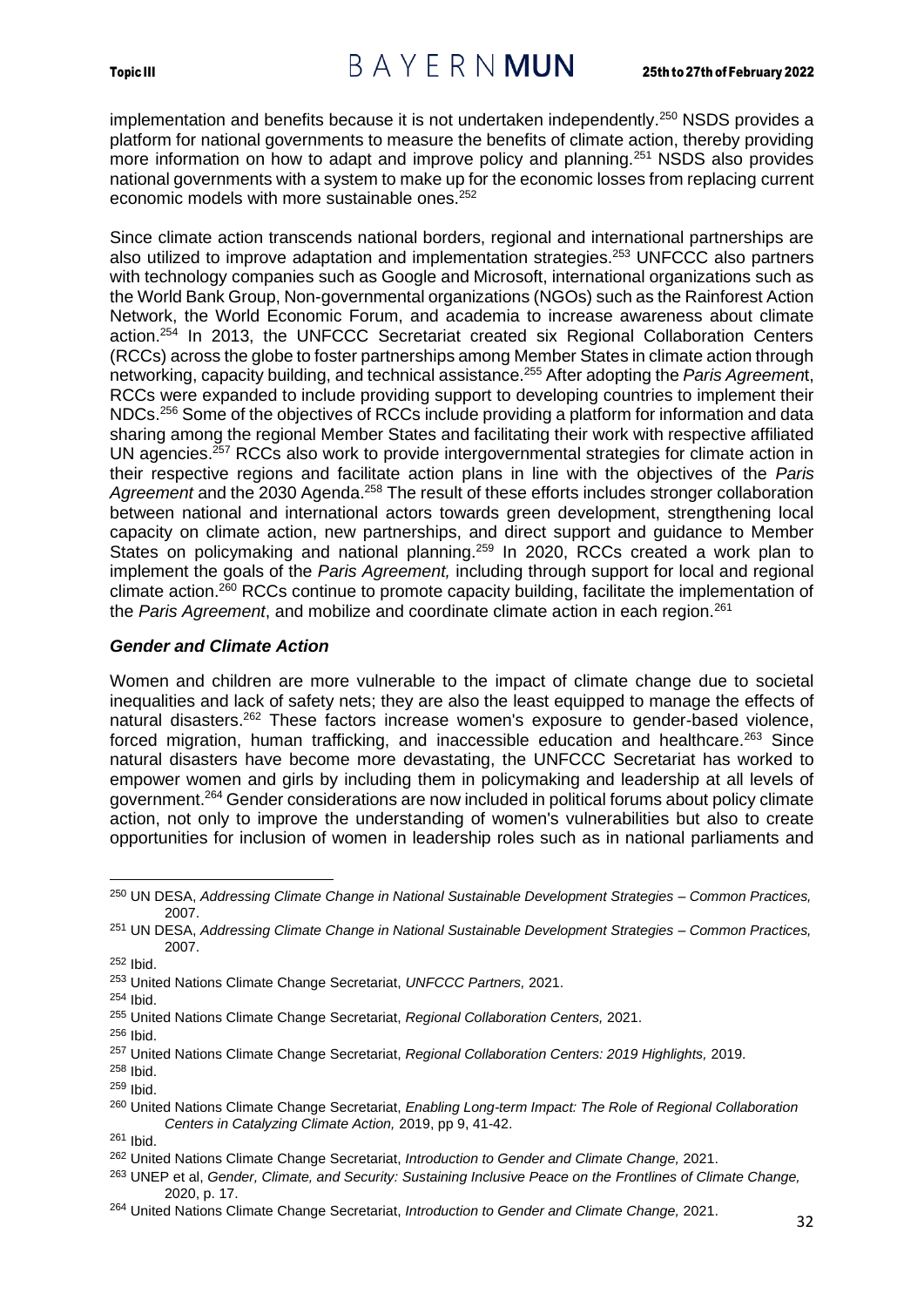## Topic III  $B A Y E R N$   $MUN$  25th to 27th of February 2022

other levels of government.<sup>265</sup> Women's participation in policymaking has led to increased responsiveness to the needs of local and minority groups, including inter-ethnic cooperation and capacity building.<sup>266</sup> At local levels, women have contributed to the improved implementation of policies through inter-ethnic partnerships and projects undertaken by their respective governments, UN bodies, and other members of civil society.<sup>267</sup> This is being achieved by integrating gender-inclusive expertise in capacity- building and technical assistance at national levels, in partnership with the UN system to address climate-related issues such as drought and food insecurity.<sup>268</sup> Another way in which gender is being integrated into climate action is by making intersectional gender analysis a crucial part of any programs or policies developed for climate action at all levels of government and civil society.<sup>269</sup>

UN Bodies like UNEA, UNEP, UN Women, UNDP, and other members of civil society such as the Africa Network for Animal Welfare, the Asia Pacific Regional Civil Society Organizations' Engagement Mechanism, and the Indigenous Peoples of Africa Coordinating Committee, collaborate to facilitate efforts by national governments to enact climate action policies.<sup>270</sup> These bodies also support women's organizations and civil society organizations such as Women's Earth and Climate Action Network, and the Women's Earth Alliance, to integrate climate-related security into their national climate change Gender Action Plans (GAPs).<sup>271</sup> At UNEA-4, Member States adopted a resolution to "Promote Gender Equality, and the Human Rights and Empowerment of Women and Girls in Environmental Governance" (UNEP/EA.4/L.21).<sup>272</sup> This resolution also invites Member States to recognize the human right to a healthy environment and to incorporate social and gender safeguards in climate action.<sup>273</sup> UNEP incorporates gender mainstreaming into its programs and organization.<sup>274</sup> At the organizational level, UNEP focuses gender mainstreaming on its internal policies and processes, which include capacity development, communication, oversight, financial and human resources, and knowledge and information management.<sup>275</sup> At the program level, UNEP works to provide for the different needs of women and men by promoting a gender perspective in climate action at national, regional, and international levels.<sup>276</sup> UNEP also works closely with UN Women to support the implementation of UN Security Council resolution 1325 on women, peace, and security, by improving public understanding of the relationship between women and natural resources and how women's empowerment is vital for climate action.<sup>277</sup>

#### <span id="page-35-0"></span>*Conclusion*

Climate action has risen to the top of the priority list for the UN, Member States, and other members of civil society working in partnership to ensure a sustainable future.<sup>278</sup> These partnerships are built on different platforms and international documents such as the

<sup>267</sup> Ibid.

<sup>265</sup> UNEP et al, *Gender, Climate and Security: Sustaining Inclusive Peace on the Frontlines of Climate Change,*  2020, p. 41.

<sup>266</sup> United Nations Climate Change Secretariat, *Introduction to Gender and Climate Change,* 2021.

<sup>268</sup> UNEP et al, *Gender, Climate and Security: Sustaining Inclusive Peace on the Frontlines of Climate Change,*  2020, p. 41.

<sup>269</sup> Ibid.

<sup>270</sup> Ibid; UNEP, *Partnerships*.

<sup>271</sup> UNEP et al, *Gender, Climate and Security: Sustaining Inclusive Peace on the Frontlines of Climate Change,*  2020, p. 41.

<sup>&</sup>lt;sup>272</sup> Logan, UN Environment Assembly Passes Landmark Resolution Promoting Gender Equality in Environmental Governance, 2019; UNEA, *Promoting Gender Equality and the Human Rights and Empowerment of Women and Girls in Environmental Governance (UNEP/EA.4/L.21),* 2019.

<sup>273</sup> UNEA, *Promoting Gender Equality and the Human Rights and Empowerment of Women and Girls in Environmental Governance (UNEP/EA.4/L.21),* 2019.

<sup>274</sup> UNEP, *Gender Mainstreaming*.

<sup>275</sup> Ibid.

<sup>276</sup> Ibid.

<sup>277</sup> UNEP, *Partnerships*.

<sup>278</sup> UN DESA, *The 17 Goals*.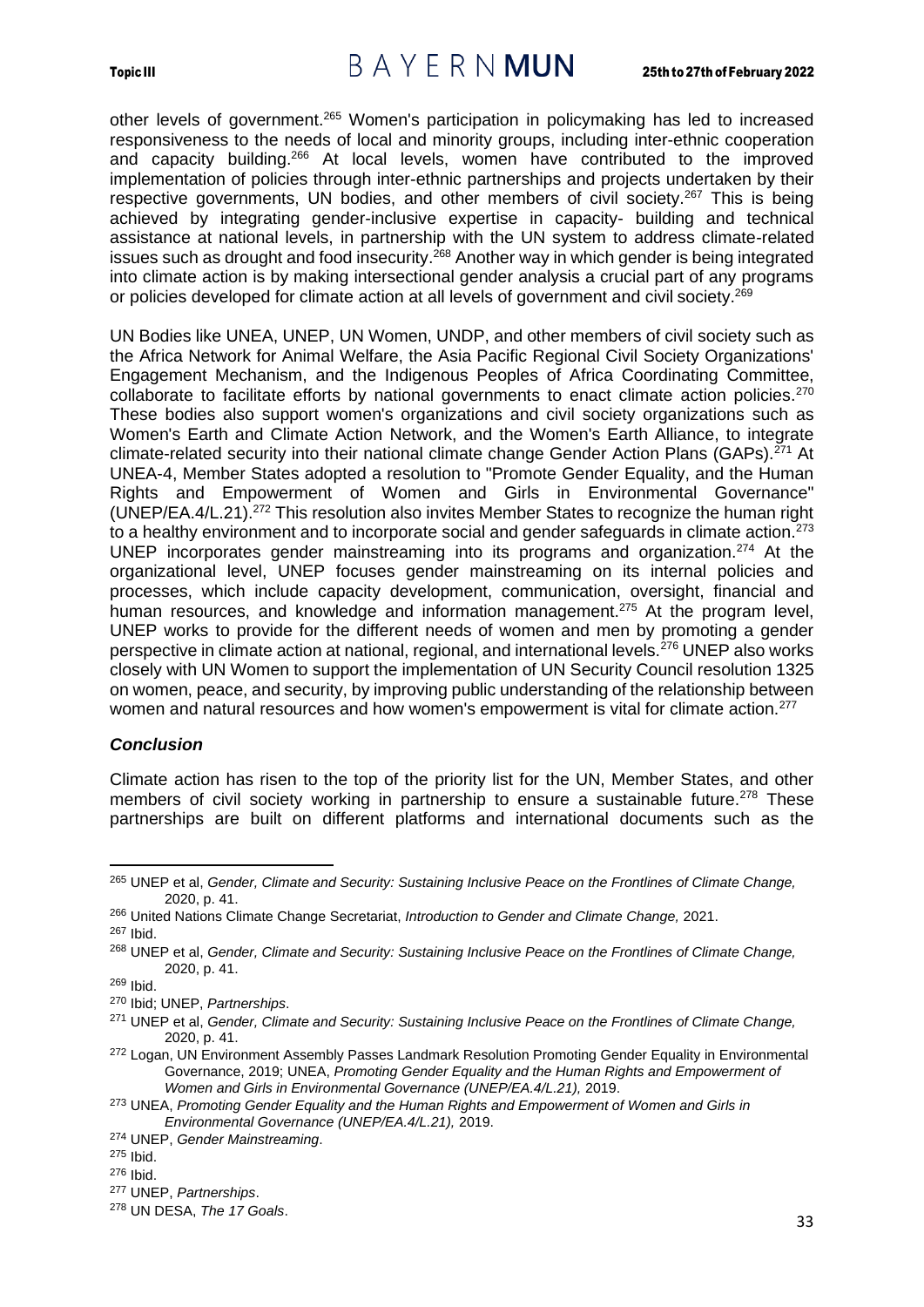

UNFCCC.<sup>279</sup> Reports by institutions such as the IPCC aid in advancing climate action through more specific goals and actions that are needed to limit global warming to below  $1.5^{\circ}$ C.<sup>280</sup> Climate action is now prioritized by Member States in national planning and is being incorporated into their national planning policies and programs.<sup>281</sup> Despite unified global efforts in climate action, more ambitious measures need to be adopted to achieve sustainable development, which is now more dependent on climate action.<sup>282</sup> Initiatives such as gender mainstreaming and engagements with members of civil society are being utilized in implementing the goals of climate action outlined in the 2030 Agenda for Sustainable Development*. 283*

#### <span id="page-36-0"></span>*Further Research*

Delegates should consider the following in their research: What is the UN, especially bodies like the UNEA and the IPCC currently doing to leverage climate action for sustainable development? In the coming year, UNEA has some ambitious goals on climate action – what are the ways in which these goals will impact sustainable development? How can civil society, especially the groups that are mostly affected by Climate Change, be better engaged by the UN and national governments in climate action? How can Member States be better encouraged to meet their NDCs? How can the existing platforms for knowledge sharing be better used to optimize stakeholders work in climate action? How can private corporations be better integrated in climate action? How can the UN promote a just and sustainable development through climate action?

<sup>279</sup> Ibid; UNCED, *United Nations Framework Convention on Climate Change,* 1992.

<sup>280</sup> IPCC, *Special Report: Global Warming of 1.5ºC: Sustainable Development, Poverty Eradication, and Reducing Inequalities,* 2018.

<sup>281</sup> UNEP, *REDD+: Reducing Emissions from Deforestation and Forest Degradation*; UN-REDD Programme, *Our Impact,* 2019.

<sup>282</sup> United Nations Climate Change Secretariat, *Regional Climate Weeks to Drive Forward Climate Action in 2021 and 2022,* 2021.

<sup>283</sup> UNEP et al, *Gender, Climate and Security: Sustaining Inclusive Peace on the Frontlines of Climate Change,*  2020, p. 41.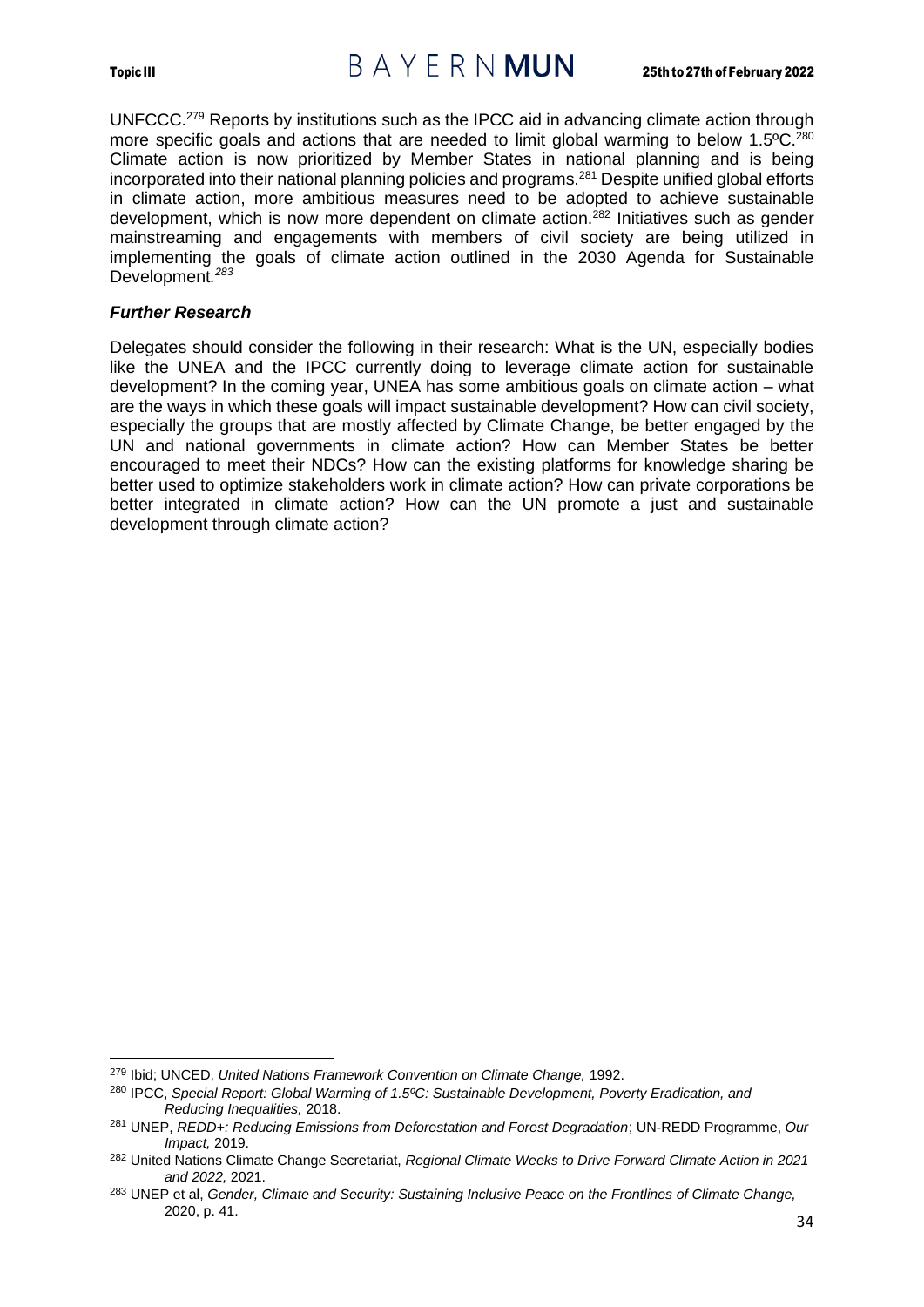#### **Annotated Bibliography**

Allen, M. R., et al. (2018). Framing and Context in: Global warming of 1.5ºC. An IPCC Special Report on the Impacts of Global Warming of 1.5ºC Above Pre-Industrial Levels and Related Global Greenhouse Emission Pathways, in the Context of Strengthening the Global Response to the Threat of Climate Change, Sustainable Development, and Efforts to Eradicate poverty. Intergovernmental Panel on Climate Change. Retrieved 25 February from: <https://www.ipcc.ch/sr15/chapter/chapter-1/>

*This source is a summary of the impacts of a global warming of 1.5ºC above pre- industrial levels. This information is useful because climate action seeks to keep rising global temperatures to a level where remediation is attainable. It illustrates the relationship between global average temperatures and the environment as it stands. It also compares these averages to pre-industrial levels. This information will help delegates understand why this target is necessary to achieve sustainable development globally.*

Conference of the Parties to the United Nations Framework Convention on Climate Change, Twenty-first session. (2015). *Paris Agreement.* Retrieved on Climate Change. Retrieved 25 February from: [https://unfccc.int/sites/default/files/english\\_paris\\_agreement.pdf](https://unfccc.int/sites/default/files/english_paris_agreement.pdf)

*The Paris Agreement is a legally binding international treaty on climate change. The agreement has a long-term goal of limiting global warming to below 1.5ºC. It recommends economic and social changes Member States need to undertake to achieve a climate neutral world by 2050. Delegates will find this useful when researching how national governments plan to implement the goals set in this agreement. The agreement also includes NDCs, which Member States utilize to share their action plans towards reducing greenhouse emissions.*

United Nations. (n.d.). *The Sustainable Development Agenda.* Retrieved 24 February 2021 from:<https://www.un.org/sustainabledevelopment/development-agenda/>

*The Sustainable Development Agenda is simplified here. It gives the reader information about all the SDGs in a manner that is easy to access. The Frequently Asked Questions section answers most questions that a delegate would ask as they begin their research. It also includes information about why these goals are important, how to achieve them, and how they differ from the Millennium Development Goals (MDGs). These questions and their answers serve as a good starting point for delegates who wish to discourse the relationship between climate action and sustainable development.*

United Nations Climate Change Secretariat. (2021). *Regional Collaboration Centers.* Retrieved 2 March 2021 from:<https://unfccc.int/about-us/regional-collaboration-centres>

*This source gives delegates an overview of what regional efforts have been made up to 2020 in climate action for sustainable development. It highlights the impacts of regional cooperation and how it has enhanced the implementation of climate-related policies. When delegates embark on forming partnerships, this will serve as a guide to what has been done and what remains to be enacted in policy. It also reflects different means of implementation across six different regions of the world. Since all this work stems from the objectives of the United Nations, the Regional Collaboration Centers also show how they interface with the United Nations System, promote accountability, and measure and report on their progress.*

United Nations Environment Assembly. (2021). *Fifth Session of the United Nations Environment Assembly.* Retrieved 3 March 2021 from: <https://www.unep.org/environmentassembly/unea5>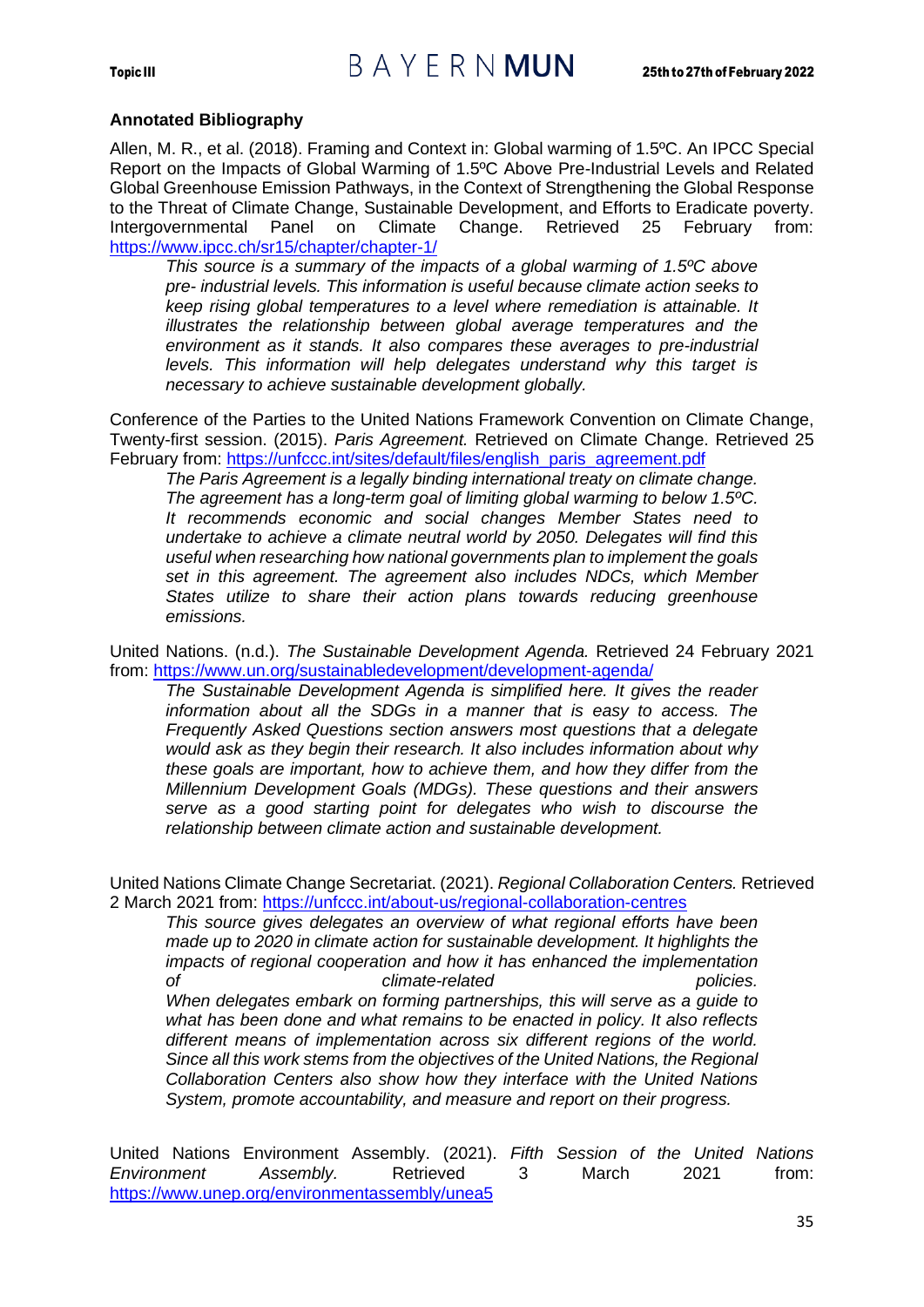*Delegates will find this source useful because it contains information regarding the Fifth Session of the United Nations Environment Assembly. From the timeline of meetings to current discussions, delegates will find links for related material. Since this topic is currently being considered by the assembly, this will be a good starting point for retrieving information about current challenges, statistics, and trends. Delegates will also be able to find the relationships between climate action and sustainable development.*

#### **Bibliography**

Allen, M. R., et al. (2018). *Framing and Context in: Global Warming of 1.5ºC. An IPCC Special Report on the Impacts of Global Warming of 1.5ºC Above Pre-Industrial Levels and Related Global Greenhouse Emission Pathways, in the Context of Strengthening the Global Response to the Threat of Climate Change, Sustainable Development, and Efforts to Eradicate poverty*. Intergovernmental Panel on Climate Change. Retrieved 25 February 2021 from: <https://www.ipcc.ch/sr15/chapter/chapter-1/>

Conference of the Parties to the United Nations Framework Convention on Climate Change, Twenty-first session. (2015). *Paris Agreement.* Retrieved on Climate Change. Retrieved 25 February from: [https://unfccc.int/sites/default/files/english\\_paris\\_agreement.pdf](https://unfccc.int/sites/default/files/english_paris_agreement.pdf)

Conference of the Parties to the United Nations Framework Convention on Climate Change, Twenty-sixth session (2021). Glasgow Climate Pact. Retrieved on Climate Change. Retrieved 14 November 2021 2021 from: [https://unfccc.int/sites/default/files/resource/cop26\\_auv\\_2f\\_cover\\_decision.pdf](https://unfccc.int/sites/default/files/resource/cop26_auv_2f_cover_decision.pdf)

Green Climate Fund. (n.d.). *About Green Climate Fund.* Retrieved 16 March 2021 from: <https://www.greenclimate.fund/about>

International Institute for Sustainable Development. (2021). *UNEA-5 Online Session Sets Stage for Next Four Years.* Retrieved 2 March 2021 from: [https://sdg.iisd.org/news/unea-5](https://sdg.iisd.org/news/unea-5-online-session-sets-stage-for-next-four-years/) [online-session-sets-stage-for-](https://sdg.iisd.org/news/unea-5-online-session-sets-stage-for-next-four-years/) [next-four-years/](https://sdg.iisd.org/news/unea-5-online-session-sets-stage-for-next-four-years/)

Intergovernmental Panel on Climate Change. (2018). *Special Report: Global Warming of 1.5ºC: Sustainable Development, Poverty Eradication, and Reducing Inequalities.* Retrieved 3 March 2021 from:<https://www.ipcc.ch/sr15/chapter/chapter-5/>

IPCC, Summary for Policymakers (2021). In: *Climate Change 2021: The Physical Science Basis*. Contribution of Working Group I to the Sixth Assessment Report of the Intergovernmental Panel on Climate Change .Cambridge University Press. In Press. Retrieved 14 November 2021 **http://www.from.** [https://www.ipcc.ch/report/ar6/wg1/downloads/report/IPCC\\_AR6\\_WGI\\_SPM\\_final.pdf](https://www.ipcc.ch/report/ar6/wg1/downloads/report/IPCC_AR6_WGI_SPM_final.pdf)

Logan, K. (2019, April 19). UN Environment Assembly Passes Landmark Resolution Promoting Gender Equality in Environmental Governance. *International Union for Conservation of Nature*. Retrieved 26 February 2021 from: [https://www.iucn.org/news/world](https://www.iucn.org/news/world-commission-environmental-law/201904/un-environment-assembly-passes-landmark-resolution-promoting-gender-equality-environmental-governance)[commission-environmental-law/201904/un-](https://www.iucn.org/news/world-commission-environmental-law/201904/un-environment-assembly-passes-landmark-resolution-promoting-gender-equality-environmental-governance) [environment-assembly-passes-landmark](https://www.iucn.org/news/world-commission-environmental-law/201904/un-environment-assembly-passes-landmark-resolution-promoting-gender-equality-environmental-governance)[resolution-promoting-gender-equality-environmental-](https://www.iucn.org/news/world-commission-environmental-law/201904/un-environment-assembly-passes-landmark-resolution-promoting-gender-equality-environmental-governance) [governance](https://www.iucn.org/news/world-commission-environmental-law/201904/un-environment-assembly-passes-landmark-resolution-promoting-gender-equality-environmental-governance)

United Nations. (n.d.). *The Sustainable Development Agenda.* Retrieved 24 February 2021 from:<https://www.un.org/sustainabledevelopment/development-agenda/>

United Nations Climate Change Secretariat. (2019). *Enabling Long-Term Impact: The Role of Regional Collaboration Centers in Catalyzing Climate Action.* Retrieved 2 March 2021 from: [https://unfccc.int/sites/default/files/resource/RCC](https://unfccc.int/sites/default/files/resource/RCC%20Report%202019%20External%20ver.03%20%28July28-2020%29.pdf) Report 2019 External ver.03 %28July28- [2020%29.pdf](https://unfccc.int/sites/default/files/resource/RCC%20Report%202019%20External%20ver.03%20%28July28-2020%29.pdf)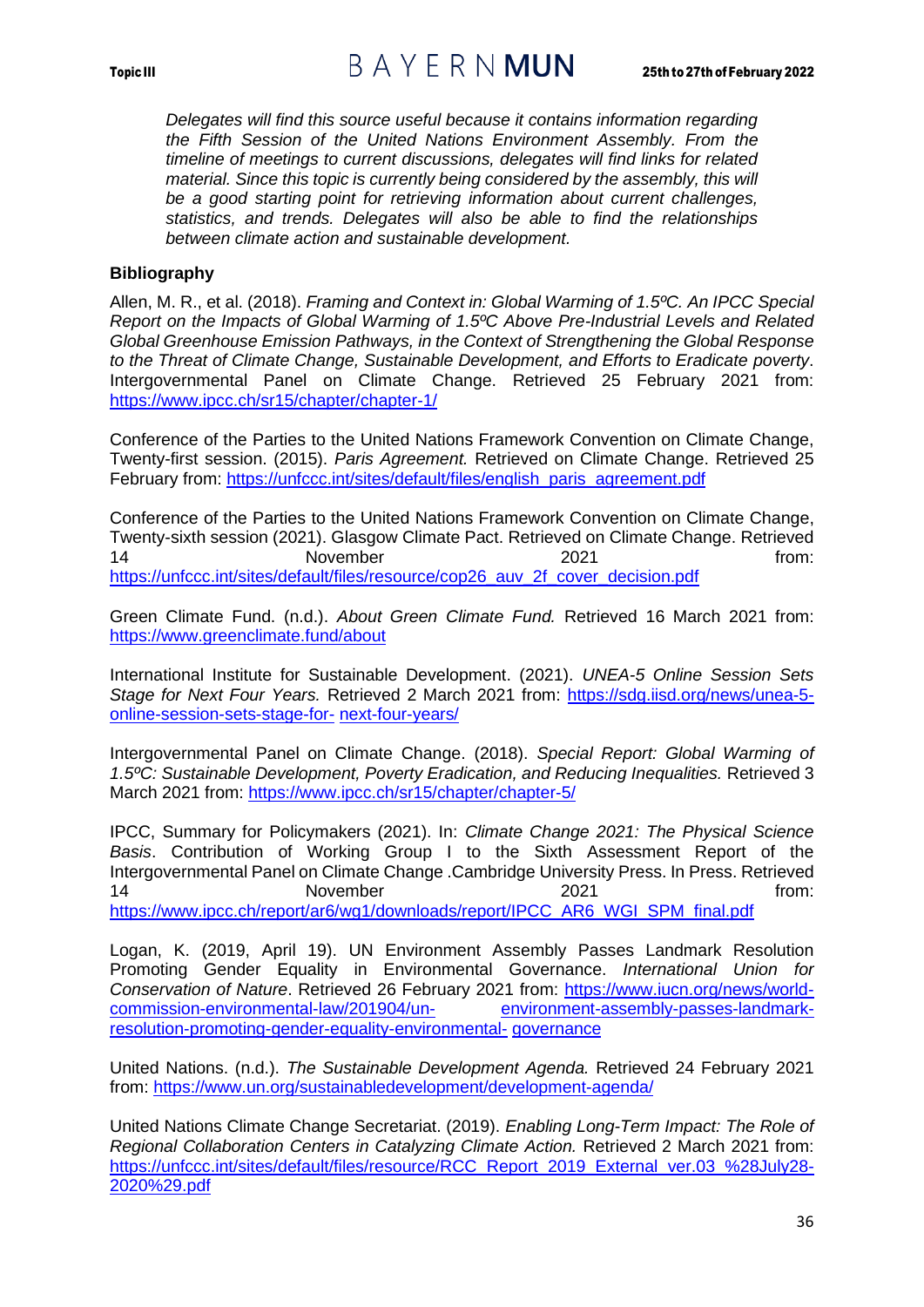## Topic III  $B A Y E R N$   $MUN$  25th to 27th of February 2022

United Nations Climate Change Secretariat. (2019). *Regional Collaboration Centers: 2019 Highlights.*

Retrieved 2 March 2021 from:<https://unfccc.int/sites/default/files/resource/Highlights2019.pdf>

United Nations Climate Change Secretariat. (2021). *Nationally Determined Contributions (NDCs).* Retrieved 20 April from: [https://unfccc.int/process-and-meetings/the-paris](https://unfccc.int/process-and-meetings/the-paris-agreement/nationally-determined-contributions-ndcs/nationally-determined-contributions-ndcs)[agreement/nationally-](https://unfccc.int/process-and-meetings/the-paris-agreement/nationally-determined-contributions-ndcs/nationally-determined-contributions-ndcs) [determined-contributions-ndcs/nationally-determined-contributions](https://unfccc.int/process-and-meetings/the-paris-agreement/nationally-determined-contributions-ndcs/nationally-determined-contributions-ndcs)[ndcs](https://unfccc.int/process-and-meetings/the-paris-agreement/nationally-determined-contributions-ndcs/nationally-determined-contributions-ndcs)

United Nations Climate Change Secretariat. (2021). *Regional Collaboration Centers.* Retrieved 2 March 2021 from:<https://unfccc.int/about-us/regional-collaboration-centres>

United Nations Climate Change Secretariat. (2021). *The Paris Agreement.* Retrieved 2 March 2021 from:<https://unfccc.int/process-and-meetings/the-paris-agreement/the-paris-agreement>

United Nations Climate Change Secretariat. (2021). *UNFCCC Partners.* Retrieved 2 March 2021 from:<https://unfccc.int/about-us/partnerships/unfccc-partners>

United Nations Climate Change Secretariat. (2021, February 1). *Regional Climate Weeks to Drive Forward Climate Action in 2021 and 2022*. Retrieved 2 March 2021 from: [https://unfccc.int/news/regional-](https://unfccc.int/news/regional-climate-weeks-to-drive-forward-climate-action-in-2021-and-2022) [climate-weeks-to-drive-forward-climate-action-in-2021-and-](https://unfccc.int/news/regional-climate-weeks-to-drive-forward-climate-action-in-2021-and-2022)[2022](https://unfccc.int/news/regional-climate-weeks-to-drive-forward-climate-action-in-2021-and-2022)

United Nations Climate Change Secretariat. (2021, February 26). Greater Climate Ambition Urged as Initial NDC Synthesis Report is Published. Retrieved 26 February 2021 from: [https://unfccc.int/news/greater-climate-ambition-urged-as-initial-ndc-synthesis-report-is](https://unfccc.int/news/greater-climate-ambition-urged-as-initial-ndc-synthesis-report-is-published)[published](https://unfccc.int/news/greater-climate-ambition-urged-as-initial-ndc-synthesis-report-is-published)

United Nations Climate Change Secretariat. (2021). *Introduction to Gender and Climate*  Change. Retrieved 15 May 2021 from:<https://unfccc.int/gender>

United Nations Conference on Environment and Development. (1992). *United Nations Framework Convention on Climate Change.* Retrieved 28 February 2021 from: [https://unfccc.int/files/essential\\_background/background\\_publications\\_htmlpdf/application/pdf](https://unfccc.int/files/essential_background/background_publications_htmlpdf/application/pdf/conveng.pdf) [/conveng.pd](https://unfccc.int/files/essential_background/background_publications_htmlpdf/application/pdf/conveng.pdf) [f](https://unfccc.int/files/essential_background/background_publications_htmlpdf/application/pdf/conveng.pdf)

United Nations Department of Economic and Social Affairs. (n.d.). *Climate Change.* Retrieved 2 March 2021 from:<https://sdgs.un.org/topics/climate-change>

United Nations, Department of Economic and Social Affairs. (n.d.). *National Sustainable Development Strategies (NSDS).* Retrieved 2 March from: <https://sustainabledevelopment.un.org/topics/nationalsustainabledevelopmentstrategies>

United Nations Department of Economic and Social Affairs. (n.d.). *The 17 Goals.* Retrieved 1 March 2021 from:<https://sdgs.un.org/goals>

United Nations, Department of Economic and Social Affairs. (n.d.). *Transforming Our World: the 2030 Agenda for Sustainable Development.* <https://sdgs.un.org/2030agenda>

United Nations, Department of Economic and Social Affairs. (2007). *Addressing Climate Change in National Sustainable Development Strategies - Common Practices.* Retrieved 1 March **2021** *COLLEG COLLEG COLLEG COLLEG COLLEG COLLEG COLLEG COLLEG COLLEG COLLEG COLLEG COLLEG* [https://www.un.org/esa/sustdev/natlinfo/nsds/egm\\_ClimateChange/bp\\_ccInNSDS.pdf](https://www.un.org/esa/sustdev/natlinfo/nsds/egm_ClimateChange/bp_ccInNSDS.pdf)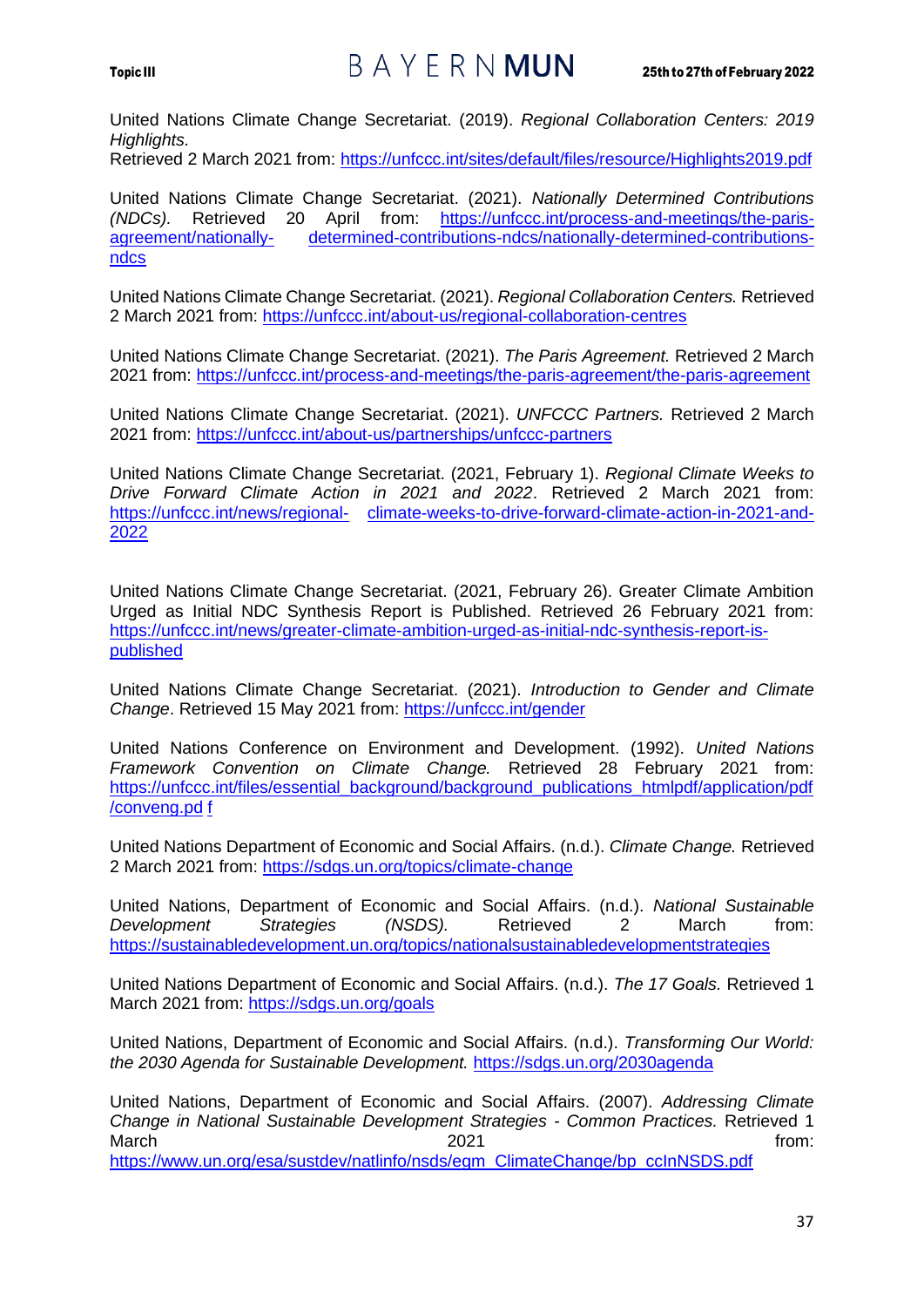## Topic III  $B A Y E R N$   $MUN$  25th to 27th of February 2022

United Nations, Department of Economic and Social Affairs, Division for Sustainable Development. (n.d.). *National Sustainable Development Strategies – The Global Picture.*  Retrieved 1 1 March 2021 from: [https://www.un.org/esa/sustdev/natlinfo/nsds/bgnote\\_nsdsmap.pdf](https://www.un.org/esa/sustdev/natlinfo/nsds/bgnote_nsdsmap.pdf)

United Nations, Department of Public Information. (2014, April 11). *Secretary-General's Remarks at Climate Leaders' Summit in Washington DC, 11 April.* Retrieved 16 March 2021 from: [https://www.un.org/sg/en/content/sg/statement/2014-04-11/secretary-generals](https://www.un.org/sg/en/content/sg/statement/2014-04-11/secretary-generals-remarks-climate-leaders-summit)[remarks-climate-leaders-](https://www.un.org/sg/en/content/sg/statement/2014-04-11/secretary-generals-remarks-climate-leaders-summit) [summit](https://www.un.org/sg/en/content/sg/statement/2014-04-11/secretary-generals-remarks-climate-leaders-summit)

United Nations Environment Assembly. (2019). *Promoting Gender Equality and the Human Rights and Empowerment of Women and Girls in Environmental Governance (UNEP/EA.4/L.21).* Retrieved 1 March 2021 from: [https://wedocs.unep.org/bitstream/handle/20.500.11822/28481/English.pdf?sequence=3&isA](https://wedocs.unep.org/bitstream/handle/20.500.11822/28481/English.pdf?sequence=3&isAllowed=y) [llowed=y](https://wedocs.unep.org/bitstream/handle/20.500.11822/28481/English.pdf?sequence=3&isAllowed=y)

United Nations Environment Assembly. (2021). *Fifth Session of the United Nations Environment Assembly.* Retrieved 3 March 2021 from: <https://www.unep.org/environmentassembly/unea5>

United Nations Environment Programme. (n.d.). *Climate Initiatives Platform.* Retrieved 16 March 2021 from:<http://climateinitiativesplatform.org/index.php/Welcome>

United Nations Environment Programme. (n.d.). *Climate Mitigation Finance: Driving Clean Energy Investments.* Retrieved 16 March 2021 from: [https://www.unep.org/explore](https://www.unep.org/explore-topics/climate-change/what-we-do/mitigation/climate-mitigation-finance)[topics/climate-change/what-](https://www.unep.org/explore-topics/climate-change/what-we-do/mitigation/climate-mitigation-finance) [we-do/mitigation/climate-mitigation-finance](https://www.unep.org/explore-topics/climate-change/what-we-do/mitigation/climate-mitigation-finance)

United Nations Environment Programme. (n.d.). *Energy.* Retrieved 16 March 2021 from: <https://www.unep.org/explore-topics/climate-change/what-we-do/mitigation/energy>

United Nations Environment Programme. (n.d.). *Facts About the Climate Emergency.*  Retrieved 3 March 2021 from: [https://www.unep.org/explore-topics/climate-change/facts](https://www.unep.org/explore-topics/climate-change/facts-about-climate-emergency)[about-climate-emergency.](https://www.unep.org/explore-topics/climate-change/facts-about-climate-emergency)

United Nations Environment Programme. (n.d.). *Gender Mainstreaming.* Retrieved 28 February 2021 from: [https://www.unep.org/explore-topics/gender/what-we-do/gender](https://www.unep.org/explore-topics/gender/what-we-do/gender-mainstreaming)[mainstreaming](https://www.unep.org/explore-topics/gender/what-we-do/gender-mainstreaming)

United Nations Environment Programme. (n.d.). *Goal 13: Climate Action.* Retrieved 1 March 2021 from: [https://www.unep.org/explore-topics/sustainable-development-goals/why-do](https://www.unep.org/explore-topics/sustainable-development-goals/why-do-sustainable-development-goals-matter/goal-13)[sustainable-development-](https://www.unep.org/explore-topics/sustainable-development-goals/why-do-sustainable-development-goals-matter/goal-13) [goals-matter/goal-13](https://www.unep.org/explore-topics/sustainable-development-goals/why-do-sustainable-development-goals-matter/goal-13)

United Nations Environment Programme. (n.d.). *Mitigation.* Retrieved 16 March 2021 from: [https://www.unep.org/explore-topics/climate-change/what-we](https://www.unep.org/explore-topics/climate-change/what-we-do/mitigation?_ga=2.180443943.1035789101.1615045816-909378064.1613832775)[do/mitigation?\\_ga=2.180443943.1035789101.1615045816-909378064.1613832775](https://www.unep.org/explore-topics/climate-change/what-we-do/mitigation?_ga=2.180443943.1035789101.1615045816-909378064.1613832775)

United Nations Environment Programme. (n.d.). *Partnerships.* Retrieved 20 April 2021 from: <https://www.unep.org/civil-society-engagement/partnerships>

United Nations Environment Programme. (n.d.). *REDD+: Reducing Emissions from Deforestation and Forest Degradation*. Retrieved 16 March 2021 from: [https://www.unep.org/explore-topics/climate-](https://www.unep.org/explore-topics/climate-change/what-we-do/redd) [change/what-we-do/redd](https://www.unep.org/explore-topics/climate-change/what-we-do/redd)

United Nations Environment Programme. (2020). *Gender, Climate, and Security: Sustaining Inclusive Peace on the Frontlines of Climate Change.* Retrieved 2 March 2021 from: